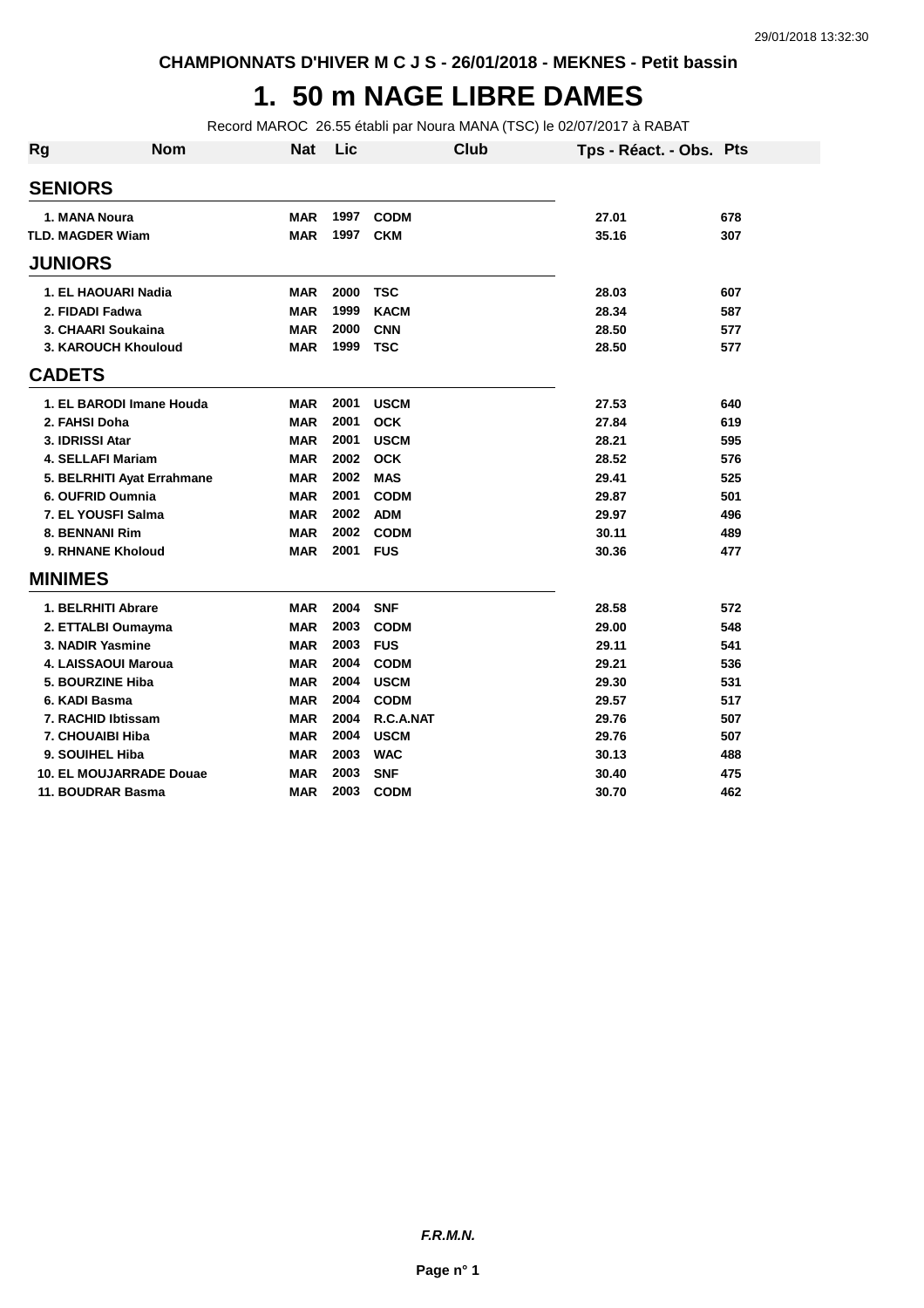#### **2. 50 m NAGE LIBRE MESSIEURS**

Record MAROC 22.14 établi par Mehdi AYOUBI (CODM) le 12/02/2017 à MEKNES

| Rg | <b>Nom</b>                   | Nat        | Lic  |               | Club | Tps - Réact. - Obs. Pts |     |
|----|------------------------------|------------|------|---------------|------|-------------------------|-----|
|    | <b>SENIORS</b>               |            |      |               |      |                         |     |
|    | 1. AYOUBI Mehdi              | MAR        | 1998 | <b>CODM</b>   |      | 22.31                   | 823 |
|    | 2. HAMOUCHANE Souhail        | <b>MAR</b> | 1997 | <b>CODM</b>   |      | 23.03                   | 748 |
|    | 3. OUAHMID Mohamed           | <b>MAR</b> | 1998 | <b>ADM</b>    |      | 24.40                   | 629 |
|    | 4. DAHBI SKALI Hamza         | <b>MAR</b> | 1998 | <b>CSN</b>    |      | 24.77                   | 601 |
|    | 5. ZEDDOUK Hassan            | <b>MAR</b> | 1997 | <b>FUS</b>    |      | 25.24                   | 568 |
|    | 6. SOULHI Yahya              | <b>MAR</b> | 1998 | <b>ADM</b>    |      | 25.25                   | 568 |
|    | <b>JUNIORS</b>               |            |      |               |      |                         |     |
|    | <b>1. HAMOUCHANE Sami</b>    | <b>MAR</b> | 2000 | <b>CODM</b>   |      | 24.48                   | 623 |
|    | 2. CHAARI Soufiane           | MAR        | 1999 | <b>CNN</b>    |      | 25.89                   | 527 |
|    | <b>CADETS</b>                |            |      |               |      |                         |     |
|    | 1. BOUKHARI Med Yassine      | <b>MAR</b> | 2001 | <b>CODM</b>   |      | 23.88                   | 671 |
|    | 2. HEMRI Ali                 | MAR        | 2001 | <b>FUS</b>    |      | 24.25                   | 641 |
|    | 3. MSOUGAR Ali               | <b>MAR</b> | 2001 | <b>FUS</b>    |      | 24.41                   | 628 |
|    | 4. EL OMARI Yassine          | <b>MAR</b> | 2002 | <b>MAS</b>    |      | 25.50                   | 551 |
|    | 5. BENYAHYA Anas             | MAR        | 2001 | <b>FUS</b>    |      | 25.66                   | 541 |
|    | 6. NAJIH Ouissam             | <b>MAR</b> | 2002 | <b>KACM</b>   |      | 25.76                   | 535 |
|    | 7. MAMDOUH Abdelmoughit      | <b>MAR</b> | 2002 | <b>ADM</b>    |      | 25.96                   | 522 |
|    | 8. BOUDENE IIyas             | <b>MAR</b> | 2001 | MAS           |      | 26.00                   | 520 |
|    | 9. EL HAOUARI Omar           | <b>MAR</b> | 2001 | <b>TSC</b>    |      | 26.10                   | 514 |
|    | 9. KAMIL Ali                 | <b>MAR</b> | 2002 | <b>WAC</b>    |      | 26.10                   | 514 |
|    | 11. BANSAR Nizar             | <b>MAR</b> | 2001 | R.C.A.NAT     |      | 26.39                   | 497 |
|    | 12. KHARKHACH Abdellah       | <b>MAR</b> | 2001 | <b>USF</b>    |      | 26.41                   | 496 |
|    | 13. TRUQUEZ Dorian           | <b>MAR</b> | 2002 | <b>USCM</b>   |      | 26.66                   | 482 |
|    | <b>14. OUGOUIS Anas</b>      | <b>MAR</b> | 2001 | <b>OCK</b>    |      | 26.78                   | 476 |
|    | 15. SAFIR Yassine            | <b>MAR</b> | 2001 | <b>ASAMIN</b> |      | 27.13                   | 458 |
|    | 16. DAIBOUN Wail             | <b>MAR</b> | 2002 | <b>ACK</b>    |      | 27.15                   | 457 |
|    | 17. LEBIED Omar              | <b>MAR</b> | 2002 | <b>CSN</b>    |      | 27.36                   | 446 |
|    | <b>NC. MYESSER Anas Badr</b> | <b>MAR</b> | 2001 | <b>USCM</b>   |      | Frf n.d.                |     |
|    | <b>MINIMES</b>               |            |      |               |      |                         |     |
|    | 1. MALKI Mohamed Taha        | <b>MAR</b> | 2003 | <b>FUS</b>    |      | 25.23                   | 569 |
|    | 2. SEDDOUK Adam              | MAR        | 2003 | <b>CODM</b>   |      | 25.47                   | 553 |
|    | 3. SADIQUI Anir              | <b>MAR</b> | 2003 | <b>USCM</b>   |      | 26.35                   | 499 |
|    | 4. SAMRAH Sami               | <b>MAR</b> | 2003 | <b>CODM</b>   |      | 26.49                   | 492 |
|    | 5. BENADADA Adnane           | <b>MAR</b> | 2003 | <b>SNF</b>    |      | 26.50                   | 491 |
|    | 6. DEQQAOUI Walid            | <b>MAR</b> | 2003 | <b>USF</b>    |      | 26.94                   | 467 |
|    | 7. ELMAMOUN Yasser           | <b>MAR</b> | 2003 | <b>CODM</b>   |      | 27.04                   | 462 |
|    | 8. TAJEDDINE Aymen           | <b>MAR</b> | 2003 | <b>CNCS</b>   |      | 27.82                   | 424 |
|    | 9. QOUANANE Anas             | <b>MAR</b> | 2003 | <b>JIHA</b>   |      | 28.13                   | 410 |
|    | 10. JAA Yassine              | <b>MAR</b> | 2003 | <b>CBN</b>    |      | 28.19                   | 408 |
|    | 11. CHAFFAA Mohammed         | <b>MAR</b> | 2003 | <b>CSE</b>    |      | 28.59                   | 391 |
|    | 12. RABOUN Ayoub             | <b>MAR</b> | 2003 | <b>CMND</b>   |      | 29.94                   | 340 |
|    | <b>NC. FRIKECH Salim</b>     | <b>MAR</b> | 2004 | <b>CODM</b>   |      | Dsq FD                  | 0   |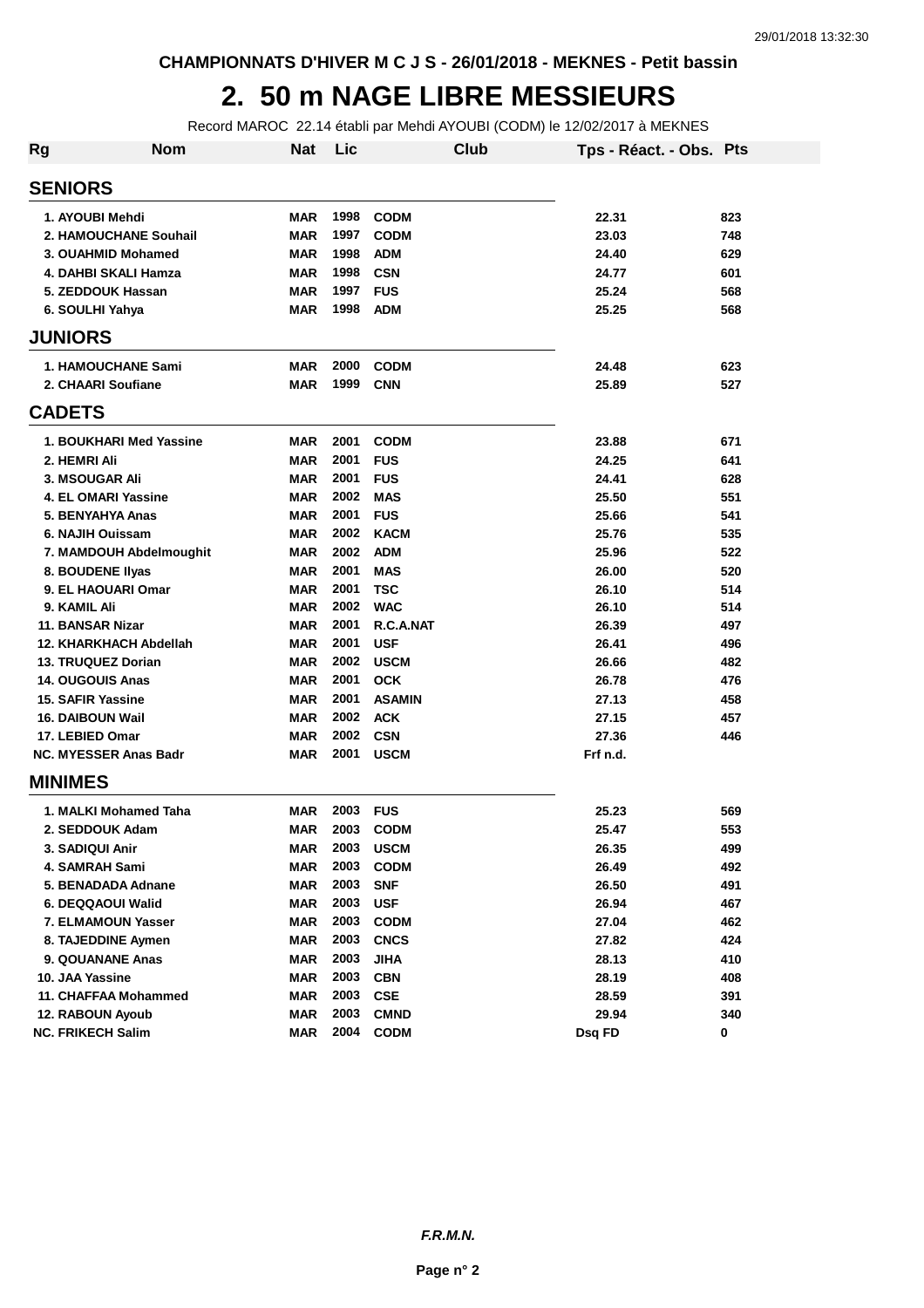**CHAMPIONNATS D'HIVER M C J S - 26/01/2018 - MEKNES - Petit bassin**

#### **3. 200 m DOS DAMES**

Record MAROC 2:18.38 établi par Yasmeen BOUTOUIL (USCM) le 19/12/2014 à CHEVREUSE (FRANCE)

NRN = Nouveau record National

| <b>Rg</b>     | <b>Nom</b>                  | <b>Nat</b> | Lic  | Club        | Tps - Réact. - Obs. Pts |     |
|---------------|-----------------------------|------------|------|-------------|-------------------------|-----|
|               | <b>SENIORS</b>              |            |      |             |                         |     |
|               | 1. MANA Noura               | <b>MAR</b> | 1997 | <b>CODM</b> | 2:28.20                 | 586 |
|               | 2. DRISSI HASSANI Nour      | <b>MAR</b> | 1998 | <b>FUS</b>  | 2:32.03                 | 543 |
|               | <b>JUNIORS</b>              |            |      |             |                         |     |
|               | 1. NAFR Wissal              | <b>MAR</b> | 2000 | <b>OCK</b>  | 2:39.99                 | 466 |
| <b>CADETS</b> |                             |            |      |             |                         |     |
|               | 1. FAHSI Hiba               | <b>MAR</b> | 2001 | <b>OCK</b>  | <b>NRN</b><br>2:17.11   | 740 |
|               | 2. ZERAIDI Kenza            | <b>MAR</b> | 2002 | <b>CODM</b> | 2:29.28                 | 574 |
|               | 3. SELLAFI Mariam           | <b>MAR</b> | 2002 | <b>OCK</b>  | 2:34.78                 | 514 |
|               | <b>4. BOURBOUH Nissrine</b> | <b>MAR</b> | 2001 | <b>FUS</b>  | 2:36.30                 | 500 |
|               | 5. OUFRID Oumnia            | <b>MAR</b> | 2001 | <b>CODM</b> | 2:41.25                 | 455 |
|               | <b>6. BENNANI Rim</b>       | <b>MAR</b> | 2002 | <b>CODM</b> | 2:43.41                 | 437 |
|               | <b>MINIMES</b>              |            |      |             |                         |     |
|               | 1. CHOUAIBI Hiba            | <b>MAR</b> | 2004 | <b>USCM</b> | 2:35.25                 | 510 |
|               | 2. SABER Hajar              | <b>MAR</b> | 2003 | <b>CODM</b> | 2:37.37                 | 489 |
|               | 3. EL BEKALI Aicha          | <b>MAR</b> | 2004 | A.S.F.A.R   | 2:39.30                 | 472 |
|               | 4. LAISSAOUI Maroua         | <b>MAR</b> | 2004 | <b>CODM</b> | 2:40.27                 | 463 |
|               | 5. RACHIDI Oumaima          | <b>MAR</b> | 2004 | <b>USCM</b> | 2:40.29                 | 463 |
|               | 6. RIAD Yasmine             | <b>MAR</b> | 2004 | <b>FUS</b>  | 2:48.65                 | 398 |
|               | 7. RACHID Ibtissam          | <b>MAR</b> | 2004 | R.C.A.NAT   | 2:50.29                 | 386 |
|               | 8. EL MOUJARRADE Douae      | <b>MAR</b> | 2003 | <b>SNF</b>  | 2:52.16                 | 374 |
|               | 9. BERRADA Rime             | <b>MAR</b> | 2003 | <b>FUS</b>  | 2:57.44                 | 341 |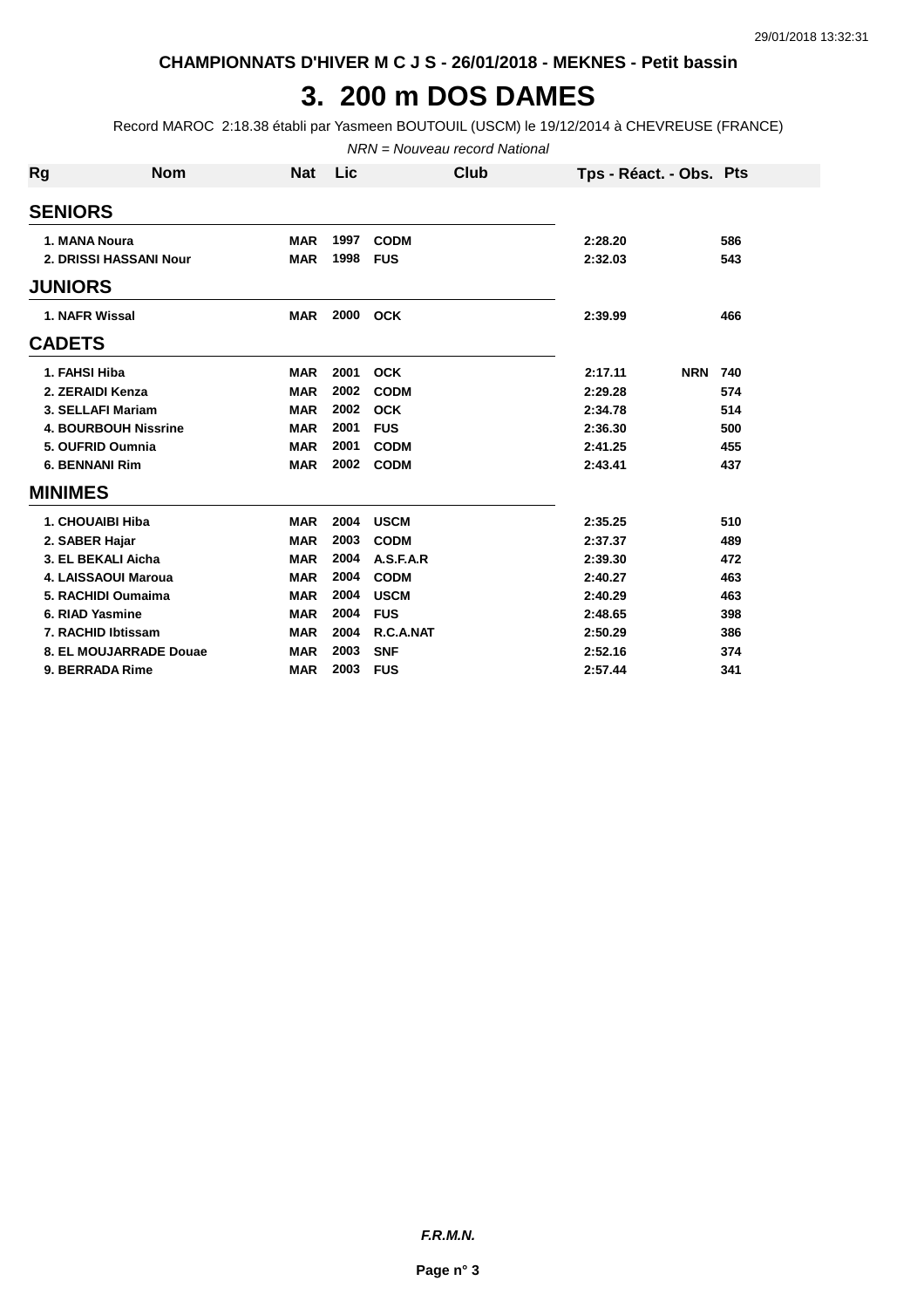#### **4. 200 m DOS MESSIEURS**

Record MAROC 1:59.98 établi par Driss LAHRICHI (CODM) le 10/02/2017 à MEKNES

| Rg             | <b>Nom</b>                      | <b>Nat</b> | Lic      | <b>Club</b>   | Tps - Réact. - Obs. Pts |     |
|----------------|---------------------------------|------------|----------|---------------|-------------------------|-----|
| <b>SENIORS</b> |                                 |            |          |               |                         |     |
|                | <b>1. LAHRICHI Driss</b>        | <b>MAR</b> | 1997     | <b>CODM</b>   | 2:00.27                 | 805 |
|                | 2. ASSOUAB Adil                 | <b>MAR</b> | 1992     | <b>CODM</b>   | 2:03.03                 | 752 |
|                | 3. AMARTI Karim                 | <b>MAR</b> | 1998     | <b>USF</b>    | 2:25.09                 | 459 |
| <b>JUNIORS</b> |                                 |            |          |               |                         |     |
|                | 1. SMOUNI EI Mehdi              | <b>MAR</b> | 2000     | <b>CODM</b>   | 2:19.84                 | 512 |
|                | 2. HARRABIDA Mohamed Amine      | <b>MAR</b> | 2000     | R.C.A.NAT     | 2:24.08                 | 468 |
|                | 3. AZIZE Othmane                | <b>MAR</b> | 2000     | <b>WAC</b>    | 2:26.72                 | 443 |
| <b>CADETS</b>  |                                 |            |          |               |                         |     |
|                | 1. REGRAGUI Abdeljabbar         | <b>MAR</b> | 2001     | <b>CODM</b>   | 2:10.48                 | 631 |
|                | 2. MSOUGAR Ali                  | <b>MAR</b> | 2001     | <b>FUS</b>    | 2:16.53                 | 550 |
|                | 3. ES SAMLALI Ismail            | <b>MAR</b> | 2002     | <b>OCK</b>    | 2:19.47                 | 516 |
|                | 4. MAMDOUH Abdelmoughit         | <b>MAR</b> | 2002     | <b>ADM</b>    | 2:22.56                 | 483 |
|                | 5. NAJIH Ouissam                | <b>MAR</b> | 2002     | <b>KACM</b>   | 2:24.02                 | 469 |
|                | 6. ZOUITEN Omar Ahmed           | <b>MAR</b> | 2002     | <b>MAS</b>    | 2:25.95                 | 450 |
|                | 7. BELAFIA Adam                 | <b>MAR</b> | 2002     | <b>USCM</b>   | 2:26.45                 | 446 |
|                | 8. MOUHIB Yahya                 | <b>MAR</b> |          | 2002 OCK      | 2:28.25                 | 430 |
|                | 9. OUKHOUYA Youssef             | <b>MAR</b> | 2002 FUS |               | 2:28.46                 | 428 |
|                | 10. FILALI Omar                 | <b>MAR</b> | 2001     | <b>USF</b>    | 2:29.40                 | 420 |
|                | 11. LAHLOU Ziad                 | <b>MAR</b> | 2001     | <b>USCM</b>   | 2:31.64                 | 402 |
|                | <b>12. BENCHEIKH Driss</b>      | <b>MAR</b> | 2001     | <b>USF</b>    | 2:34.30                 | 381 |
|                | 13. HASSOUNI Omar               | <b>MAR</b> | 2001     | <b>ADM</b>    | 2:37.34                 | 359 |
|                | <b>14. DAIBOUN Wail</b>         | <b>MAR</b> | 2002     | <b>ACK</b>    | 2:37.98                 | 355 |
|                | 15. BENSALAH Mehdi              | <b>MAR</b> | 2002 CNN |               | 2:41.31                 | 334 |
| <b>MINIMES</b> |                                 |            |          |               |                         |     |
|                | 1. EL MANSAR Mehdi              | <b>MAR</b> | 2004     | R.C.A.NAT     | 2:18.17                 | 531 |
|                | 2. FRIKECH Salim                | <b>MAR</b> | 2004     | <b>CODM</b>   | 2:22.13                 | 488 |
|                | 3. AZHAR Idriss                 | <b>MAR</b> | 2003     | R.C.A.NAT     | 2:22.84                 | 481 |
|                | 4. AYOUBI Mahmoud               | <b>MAR</b> | 2004     | <b>CODM</b>   | 2:30.52                 | 411 |
|                | 5. EL YOUSFI Ismail             | <b>MAR</b> | 2004     | R.C.A.NAT     | 2:31.28                 | 404 |
|                | 6. AMALI Zakariae               | <b>MAR</b> | 2003     | <b>CODM</b>   | 2:31.48                 | 403 |
|                | <b>7. DIDOUCH Mohamed Amine</b> | <b>MAR</b> | 2003     | <b>ASAMIN</b> | 2:32.35                 | 396 |
|                | 8. ELMAMOUN Yasser              | <b>MAR</b> | 2003     | <b>CODM</b>   | 2:32.56                 | 394 |
|                | 9. MOUISSE Mohammed             | <b>MAR</b> | 2004     | <b>USF</b>    | 2:36.29                 | 367 |
|                | 10. MEFETTAR Ayman              | <b>MAR</b> | 2003     | <b>SNF</b>    | 2:36.66                 | 364 |
|                | 11. TOUATI Mohamed Mounib       | <b>MAR</b> | 2003     | <b>CODM</b>   | 2:39.55                 | 345 |
|                | 12. RHZAL Walid                 | <b>MAR</b> | 2003     | <b>UNO</b>    | 2:44.58                 | 314 |
|                | 13. ESSONNI Abdellah            | <b>MAR</b> | 2004     | <b>CODM</b>   | 2:45.02                 | 311 |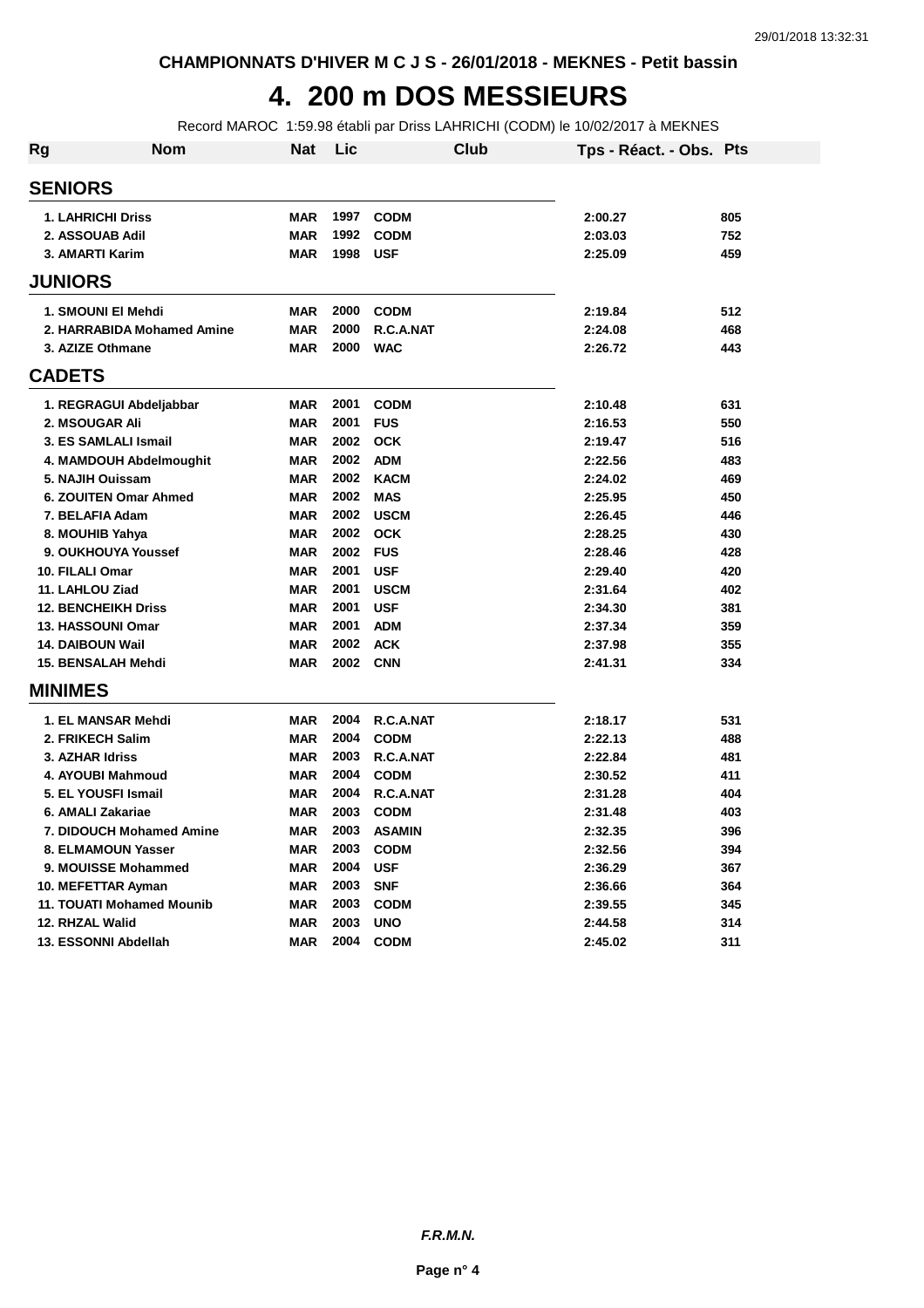## **5. 100 m PAPILLON DAMES**

Record MAROC 1:02.58 établi par Sara EL BEKRI (R.C.A.NAT) le 13/11/2011 à COMPIEGNE (FRANCE)

| Rg              | <b>Nom</b>               | <b>Nat</b> | Lic  | Club        | Tps - Réact. - Obs. Pts |     |
|-----------------|--------------------------|------------|------|-------------|-------------------------|-----|
| <b>JUNIORS</b>  |                          |            |      |             |                         |     |
| 1. RMILI Hiba   |                          | <b>MAR</b> | 2000 | <b>OCK</b>  | 1:08.18                 | 553 |
| 2. FIDADI Fadwa |                          | <b>MAR</b> | 1999 | <b>KACM</b> | 1:11.57                 | 478 |
|                 | 3. ELMACHRAFI Khaoula    | <b>MAR</b> | 2000 | <b>TSC</b>  | 1:12.71                 | 456 |
| <b>CADETS</b>   |                          |            |      |             |                         |     |
| 1. FAHSI Doha   |                          | <b>MAR</b> | 2001 | <b>OCK</b>  | 1:06.76                 | 589 |
|                 | 2. EL ABBARI Hafsa       | <b>MAR</b> | 2002 | <b>OCK</b>  | 1:07.48                 | 571 |
| 2. LAKNIT Hiba  |                          | <b>MAR</b> | 2002 | <b>OCK</b>  | 1:07.48                 | 571 |
|                 | 4. BOURBOUH Narjiss      | <b>MAR</b> | 2001 | <b>FUS</b>  | 1:08.87                 | 537 |
|                 | 5. EL BARODI Imane Houda | <b>MAR</b> | 2001 | <b>USCM</b> | 1:09.03                 | 533 |
|                 | 6. EL ANOUAR Ayat Allah  | <b>MAR</b> | 2002 | <b>FUS</b>  | 1:10.25                 | 506 |
| <b>MINIMES</b>  |                          |            |      |             |                         |     |
|                 | <b>1. BOUSSOUF Malak</b> | <b>MAR</b> | 2004 | <b>ACK</b>  | 1:10.47                 | 501 |
|                 | 2. MAALOUF Kamilia       | <b>MAR</b> | 2004 | R.C.A.NAT   | 1:15.97                 | 400 |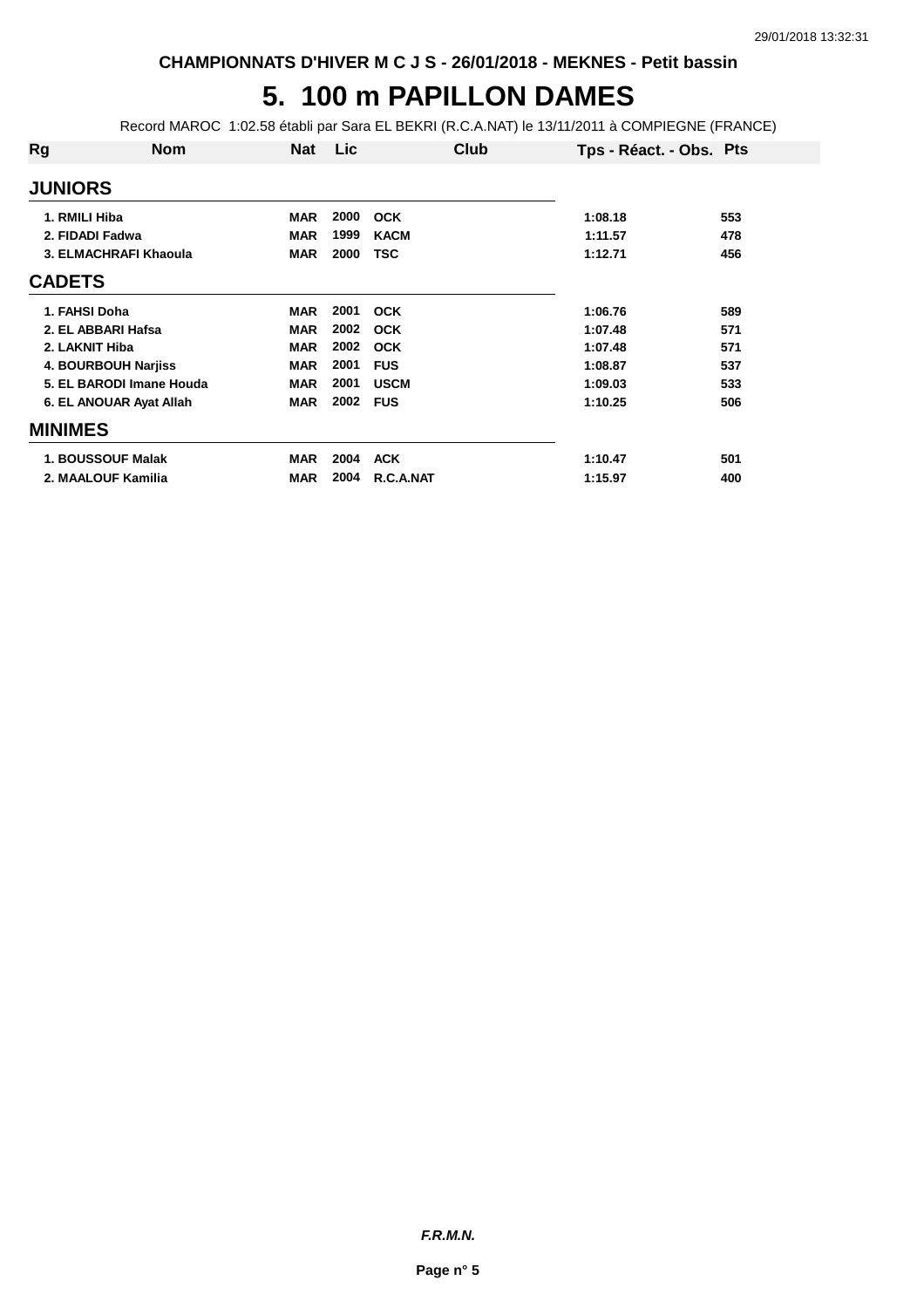**CHAMPIONNATS D'HIVER M C J S - 26/01/2018 - MEKNES - Petit bassin**

## **6. 100 m PAPILLON MESSIEURS**

Record MAROC 54.70 établi par Nouaâmane BATAHI (CODM) le 02/07/2017 à RABAT

NRN = Nouveau record National

| Rg             | <b>Nom</b>                     | <b>Nat</b> | Lic  |             | Club | Tps - Réact. - Obs. Pts |            |     |
|----------------|--------------------------------|------------|------|-------------|------|-------------------------|------------|-----|
| <b>SENIORS</b> |                                |            |      |             |      |                         |            |     |
|                | 1. AYOUBI Mehdi                | <b>MAR</b> | 1998 | <b>CODM</b> |      | 54.69                   | <b>NRN</b> | 756 |
|                | 2. BATAHI Nouaâmane            | <b>MAR</b> | 1994 | <b>CODM</b> |      | 55.11                   |            | 738 |
|                | 3. TIJARI Hicham               | <b>MAR</b> | 1998 | <b>CODM</b> |      | 1:01.15                 |            | 540 |
|                | NC. OUAHMID Mohamed            | <b>MAR</b> | 1998 | <b>ADM</b>  |      | Frf n.d.                |            |     |
| <b>JUNIORS</b> |                                |            |      |             |      |                         |            |     |
|                | <b>1. HAMOUCHANE Sami</b>      | MAR        | 2000 | <b>CODM</b> |      | 58.68                   |            | 612 |
|                | 2. ESSABIHI EDDAFALI Abdelkrim | <b>MAR</b> | 1999 | <b>ADM</b>  |      | 1:01.69                 |            | 526 |
|                | 3. CHAARI Soufiane             | <b>MAR</b> | 1999 | <b>CNN</b>  |      | 1:04.26                 |            | 466 |
| <b>CADETS</b>  |                                |            |      |             |      |                         |            |     |
|                | 1. HEMRI Ali                   | <b>MAR</b> | 2001 | <b>FUS</b>  |      | 58.53                   |            | 616 |
|                | 2. HEMRI Youssef               | <b>MAR</b> | 2001 | <b>FUS</b>  |      | 59.58                   |            | 584 |
|                | 3. TIJARI Monssif Hamza        | <b>MAR</b> | 2002 | <b>CODM</b> |      | 1:00.88                 |            | 548 |
|                | 4. AYANE Yasser                | <b>MAR</b> | 2001 | <b>CSE</b>  |      | 1:02.08                 |            | 516 |
|                | 5. BENSALEH Mohamed Yassine    | <b>MAR</b> | 2002 | <b>FUS</b>  |      | 1:02.28                 |            | 512 |
|                | 6. NIHOU Yassine               | <b>MAR</b> | 2001 | <b>CNN</b>  |      | 1:03.44                 |            | 484 |
|                | 7. KIBAL Sami                  | <b>MAR</b> | 2002 | <b>WAC</b>  |      | 1:05.22                 |            | 445 |
|                | 8. ELMAHBOUBI Oussama          | <b>MAR</b> | 2002 | <b>ADM</b>  |      | 1:05.28                 |            | 444 |
|                | 9. ZIANE Adam                  | <b>MAR</b> | 2002 | <b>CNCS</b> |      | 1:06.78                 |            | 415 |
| <b>MINIMES</b> |                                |            |      |             |      |                         |            |     |
|                | 1. BENCHEBBA Yasser            | <b>MAR</b> | 2004 | <b>FUS</b>  |      | 1:02.89                 |            | 497 |
|                | 2. BENADADA Adnane             | <b>MAR</b> | 2003 | <b>SNF</b>  |      | 1:04.83                 |            | 453 |
|                | 3. EL MOUSSAMI Oussama         | <b>MAR</b> | 2003 | <b>CODM</b> |      | 1:05.95                 |            | 431 |
|                | 4. JENNANE Karim               | <b>MAR</b> | 2004 | <b>CODM</b> |      | 1:06.55                 |            | 419 |
|                | 5. CHAFFAA Mohammed            | <b>MAR</b> | 2003 | <b>CSE</b>  |      | 1:07.74                 |            | 397 |
|                | 6. DEQQAOUI Walid              | <b>MAR</b> | 2003 | <b>USF</b>  |      | 1:08.66                 |            | 382 |
|                | 7. EL YOUSFI Ismail            | <b>MAR</b> | 2004 | R.C.A.NAT   |      | 1:08.81                 |            | 379 |
|                | <b>NC. LAGSSAIBI IIvas</b>     | <b>MAR</b> | 2004 | R.C.A.NAT   |      | Dsq VI                  |            | 0   |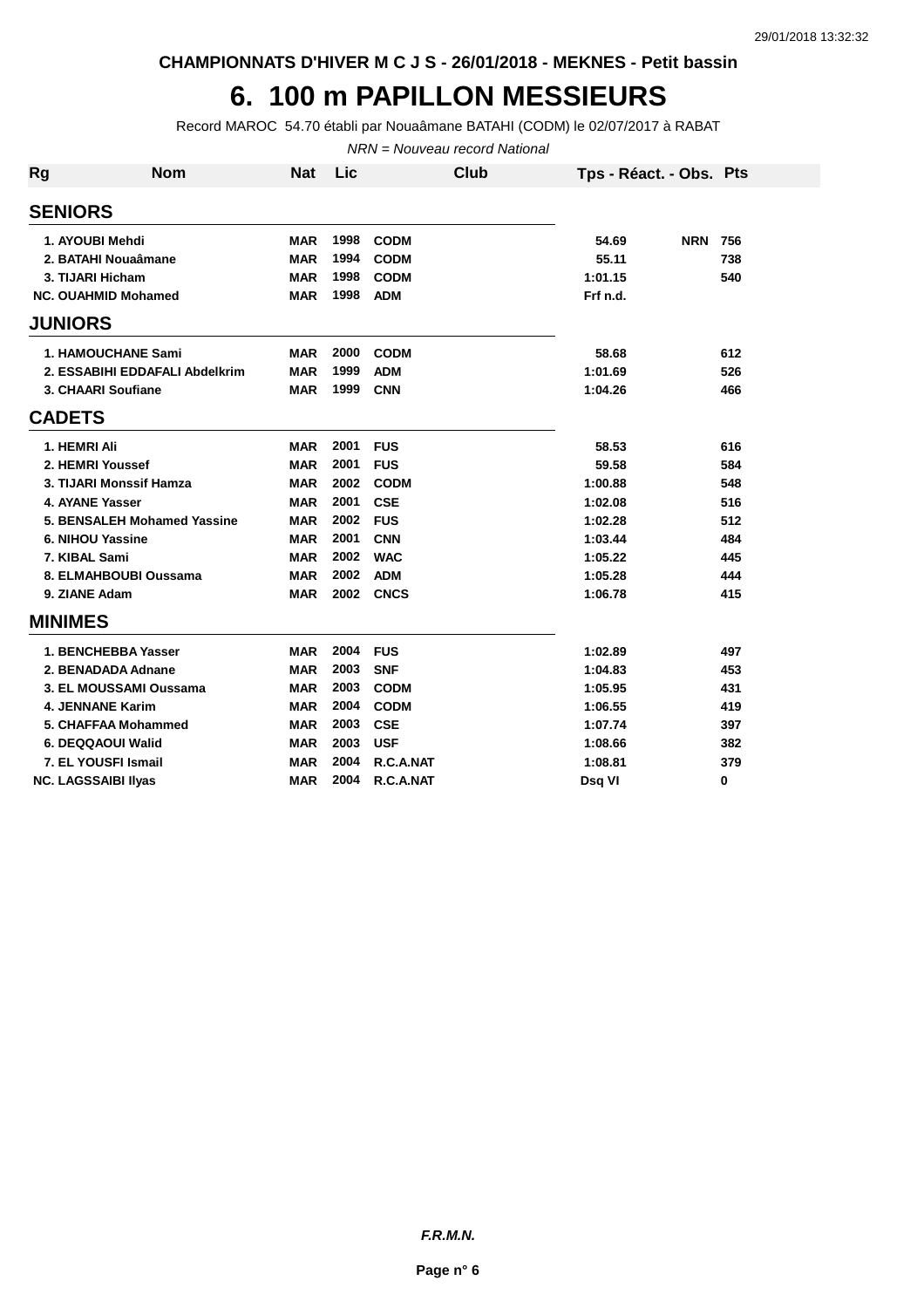## **7. 200 m 4 NAGES DAMES**

Record MAROC 2:15.39 établi par Sara EL BEKRI (R.C.A.NAT) le 18/12/2010 à DUBAI (EAU)

| Rg | <b>Nom</b>                    | <b>Nat</b> | Lic  | Club        | Tps - Réact. - Obs. Pts |     |
|----|-------------------------------|------------|------|-------------|-------------------------|-----|
|    | <b>SENIORS</b>                |            |      |             |                         |     |
|    | <b>1. DRISSI HASSANI Nour</b> | <b>MAR</b> | 1998 | <b>FUS</b>  | 2:33.95                 | 550 |
|    | <b>JUNIORS</b>                |            |      |             |                         |     |
|    | 1. EL HAOUARI Nadia           | <b>MAR</b> | 2000 | <b>TSC</b>  | 2:35.94                 | 529 |
|    | 2. RMILI Hiba                 | <b>MAR</b> | 2000 | <b>OCK</b>  | 2:43.80                 | 456 |
|    | <b>CADETS</b>                 |            |      |             |                         |     |
|    | 1. LAKNIT Hiba                | <b>MAR</b> | 2002 | <b>OCK</b>  | 2:33.27                 | 557 |
|    | 2. BOURBOUH Narjiss           | <b>MAR</b> | 2001 | <b>FUS</b>  | 2:33.78                 | 552 |
|    | 3. EL ABBARI Hafsa            | <b>MAR</b> | 2002 | <b>OCK</b>  | 2:34.08                 | 548 |
|    | <b>4. BOURBOUH Nissrine</b>   | <b>MAR</b> | 2001 | <b>FUS</b>  | 2:42.97                 | 463 |
|    | 5. BELRHITI Ayat Errahmane    | <b>MAR</b> | 2002 | <b>MAS</b>  | 2:45.62                 | 441 |
|    | 6. EL YOUSFI Salma            | <b>MAR</b> | 2002 | <b>ADM</b>  | 2:46.94                 | 431 |
|    | 7. ADIANNA Aya                | <b>MAR</b> | 2002 | <b>SNF</b>  | 2:49.42                 | 412 |
|    | <b>MINIMES</b>                |            |      |             |                         |     |
|    | 1. BOUSSOUF Malak             | <b>MAR</b> | 2004 | <b>ACK</b>  | 2:38.47                 | 504 |
|    | 2. JALAL Nada                 | <b>MAR</b> | 2004 | R.C.A.NAT   | 2:40.22                 | 488 |
|    | 3. BELRHITI Abrare            | <b>MAR</b> | 2004 | <b>SNF</b>  | 2:45.27                 | 444 |
|    | 4. NADIR Yasmine              | <b>MAR</b> | 2003 | <b>FUS</b>  | 2:45.31                 | 444 |
|    | 5. BASKACH Imane              | <b>MAR</b> | 2003 | <b>USCM</b> | 2:45.47                 | 443 |
|    | 6. SOUIHEL Hiba               | <b>MAR</b> | 2003 | <b>WAC</b>  | 2:46.70                 | 433 |
|    | 7. ICHOU Aya                  | <b>MAR</b> | 2004 | R.C.A.NAT   | 2:48.56                 | 419 |
|    | 8. AIT BENALI Meryem          | <b>MAR</b> | 2004 | <b>CODM</b> | 2:50.25                 | 406 |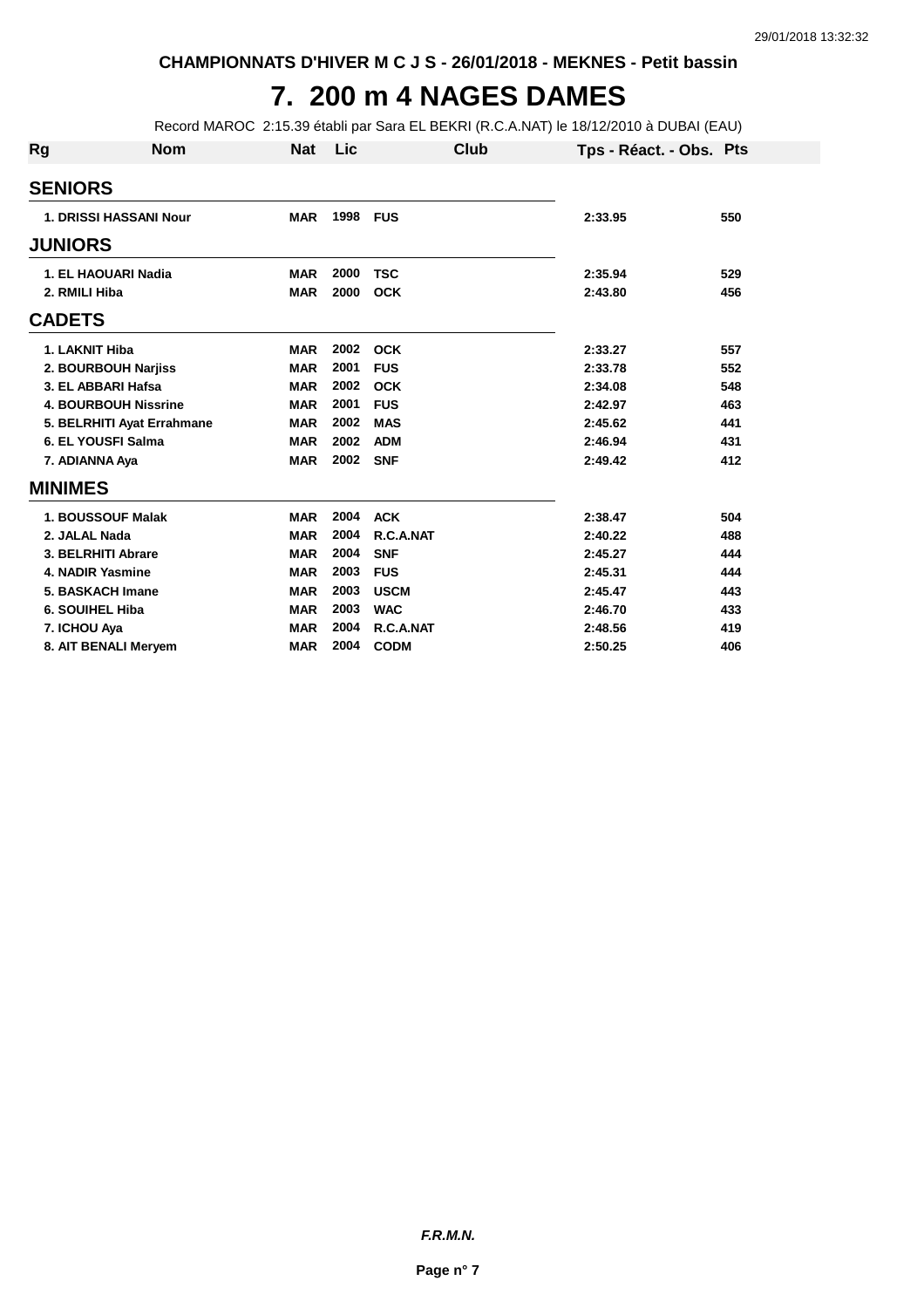## **8. 200 m 4 NAGES MESSIEURS**

Record MAROC 2:03.59 établi par Morad BERRADA (WAC) le 04/12/2011 à ANGERS (FRANCE)

| <b>Rg</b>         | Nom                               | <b>Nat</b> | Lic  | <b>Club</b> | Tps - Réact. - Obs. Pts |     |
|-------------------|-----------------------------------|------------|------|-------------|-------------------------|-----|
| <b>SENIORS</b>    |                                   |            |      |             |                         |     |
| 1. TIJARI Hicham  |                                   | <b>MAR</b> | 1998 | <b>CODM</b> | 2:22.09                 | 521 |
|                   | 2. DAHBI SKALI Hamza              | <b>MAR</b> | 1998 | <b>CSN</b>  | 2:24.92                 | 491 |
| 3. AMARTI Karim   |                                   | <b>MAR</b> | 1998 | <b>USF</b>  | 2:29.11                 | 451 |
| <b>JUNIORS</b>    |                                   |            |      |             |                         |     |
| 1. RAJI Marouane  |                                   | <b>MAR</b> | 2000 | <b>CODM</b> | 2:26.73                 | 473 |
|                   | <b>NC. BENNOUNA Hamza</b>         | <b>MAR</b> | 2000 | <b>USF</b>  | Dsg NI                  | 0   |
| <b>CADETS</b>     |                                   |            |      |             |                         |     |
|                   | 1. REGRAGUI Abdeljabbar           | <b>MAR</b> | 2001 | <b>CODM</b> | 2:12.63                 | 641 |
|                   | 2. BOUKHARI Med Yassine           | <b>MAR</b> | 2001 | <b>CODM</b> | 2:18.65                 | 561 |
|                   | 3. TIJARI Monssif Hamza           | <b>MAR</b> | 2002 | <b>CODM</b> | 2:19.24                 | 554 |
|                   | <b>4. BENYAHYA Anas</b>           | <b>MAR</b> | 2001 | <b>FUS</b>  | 2:21.82                 | 524 |
|                   | 5. BENNANI Ahmed                  | <b>MAR</b> | 2001 | <b>FUS</b>  | 2:25.41                 | 486 |
|                   | 6. ZOUITEN Omar Ahmed             | <b>MAR</b> | 2002 | <b>MAS</b>  | 2:25.74                 | 483 |
| 6. FILALI Omar    |                                   | <b>MAR</b> | 2001 | <b>USF</b>  | 2:25.74                 | 483 |
| 8. BOUDENE Ilyas  |                                   | <b>MAR</b> | 2001 | <b>MAS</b>  | 2:26.40                 | 476 |
| 9. AYANE Yasser   |                                   | <b>MAR</b> | 2001 | <b>CSE</b>  | 2:27.52                 | 465 |
|                   | <b>10. CHANNANI Mohamed Amine</b> | <b>MAR</b> | 2002 | <b>CSE</b>  | 2:29.30                 | 449 |
|                   | 11. OUKHOUYA Youssef              | <b>MAR</b> | 2002 | <b>FUS</b>  | 2:29.57                 | 447 |
| 12. KIBAL Sami    |                                   | <b>MAR</b> | 2002 | <b>WAC</b>  | 2:30.26                 | 440 |
| 13. KAMIL Ali     |                                   | <b>MAR</b> | 2002 | <b>WAC</b>  | 2:35.59                 | 397 |
|                   | 14. ELMAHBOUBI Oussama            | <b>MAR</b> | 2002 | <b>ADM</b>  | 2:37.41                 | 383 |
|                   | <b>NC. MYESSER Anas Badr</b>      | <b>MAR</b> | 2001 | <b>USCM</b> | Frf n.d.                |     |
|                   | <b>NC. EL HAOUARI Omar</b>        | <b>MAR</b> | 2001 | <b>TSC</b>  | Dsq VI                  | 0   |
| <b>MINIMES</b>    |                                   |            |      |             |                         |     |
|                   | 1. EL MANSAR Mehdi                | <b>MAR</b> | 2004 | R.C.A.NAT   | 2:20.25                 | 542 |
|                   | 2. AYOUBI Mahmoud                 | <b>MAR</b> | 2004 | <b>CODM</b> | 2:24.36                 | 497 |
| 3. AZHAR Idriss   |                                   | <b>MAR</b> | 2003 | R.C.A.NAT   | 2:26.47                 | 476 |
|                   | 4. JENNANE Karim                  | <b>MAR</b> | 2004 | <b>CODM</b> | 2:28.55                 | 456 |
| 5. AMALI Zakariae |                                   | <b>MAR</b> | 2003 | <b>CODM</b> | 2:29.03                 | 451 |
|                   | 6. EL BADRE Azzedine              | <b>MAR</b> | 2003 | <b>CSE</b>  | 2:30.01                 | 443 |
|                   | 7. MALKI Mohamed Taha             | <b>MAR</b> | 2003 | <b>FUS</b>  | 2:32.22                 | 424 |
| 8. EDDARI Ilias   |                                   | <b>MAR</b> | 2004 | R.C.A.NAT   | 2:34.07                 | 408 |
|                   | 9. MEFETTAR Avman                 | MAR        | 2003 | <b>SNF</b>  | 2:36.29                 | 391 |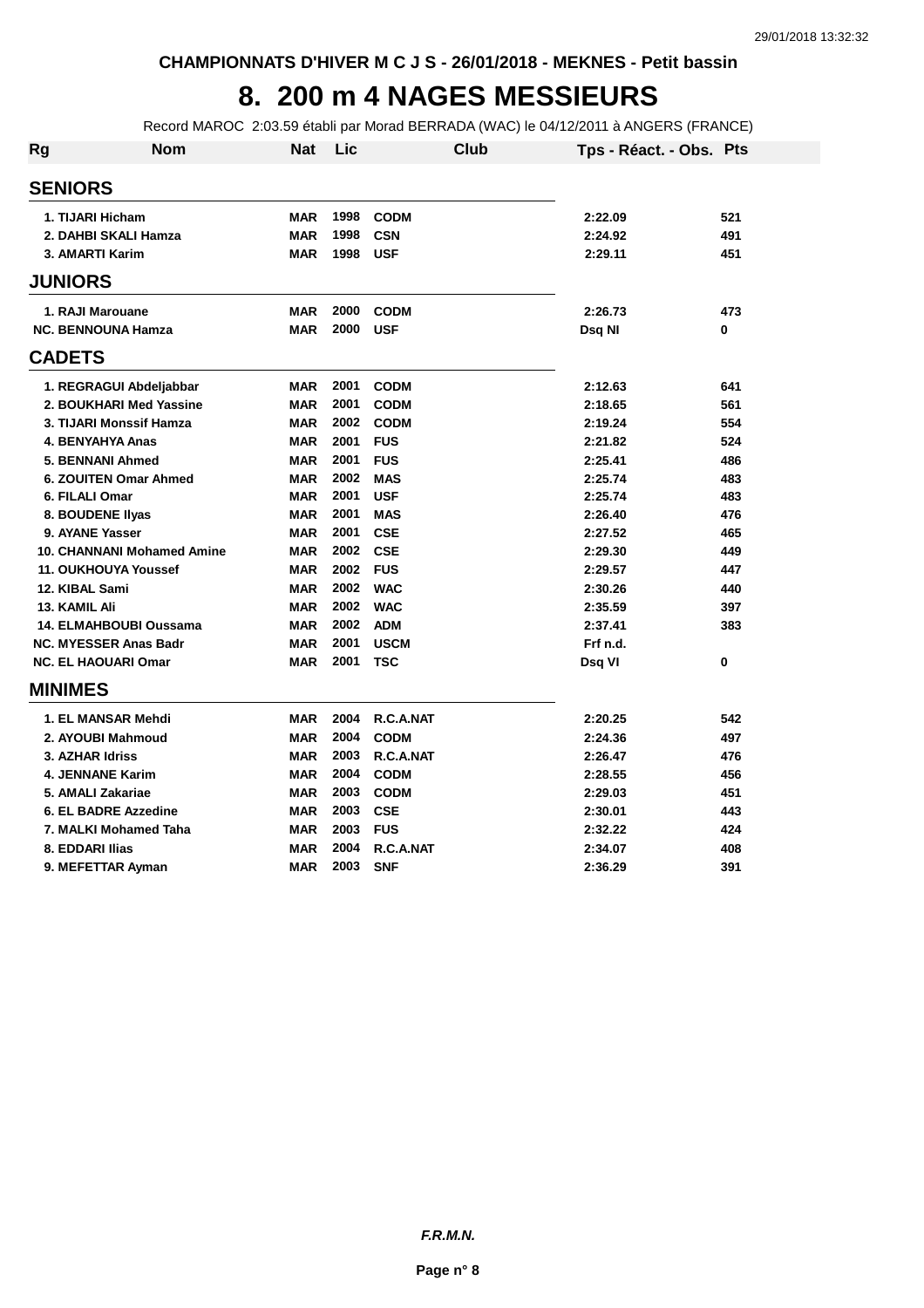## **9. 1500 m NAGE LIBRE DAMES**

Record MAROC 17:48.17 établi par Rania EL ABDI (USCM) le 05/02/2012 à MEKNES

| Rg                      | <b>Nom</b> | <b>Nat</b> | Lic  | Club        | Tps - Réact. - Obs. Pts |     |
|-------------------------|------------|------------|------|-------------|-------------------------|-----|
| <b>CADETS</b>           |            |            |      |             |                         |     |
| 1. EL ANOUAR Ayat Allah |            | <b>MAR</b> | 2002 | <b>FUS</b>  | 19:11.78                | 523 |
| 2. RHNANE Kholoud       |            | <b>MAR</b> | 2001 | <b>FUS</b>  | 19:36.13                | 491 |
| <b>NC. IDRISSI Atar</b> |            | <b>MAR</b> | 2001 | <b>USCM</b> | Dsg FD                  | 0   |
| <b>MINIMES</b>          |            |            |      |             |                         |     |
| 1. BOURZINE Hiba        |            | <b>MAR</b> | 2004 | <b>USCM</b> | 18:56.32                | 545 |
| 2. JALAL Nada           |            | <b>MAR</b> | 2004 | R.C.A.NAT   | 19:55.41                | 468 |
| 3. SABER Hajar          |            | <b>MAR</b> | 2003 | <b>CODM</b> | 20:26.14                | 434 |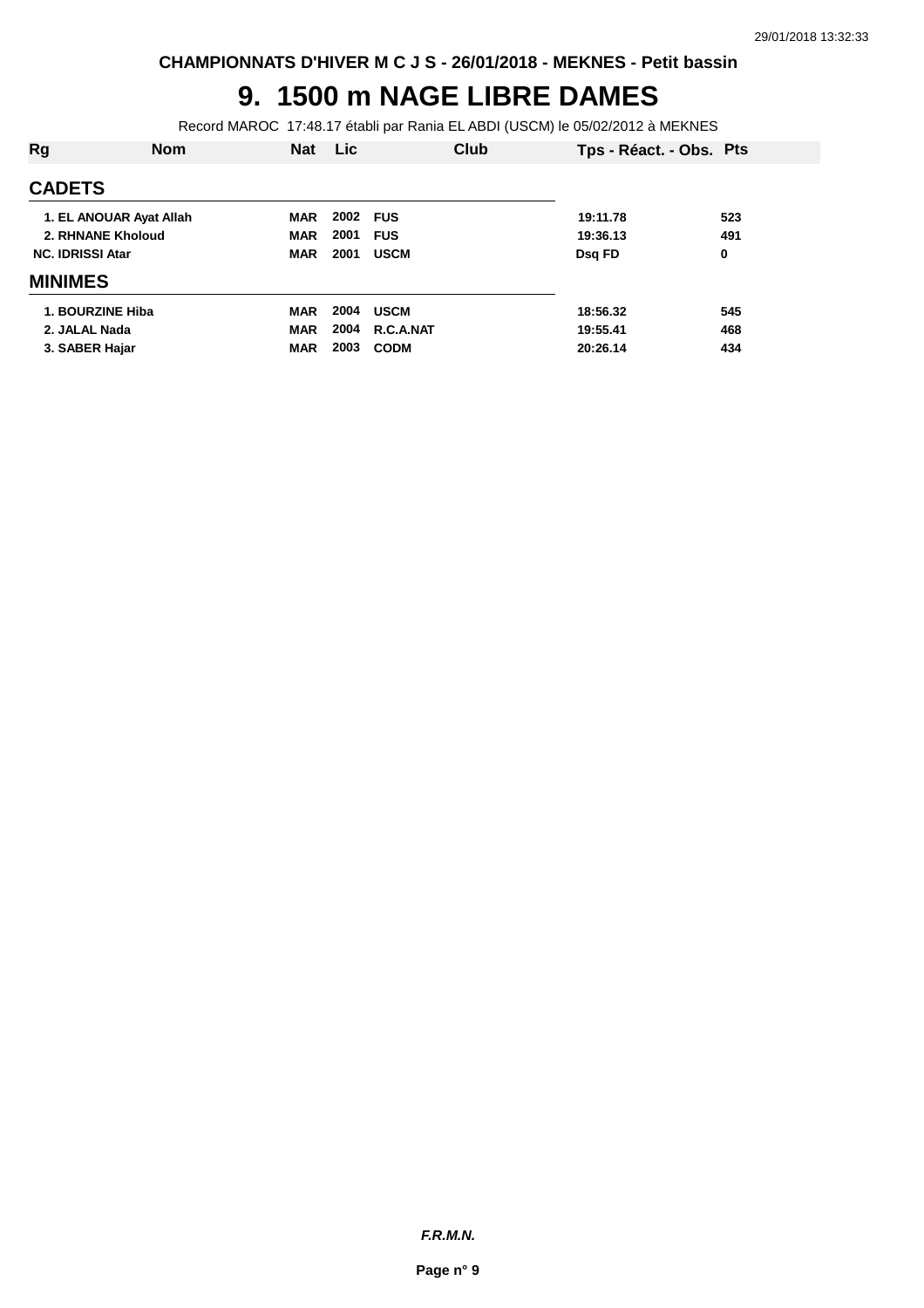#### **10. 1500 m NAGE LIBRE MESSIEURS**

Record MAROC 15:54.51 établi par Morad BERRADA (WAC) le 14/11/2010 à MONTPELLIER (FRANCE)

| Rg             | <b>Nom</b>                  | <b>Nat</b> | <b>Lic</b> | Club          | Tps - Réact. - Obs. Pts |     |
|----------------|-----------------------------|------------|------------|---------------|-------------------------|-----|
| <b>SENIORS</b> |                             |            |            |               |                         |     |
| 1. SABER Said  |                             | <b>MAR</b> | 1995       | <b>CNN</b>    | 16:19.01                | 704 |
|                | 2. LAFKIHI Hatim            | <b>MAR</b> | 1995       | <b>TSC</b>    | 17:22.59                | 583 |
|                | 3. FARIH Amine              | <b>MAR</b> | 1998       | R.C.A.NAT     | 18:40.30                | 469 |
| <b>CADETS</b>  |                             |            |            |               |                         |     |
|                | 1. HEMRI Youssef            | <b>MAR</b> | 2001       | <b>FUS</b>    | 16:30.59                | 679 |
|                | 2. EL MOUTAQUI Mohamed      | <b>MAR</b> | 2001       | TSC           | 17:43.22                | 549 |
|                | 3. BENSALEH Mohamed Yassine | <b>MAR</b> | 2002       | <b>FUS</b>    | 17:46.86                | 544 |
|                | 4. EL MECHRAFI Ayman        | <b>MAR</b> | 2002       | <b>USCM</b>   | 17:47.06                | 543 |
|                | 5. SAFIR Yassine            | <b>MAR</b> | 2001       | <b>ASAMIN</b> | 18:01.28                | 522 |
|                | 6. HASSOUNI Omar            | <b>MAR</b> | 2001       | <b>ADM</b>    | 18:36.72                | 474 |
|                | 7. BELAFIA Adam             | <b>MAR</b> | 2002       | <b>USCM</b>   | 18:37.13                | 474 |
|                | 8. MOUHIB Yahya             | <b>MAR</b> | 2002       | <b>OCK</b>    | 18:41.26                | 468 |
|                | 9. MOKHTARI Ali             | <b>MAR</b> | 2001       | <b>USCM</b>   | 18:56.69                | 449 |
| <b>MINIMES</b> |                             |            |            |               |                         |     |
|                | 1. BENCHEBBA Yasser         | <b>MAR</b> | 2004       | <b>FUS</b>    | 17:13.22                | 599 |
|                | 2. SEDDOUK Adam             | <b>MAR</b> | 2003       | <b>CODM</b>   | 18:16.34                | 501 |
|                | 3. DIDOUCH Mohamed Amine    | <b>MAR</b> | 2003       | <b>ASAMIN</b> | 18:16.78                | 500 |
|                | <b>4. EDDARI Ilias</b>      | <b>MAR</b> | 2004       | R.C.A.NAT     | 18:43.38                | 466 |
|                | 5. SADIQUI Anir             | <b>MAR</b> | 2003       | <b>USCM</b>   | 20:08.34                | 374 |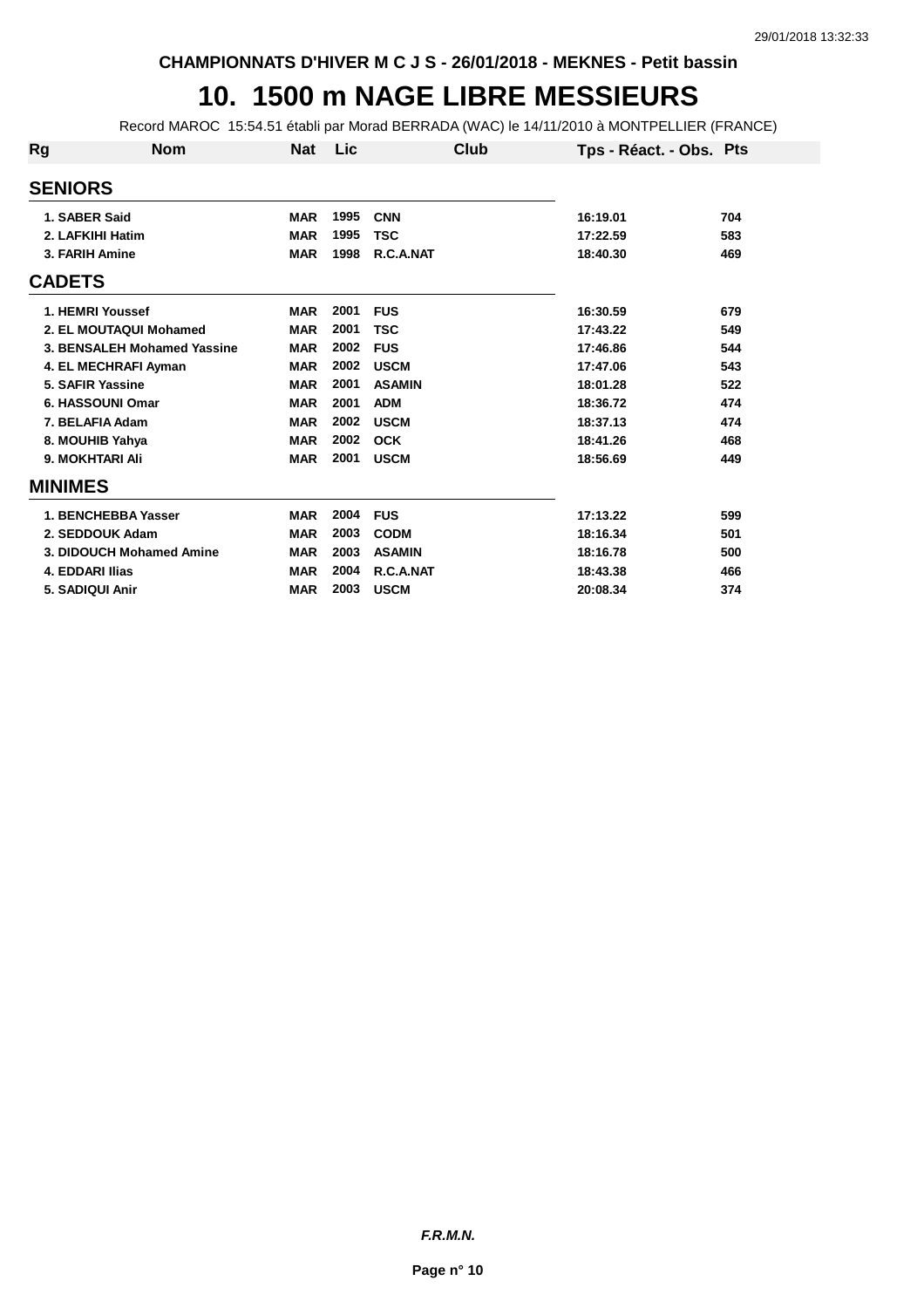## **11. 400 m NAGE LIBRE DAMES**

Record MAROC 4:16.17 établi par Sara EL BEKRI (R.C.A.NAT) le 19/11/2011 à SAINT-DIZIER (FRANCE)

| Rg | Nom                            | Nat        | Lic      | Club        | Tps - Réact. - Obs. Pts |     |
|----|--------------------------------|------------|----------|-------------|-------------------------|-----|
|    | <b>SENIORS</b>                 |            |          |             |                         |     |
|    | <b>1. DRISSI HASSANI Nour</b>  | <b>MAR</b> | 1998 FUS |             | 4:53.86                 | 533 |
|    | <b>JUNIORS</b>                 |            |          |             |                         |     |
|    | 1. MSELLEK Kenza               | <b>MAR</b> | 2000     | <b>TSC</b>  | 5:07.10                 | 467 |
|    | 2. RACHDI Hajar                | <b>MAR</b> | 2000     | <b>TSC</b>  | 5:15.22                 | 432 |
|    | <b>NC. ALACHBILI Houda</b>     | <b>MAR</b> | 2000     | <b>WAC</b>  | Frf n.d.                |     |
|    | <b>CADETS</b>                  |            |          |             |                         |     |
|    | 1. ZERAIDI Kenza               | <b>MAR</b> | 2002     | <b>CODM</b> | 4:49.28                 | 559 |
|    | 2. IDRISSI Atar                | <b>MAR</b> | 2001     | <b>USCM</b> | 4:51.70                 | 545 |
|    | 3. EL ANOUAR Ayat Allah        | <b>MAR</b> | 2002     | <b>FUS</b>  | 4:53.89                 | 533 |
|    | 4. FAHSI Doha                  | <b>MAR</b> | 2001     | <b>OCK</b>  | 4:54.34                 | 531 |
|    | 5. SELLAFI Mariam              | <b>MAR</b> | 2002     | <b>OCK</b>  | 4:59.56                 | 503 |
|    | <b>6. RHNANE Kholoud</b>       | <b>MAR</b> | 2001     | <b>FUS</b>  | 5:00.88                 | 497 |
|    | <b>7. BOURBOUH Nissrine</b>    | <b>MAR</b> | 2001     | <b>FUS</b>  | 5:04.07                 | 481 |
|    | 8. BELRHITI Ayat Errahmane     | <b>MAR</b> | 2002     | <b>MAS</b>  | 5:16.52                 | 427 |
|    | 9. RAHMANI Oumaima             | <b>MAR</b> | 2001     | <b>ADM</b>  | 5:31.63                 | 371 |
|    | <b>MINIMES</b>                 |            |          |             |                         |     |
|    | <b>1. BOURZINE Hiba</b>        | <b>MAR</b> | 2004     | <b>USCM</b> | 4:48.30                 | 565 |
|    | 2. BOUSSOUF Malak              | <b>MAR</b> | 2004     | <b>ACK</b>  | 4:53.77                 | 534 |
|    | 3. LAISSAOUI Maroua            | <b>MAR</b> | 2004     | <b>CODM</b> | 4:58.31                 | 510 |
|    | <b>4. BASKACH Imane</b>        | <b>MAR</b> | 2003     | <b>USCM</b> | 5:01.96                 | 491 |
|    | 5. MAALOUF Kamilia             | <b>MAR</b> | 2004     | R.C.A.NAT   | 5:07.21                 | 467 |
|    | 6. EL BEKALI Aicha             | <b>MAR</b> | 2004     | A.S.F.A.R   | 5:07.92                 | 463 |
|    | 7. RACHIDI Oumaima             | <b>MAR</b> | 2004     | <b>USCM</b> | 5:10.84                 | 450 |
|    | 8. SOUIHEL Hiba                | <b>MAR</b> | 2003     | <b>WAC</b>  | 5:11.58                 | 447 |
|    | 9. BELRHITI Abrare             | <b>MAR</b> | 2004     | <b>SNF</b>  | 5:17.30                 | 423 |
|    | <b>10. EL MOUJARRADE Douae</b> | <b>MAR</b> | 2003     | <b>SNF</b>  | 5:19.00                 | 417 |
|    | <b>11. FIRAS Nisrine</b>       | <b>MAR</b> | 2004     | <b>WAC</b>  | 5:19.47                 | 415 |
|    | <b>12. BOUJNANE Rim</b>        | <b>MAR</b> | 2003     | <b>CSE</b>  | 5:19.77                 | 414 |
|    | <b>13. BENAYACHE Mervem</b>    | <b>MAR</b> | 2004     | <b>USCM</b> | 5:19.84                 | 413 |
|    | <b>14. GOURRAM Keltoum</b>     | <b>MAR</b> | 2003     | <b>ADM</b>  | 5:20.23                 | 412 |
|    | 15. EL RHOUBARI Rime Ines      | <b>MAR</b> | 2004     | <b>FUS</b>  | 5:23.37                 | 400 |
|    | <b>16. AL FIGUIGUI Ines</b>    | <b>MAR</b> | 2004     | <b>USCM</b> | 5:27.98                 | 383 |
|    | 17. TAHIL Iness                | <b>MAR</b> | 2003     | R.C.A.NAT   | 5:35.22                 | 359 |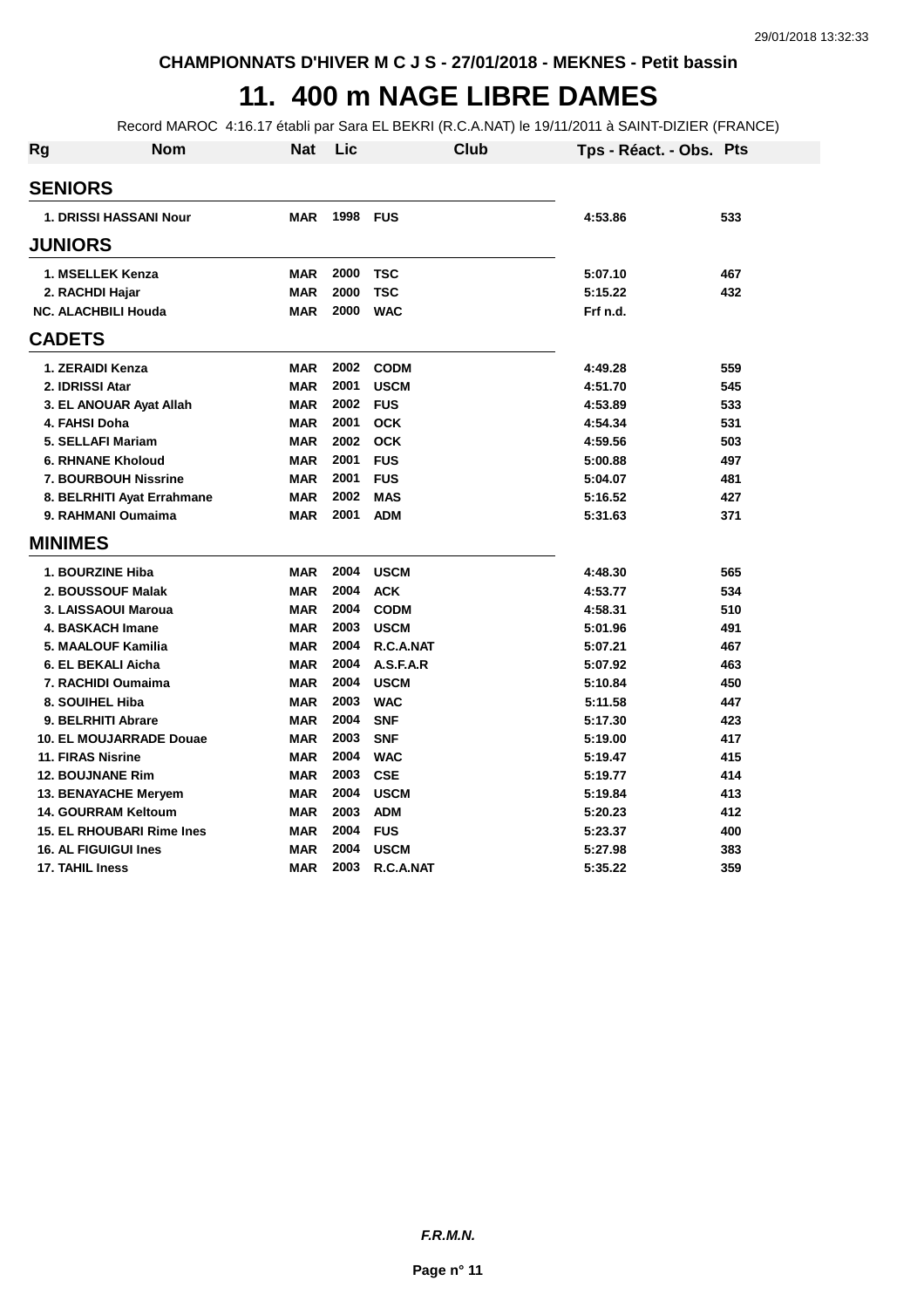### **12. 400 m NAGE LIBRE MESSIEURS**

Record MAROC 3:55.36 établi par Morad BERRADA (WAC) le 05/12/2010 à CHARTRES (FRANCE)

| <b>Rg</b>               | <b>Nom</b>                  | <b>Nat</b> | Lic  | Club          | Tps - Réact. - Obs. Pts |     |
|-------------------------|-----------------------------|------------|------|---------------|-------------------------|-----|
| <b>SENIORS</b>          |                             |            |      |               |                         |     |
|                         | 1. AYOUBI Mehdi             | <b>MAR</b> | 1998 | <b>CODM</b>   | 4:04.10                 | 732 |
|                         | 2. LAFKIHI Hatim            | <b>MAR</b> | 1995 | <b>TSC</b>    | 4:21.60                 | 595 |
| 3. FARIH Amine          |                             | <b>MAR</b> | 1998 | R.C.A.NAT     | 4:44.55                 | 462 |
| <b>JUNIORS</b>          |                             |            |      |               |                         |     |
|                         | 1. DABBAR Saad Amine        | <b>MAR</b> | 2000 | <b>OCK</b>    | 4:22.18                 | 591 |
|                         | 2. HARRABIDA Mohamed Amine  | <b>MAR</b> | 2000 | R.C.A.NAT     | 4:31.19                 | 534 |
| <b>CADETS</b>           |                             |            |      |               |                         |     |
| 1. HEMRI Ali            |                             | <b>MAR</b> | 2001 | <b>FUS</b>    | 4:02.22                 | 750 |
|                         | 2. HEMRI Youssef            | <b>MAR</b> | 2001 | <b>FUS</b>    | 4:02.66                 | 745 |
|                         | 3. MSOUGAR Ali              | <b>MAR</b> | 2001 | <b>FUS</b>    | 4:09.77                 | 684 |
|                         | 4. TIJARI Monssif Hamza     | <b>MAR</b> | 2002 | <b>CODM</b>   | 4:24.81                 | 573 |
|                         | 5. EL MOUTAQUI Mohamed      | <b>MAR</b> | 2001 | <b>TSC</b>    | 4:28.77                 | 548 |
|                         | <b>6. OUKHOUYA Youssef</b>  | <b>MAR</b> | 2002 | <b>FUS</b>    | 4:30.16                 | 540 |
|                         | 7. BELAFIA Adam             | <b>MAR</b> | 2002 | <b>USCM</b>   | 4:38.49                 | 493 |
|                         | 8. MOUHIB Yahya             | <b>MAR</b> | 2002 | <b>OCK</b>    | 4:39.01                 | 490 |
|                         | 9. MOKHTARI Ali             | <b>MAR</b> | 2001 | <b>USCM</b>   | 4:41.76                 | 476 |
|                         | 10. SAFIR Yassine           | <b>MAR</b> | 2001 | <b>ASAMIN</b> | 4:42.05                 | 475 |
| 11. KIBAL Sami          |                             | <b>MAR</b> | 2002 | <b>WAC</b>    | 4:45.53                 | 457 |
| <b>12. BANSAR Nizar</b> |                             | <b>MAR</b> | 2001 | R.C.A.NAT     | 4:48.47                 | 444 |
|                         | <b>13. HASSOUNI Omar</b>    | <b>MAR</b> | 2001 | <b>ADM</b>    | 4:52.33                 | 426 |
| <b>MINIMES</b>          |                             |            |      |               |                         |     |
|                         | 1. BENCHEBBA Yasser         | <b>MAR</b> | 2004 | <b>FUS</b>    | 4:18.58                 | 616 |
|                         | 2. EL MANSAR Mehdi          | <b>MAR</b> | 2004 | R.C.A.NAT     | 4:26.23                 | 564 |
|                         | 3. DIDOUCH Mohamed Amine    | <b>MAR</b> | 2003 | <b>ASAMIN</b> | 4:44.92                 | 460 |
|                         | <b>NC. EL YOUSFI Ismail</b> | <b>MAR</b> | 2004 | R.C.A.NAT     | <b>Dsg FD</b>           | 0   |
| <b>NC. EDDARI Ilias</b> |                             | <b>MAR</b> | 2004 | R.C.A.NAT     | Dsq FD                  | 0   |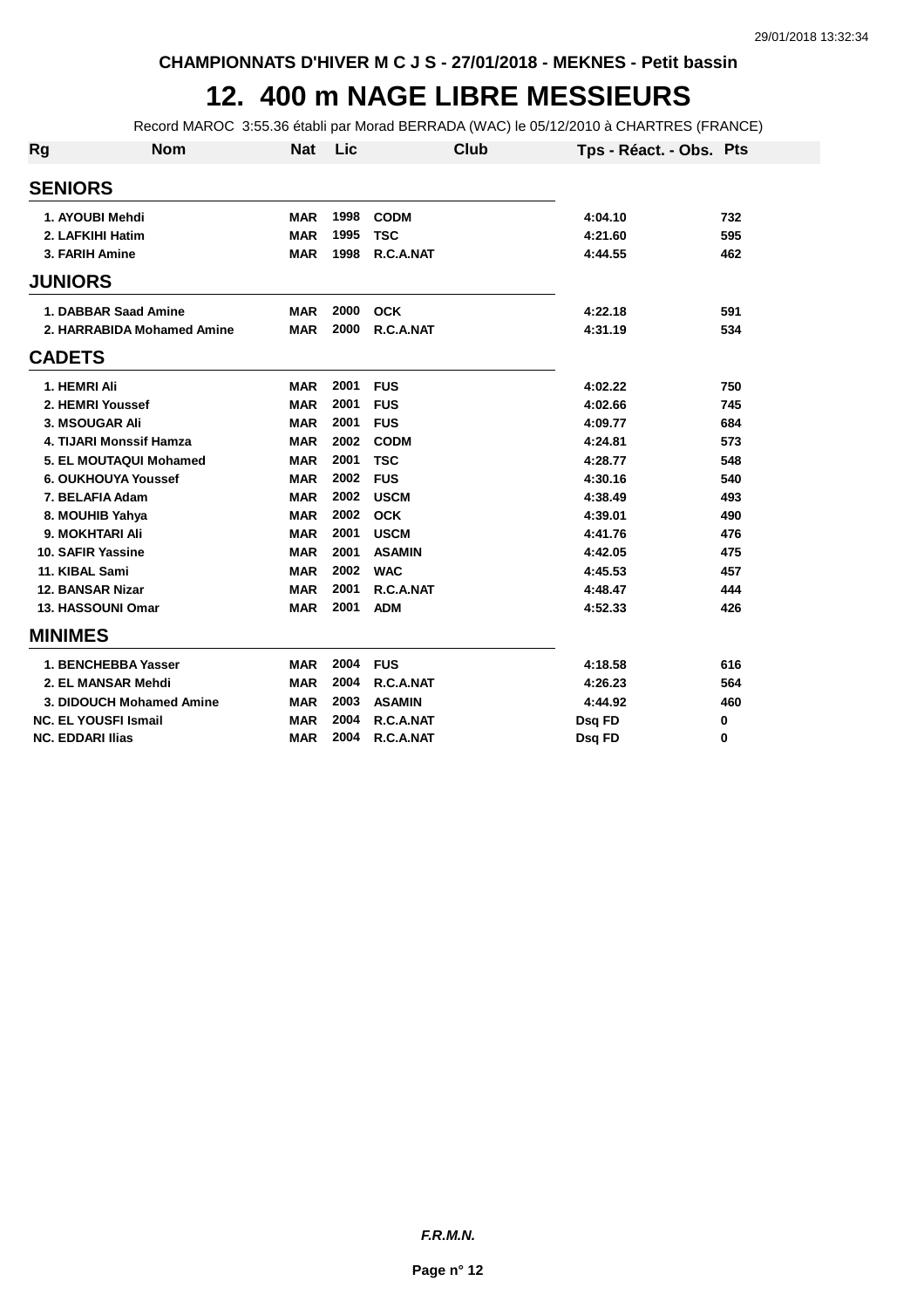**CHAMPIONNATS D'HIVER M C J S - 27/01/2018 - MEKNES - Petit bassin**

#### **13. 50 m DOS DAMES**

Record MAROC 29.67 établi par Hiba FAHSI (OCK) le 22/11/2017 à MARRAKECH

NRN = Nouveau record National

| Rg             | <b>Nom</b>                 | <b>Nat</b> | Lic  | Club        | Tps - Réact. - Obs. Pts |            |     |
|----------------|----------------------------|------------|------|-------------|-------------------------|------------|-----|
| <b>SENIORS</b> |                            |            |      |             |                         |            |     |
|                | 1. MANA Noura              | <b>MAR</b> | 1997 | <b>CODM</b> | 31.66                   |            | 624 |
|                | 2. DRISSI HASSANI Nour     | <b>MAR</b> | 1998 | <b>FUS</b>  | 32.40                   |            | 582 |
| <b>JUNIORS</b> |                            |            |      |             |                         |            |     |
|                | 1. CHAARI Soukaina         | <b>MAR</b> | 2000 | <b>CNN</b>  | 33.61                   |            | 522 |
|                | 2. NAFR Wissal             | <b>MAR</b> | 2000 | <b>OCK</b>  | 33.67                   |            | 519 |
|                | <b>NC. DIOURI Rim</b>      | <b>MAR</b> | 2000 | <b>CNN</b>  | Frf n.d.                |            |     |
| <b>CADETS</b>  |                            |            |      |             |                         |            |     |
|                | 1. FAHSI Hiba              | <b>MAR</b> | 2001 | <b>OCK</b>  | 29.38                   | <b>NRN</b> | 781 |
|                | 2. ZERAIDI Kenza           | <b>MAR</b> | 2002 | <b>CODM</b> | 32.78                   |            | 562 |
|                | 2. BOURBOUH Nissrine       | <b>MAR</b> | 2001 | <b>FUS</b>  | 32.78                   |            | 562 |
|                | 4. OUFRID Oumnia           | <b>MAR</b> | 2001 | <b>CODM</b> | 33.80                   |            | 513 |
|                | 5. EL YOUSFI Salma         | <b>MAR</b> | 2002 | <b>ADM</b>  | 35.25                   |            | 452 |
|                | 6. BELRHITI Ayat Errahmane | <b>MAR</b> | 2002 | <b>MAS</b>  | 36.00                   |            | 424 |
|                | 7. AIT BOUSERHANE Maria    | <b>MAR</b> | 2001 | <b>JIHA</b> | 36.60                   |            | 404 |
| <b>MINIMES</b> |                            |            |      |             |                         |            |     |
|                | 1. CHOUAIBI Hiba           | <b>MAR</b> | 2004 | <b>USCM</b> | 32.53                   |            | 575 |
|                | 2. RACHIDI Oumaima         | <b>MAR</b> | 2004 | <b>USCM</b> | 33.89                   |            | 509 |
|                | 3. ETTALBI Oumayma         | <b>MAR</b> | 2003 | <b>CODM</b> | 34.36                   |            | 488 |
|                | 4. RACHID Ibtissam         | <b>MAR</b> | 2004 | R.C.A.NAT   | 34.55                   |            | 480 |
|                | 5. EL MOUJARRADE Douae     | <b>MAR</b> | 2003 | <b>SNF</b>  | 34.80                   |            | 470 |
|                | 6. RIAD Yasmine            | <b>MAR</b> | 2004 | <b>FUS</b>  | 35.06                   |            | 459 |
|                | 7. KADI Basma              | <b>MAR</b> | 2004 | <b>CODM</b> | 35.97                   |            | 425 |
|                | 8. BOUOUFOUSSE Aalia       | <b>MAR</b> | 2004 | <b>JIHA</b> | 37.27                   |            | 382 |
|                | 9. ARHARBI Rim             | <b>MAR</b> | 2004 | <b>KAC</b>  | 39.99                   |            | 309 |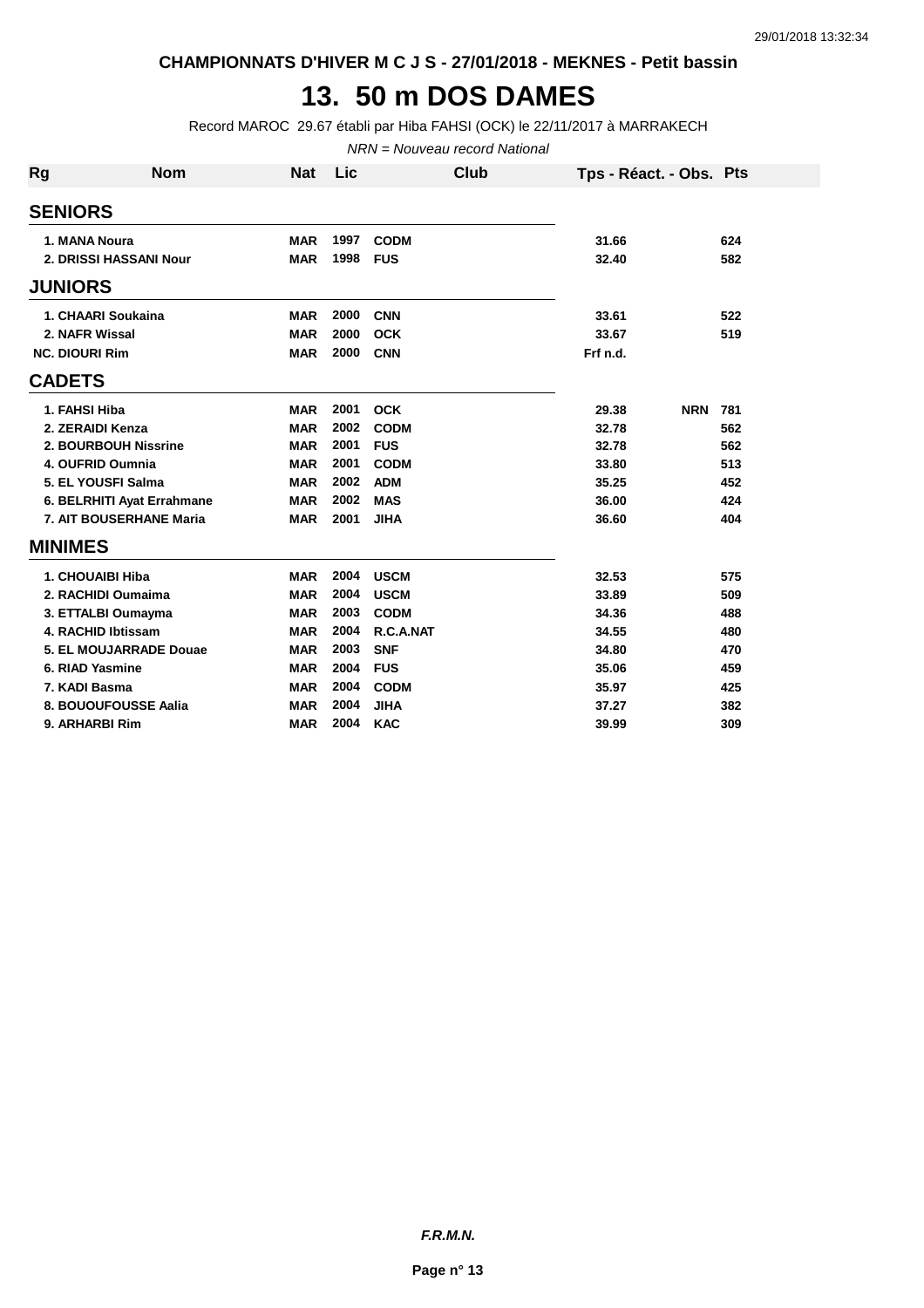#### **14. 50 m DOS MESSIEURS**

Record MAROC 25.50 établi par Driss LAHRICHI (CODM) le 11/02/2017 à MEKNES

| Rg             | <b>Nom</b>               | <b>Nat</b> | Lic  | Club        | Tps - Réact. - Obs. Pts |     |
|----------------|--------------------------|------------|------|-------------|-------------------------|-----|
| <b>SENIORS</b> |                          |            |      |             |                         |     |
|                | <b>1. LAHRICHI Driss</b> | <b>MAR</b> | 1997 | <b>CODM</b> | 26.08                   | 783 |
|                | 2. HAMOUCHANE Souhail    | <b>MAR</b> | 1997 | <b>CODM</b> | 26.62                   | 736 |
|                | 3. ASSOUAB Adil          | <b>MAR</b> | 1992 | <b>CODM</b> | 26.77                   | 724 |
|                | 4. SOULHI Yahya          | <b>MAR</b> | 1998 | <b>ADM</b>  | 28.30                   | 613 |
| <b>JUNIORS</b> |                          |            |      |             |                         |     |
|                | 1. SMOUNI EI Mehdi       | <b>MAR</b> | 2000 | <b>CODM</b> | 29.72                   | 529 |
| <b>CADETS</b>  |                          |            |      |             |                         |     |
|                | 1. REGRAGUI Abdeljabbar  | <b>MAR</b> | 2001 | <b>CODM</b> | 27.69                   | 654 |
|                | 2. ZOUITEN Omar Ahmed    | <b>MAR</b> | 2002 | <b>MAS</b>  | 29.16                   | 560 |
|                | 3. MAMDOUH Abdelmoughit  | <b>MAR</b> | 2002 | <b>ADM</b>  | 29.69                   | 531 |
|                | 4. FILALI Omar           | <b>MAR</b> | 2001 | <b>USF</b>  | 29.72                   | 529 |
|                | 5. BENYAHYA Anas         | <b>MAR</b> | 2001 | <b>FUS</b>  | 29.95                   | 517 |
|                | 6. NAJIH Ouissam         | <b>MAR</b> | 2002 | <b>KACM</b> | 30.23                   | 503 |
|                | 7. ES SAMLALI Ismail     | <b>MAR</b> | 2002 | <b>OCK</b>  | 30.50                   | 489 |
|                | 8. DAIBOUN Wail          | <b>MAR</b> | 2002 | <b>ACK</b>  | 30.63                   | 483 |
|                | 9. ZIANE Adam            | <b>MAR</b> | 2002 | <b>CNCS</b> | 31.41                   | 448 |
| <b>MINIMES</b> |                          |            |      |             |                         |     |
|                | 1. FRIKECH Salim         | <b>MAR</b> | 2004 | <b>CODM</b> | 29.73                   | 528 |
|                | 2. AZHAR Idriss          | <b>MAR</b> | 2003 | R.C.A.NAT   | 30.55                   | 487 |
|                | 3. QOUANANE Anas         | <b>MAR</b> | 2003 | <b>JIHA</b> | 32.07                   | 421 |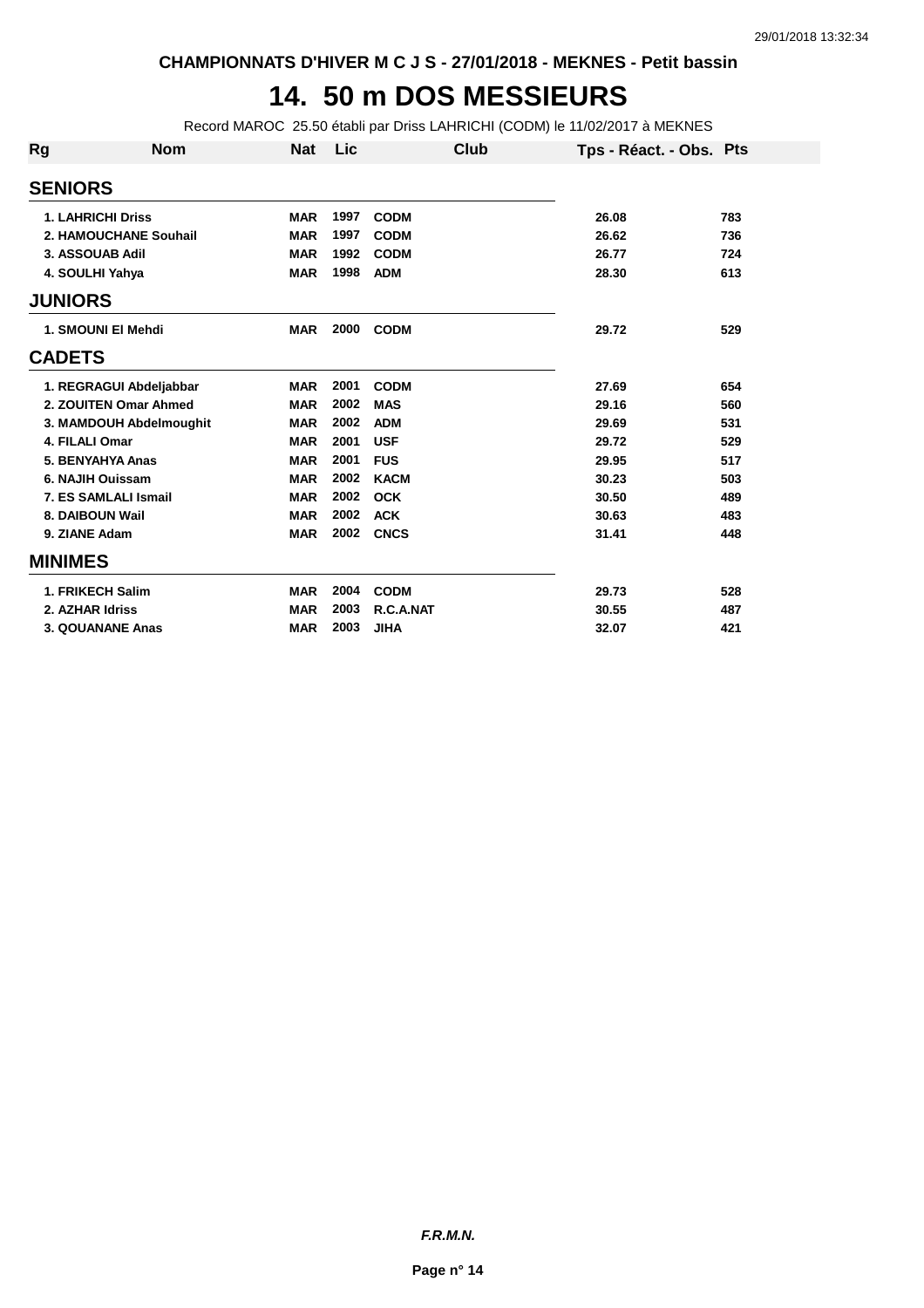## **15. 200 m PAPILLON DAMES**

Record MAROC 2:13.41 établi par Sara EL BEKRI (R.C.A.NAT) le 19/11/2011 à SAINT-DIZIER (FRANCE)

| Rg                       | <b>Nom</b>              | <b>Nat</b> | Lic  | Club        | Tps - Réact. - Obs. Pts |          |
|--------------------------|-------------------------|------------|------|-------------|-------------------------|----------|
| <b>JUNIORS</b>           |                         |            |      |             |                         |          |
| 1. RMILI Hiba            |                         | <b>MAR</b> | 2000 | <b>OCK</b>  | 2:47.30                 | 386      |
| <b>CADETS</b>            |                         |            |      |             |                         |          |
| 1. BOURBOUH Narjiss      |                         | <b>MAR</b> | 2001 | <b>FUS</b>  | 2:33.34                 | 501      |
| 2. EL ABBARI Hafsa       |                         | <b>MAR</b> | 2002 | OCK         | 2:35.95                 | 476      |
|                          | 3. EL ANOUAR Ayat Allah | <b>MAR</b> | 2002 | <b>FUS</b>  | 2:38.23                 | 456      |
| <b>4. RHNANE Kholoud</b> |                         | <b>MAR</b> | 2001 | <b>FUS</b>  | 2:55.19                 | 336      |
| <b>MINIMES</b>           |                         |            |      |             |                         |          |
| 1. JALAL Nada            |                         | <b>MAR</b> | 2004 | R.C.A.NAT   | 2:45.57                 | 398      |
| 2. SABER Hajar           |                         | <b>MAR</b> | 2003 | <b>CODM</b> | 2:55.91                 | 332      |
| 3. BOUJNANE Rim          |                         | <b>MAR</b> | 2003 | <b>CSE</b>  | 2:57.18                 | 324      |
| <b>NC. RGUIB Nora</b>    |                         | <b>MAR</b> | 2003 | <b>ADM</b>  | Dsq NI                  | 0        |
| <b>NC. AMMOUMOU Doaa</b> |                         | <b>MAR</b> | 2003 | <b>ACK</b>  | Dsq NI                  | $\bf{0}$ |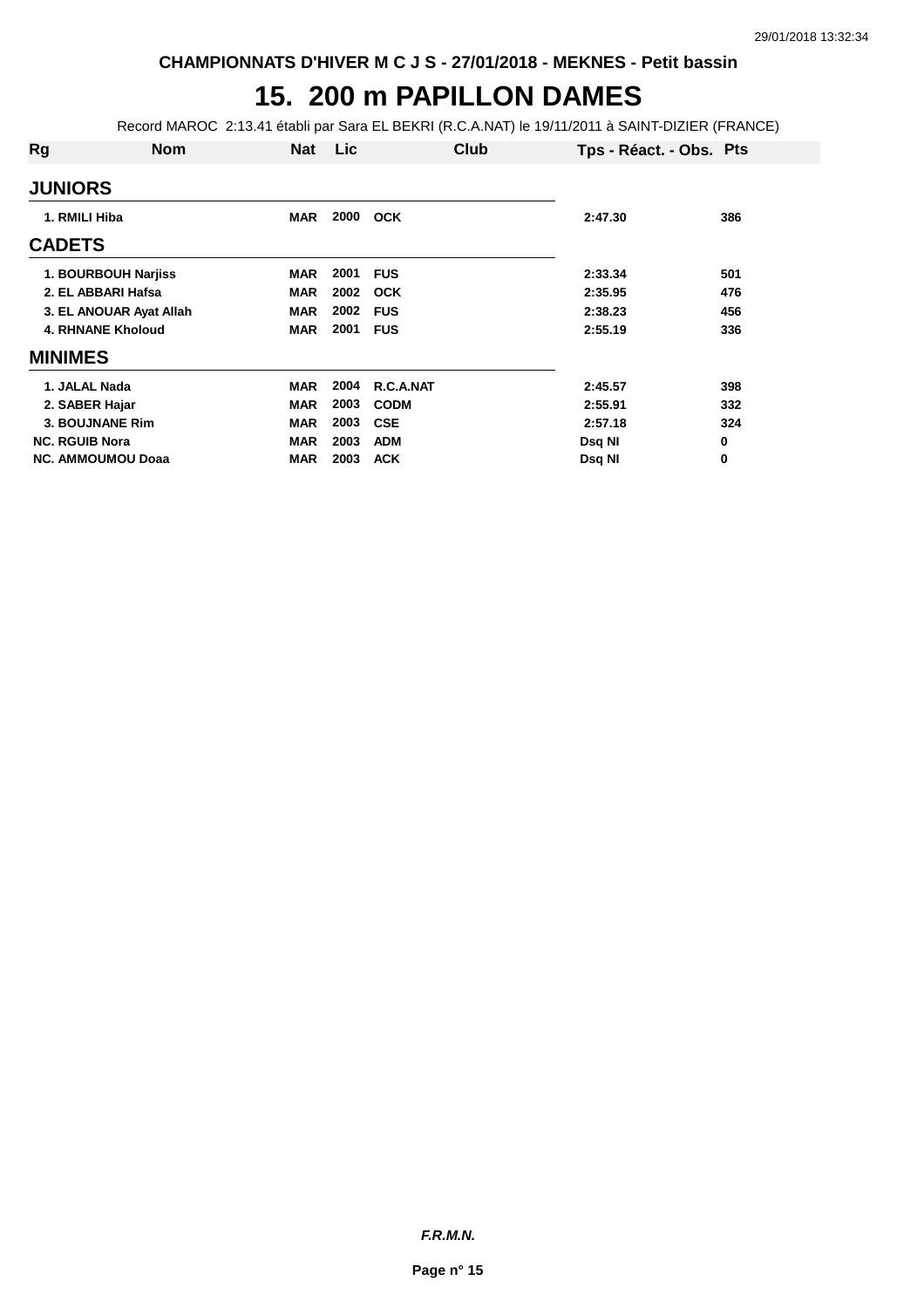## **16. 200 m PAPILLON MESSIEURS**

Record MAROC 2:00.02 établi par Nouaâmane BATAHI (CODM) le 18/11/2016 à ANGERS (FRANCE)

| Rg | <b>Nom</b>                   | <b>Nat</b> | Lic  | Club        |         | Tps - Réact. - Obs. Pts |
|----|------------------------------|------------|------|-------------|---------|-------------------------|
|    | <b>SENIORS</b>               |            |      |             |         |                         |
|    | 1. SABER Said                | <b>MAR</b> | 1995 | <b>CNN</b>  | 2:01.22 | 778                     |
|    | 2. BATAHI Nouaâmane          | <b>MAR</b> | 1994 | <b>CODM</b> | 2:03.66 | 733                     |
|    | 3. TIJARI Hicham             | <b>MAR</b> | 1998 | <b>CODM</b> | 2:22.29 | 481                     |
|    | <b>JUNIORS</b>               |            |      |             |         |                         |
|    | 1. SEYAR Mohamed Aymane      | <b>MAR</b> | 2000 | <b>ASS</b>  | 2:23.82 | 466                     |
|    | 2. ARROUD Akram Oussama      | <b>MAR</b> | 2000 | <b>CODM</b> | 2:29.69 | 413                     |
|    | <b>CADETS</b>                |            |      |             |         |                         |
|    | 1. TIJARI Monssif Hamza      | <b>MAR</b> | 2002 | <b>CODM</b> | 2:14.81 | 566                     |
|    | 2. BENSALEH Mohamed Yassine  | <b>MAR</b> | 2002 | <b>FUS</b>  | 2:17.77 | 530                     |
|    | 3. AYANE Yasser              | <b>MAR</b> | 2001 | <b>CSE</b>  | 2:20.16 | 503                     |
|    | 4. NIHOU Yassine             | <b>MAR</b> | 2001 | <b>CNN</b>  | 2:24.37 | 460                     |
|    | 5. ELMAHBOUBI Oussama        | <b>MAR</b> | 2002 | <b>ADM</b>  | 2:27.56 | 431                     |
|    | <b>NC. EL MECHRAFI Ayman</b> | <b>MAR</b> | 2002 | <b>USCM</b> | Dsq NI  | 0                       |
|    | <b>MINIMES</b>               |            |      |             |         |                         |
|    | 1. SEDDOUK Adam              | <b>MAR</b> | 2003 | <b>CODM</b> | 2:25.22 | 452                     |
|    | 2. EL MOUSSAMI Oussama       | <b>MAR</b> | 2003 | <b>CODM</b> | 2:31.27 | 400                     |
|    | 3. AMALI Zakariae            | <b>MAR</b> | 2003 | <b>CODM</b> | 2:33.90 | 380                     |
|    | 3. BENADADA Adnane           | <b>MAR</b> | 2003 | <b>SNF</b>  | 2:33.90 | 380                     |
|    | 5. CHAFFAA Mohammed          | <b>MAR</b> | 2003 | <b>CSE</b>  | 2:41.52 | 329                     |
|    | 6. LAGSSAIBI IIyas           | <b>MAR</b> | 2004 | R.C.A.NAT   | 2:42.41 | 323                     |
|    | 7. EL YOUSFI Ismail          | <b>MAR</b> | 2004 | R.C.A.NAT   | 2:43.80 | 315                     |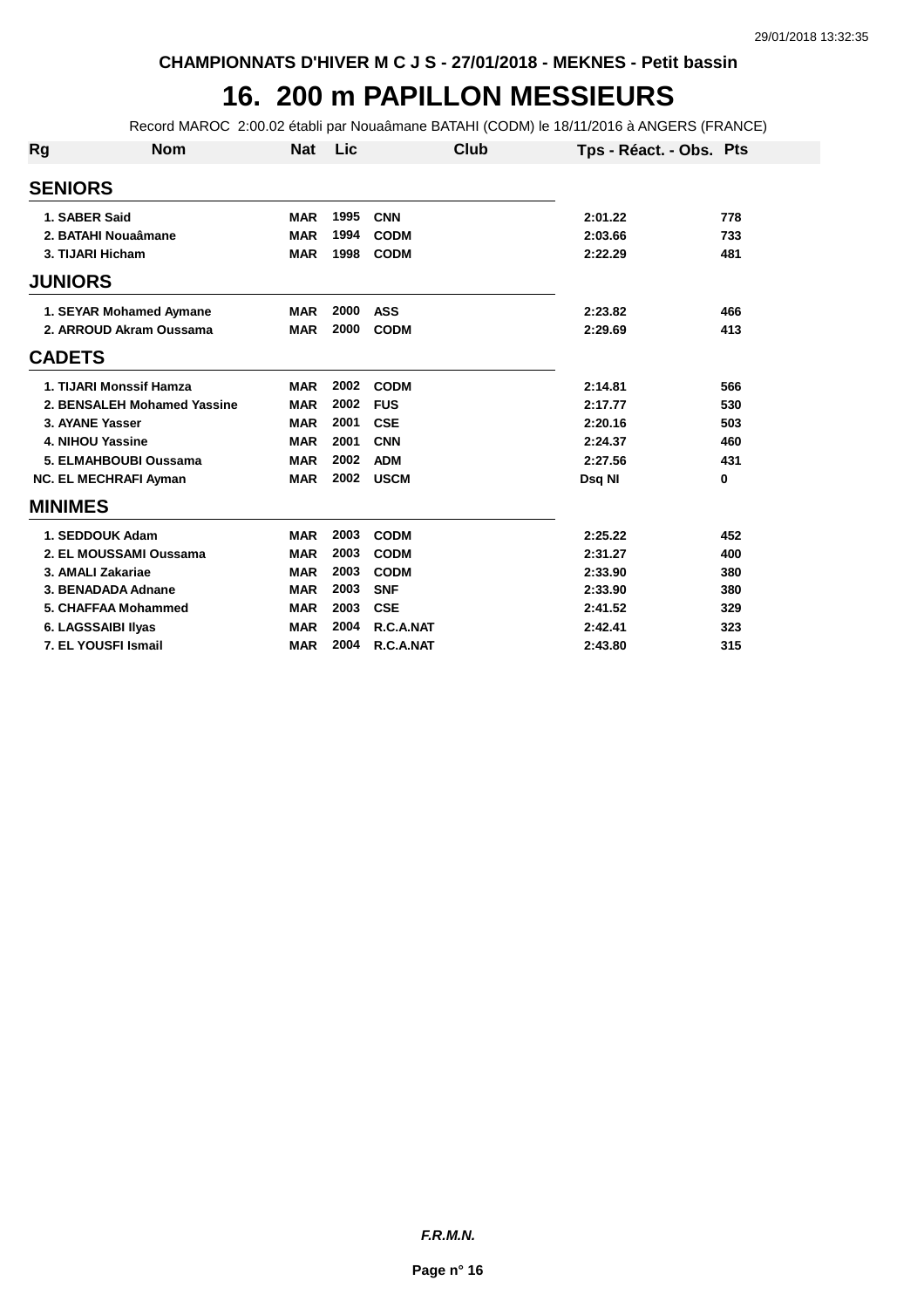## **17. 100 m BRASSE DAMES**

Record MAROC 1:06.50 établi par Sara EL BEKRI (R.C.A.NAT) le 02/12/2011 à ANGERS (FRANCE)

| <b>Rg</b> | <b>Nom</b>                 | <b>Nat</b> | Lic  | Club        | Tps - Réact. - Obs. Pts |     |
|-----------|----------------------------|------------|------|-------------|-------------------------|-----|
|           | <b>SENIORS</b>             |            |      |             |                         |     |
|           | 1. MARHFOUR Hajar          | <b>MAR</b> | 1995 | <b>FUS</b>  | 1:22.66                 | 471 |
|           | <b>JUNIORS</b>             |            |      |             |                         |     |
|           | 1. FIDADI Fadwa            | <b>MAR</b> | 1999 | <b>KACM</b> | 1:17.66                 | 569 |
|           | 2. EL HAOUARI Nadia        | <b>MAR</b> | 2000 | <b>TSC</b>  | 1:18.19                 | 557 |
|           | 3. KAROUCH Khouloud        | <b>MAR</b> | 1999 | <b>TSC</b>  | 1:19.23                 | 535 |
|           | 4. NAFR Wissal             | <b>MAR</b> | 2000 | <b>OCK</b>  | 1:21.77                 | 487 |
|           | 5. LAMGHARI Mariam         | <b>MAR</b> | 2000 | <b>OCK</b>  | 1:22.34                 | 477 |
|           | <b>CADETS</b>              |            |      |             |                         |     |
|           | 1. LAKNIT Hiba             | <b>MAR</b> | 2002 | <b>OCK</b>  | 1:13.45                 | 672 |
|           | 2. EL BARODI Imane Houda   | <b>MAR</b> | 2001 | <b>USCM</b> | 1:14.84                 | 635 |
|           | 3. FAHSI Hiba              | <b>MAR</b> | 2001 | <b>OCK</b>  | 1:20.60                 | 509 |
|           | 4. AJDI Ayya               | <b>MAR</b> | 2001 | <b>KACM</b> | 1:23.47                 | 458 |
|           | 5. EL YOUSFI Salma         | <b>MAR</b> | 2002 | <b>ADM</b>  | 1:24.52                 | 441 |
|           | <b>MINIMES</b>             |            |      |             |                         |     |
|           | 1. NADIR Yasmine           | <b>MAR</b> | 2003 | <b>FUS</b>  | 1:19.84                 | 523 |
|           | 2. KADI Basma              | <b>MAR</b> | 2004 | <b>CODM</b> | 1:21.81                 | 486 |
|           | 3. AIT BENALI Meryem       | <b>MAR</b> | 2004 | <b>CODM</b> | 1:22.54                 | 473 |
|           | 4. ICHOU Aya               | <b>MAR</b> | 2004 | R.C.A.NAT   | 1:25.11                 | 432 |
|           | 5. MACHKOUR Chahd          | <b>MAR</b> | 2004 | <b>WAC</b>  | 1:25.45                 | 427 |
|           | 6. MOUKTADIR Fatima Zahra  | <b>MAR</b> | 2004 | <b>CNCS</b> | 1:26.22                 | 415 |
|           | 7. ETTALBI Oumayma         | <b>MAR</b> | 2003 | <b>CODM</b> | 1:27.09                 | 403 |
|           | 8. MAALOUF Kamilia         | <b>MAR</b> | 2004 | R.C.A.NAT   | 1:27.50                 | 397 |
|           | 9. FIRAS Nisrine           | <b>MAR</b> | 2004 | <b>WAC</b>  | 1:28.50                 | 384 |
|           | 10. KHAZZAN Athar          | <b>MAR</b> | 2003 | <b>CODM</b> | 1:29.17                 | 375 |
|           | <b>NC. GOURRAM Keltoum</b> | <b>MAR</b> | 2003 | <b>ADM</b>  | Dsq NI                  | 0   |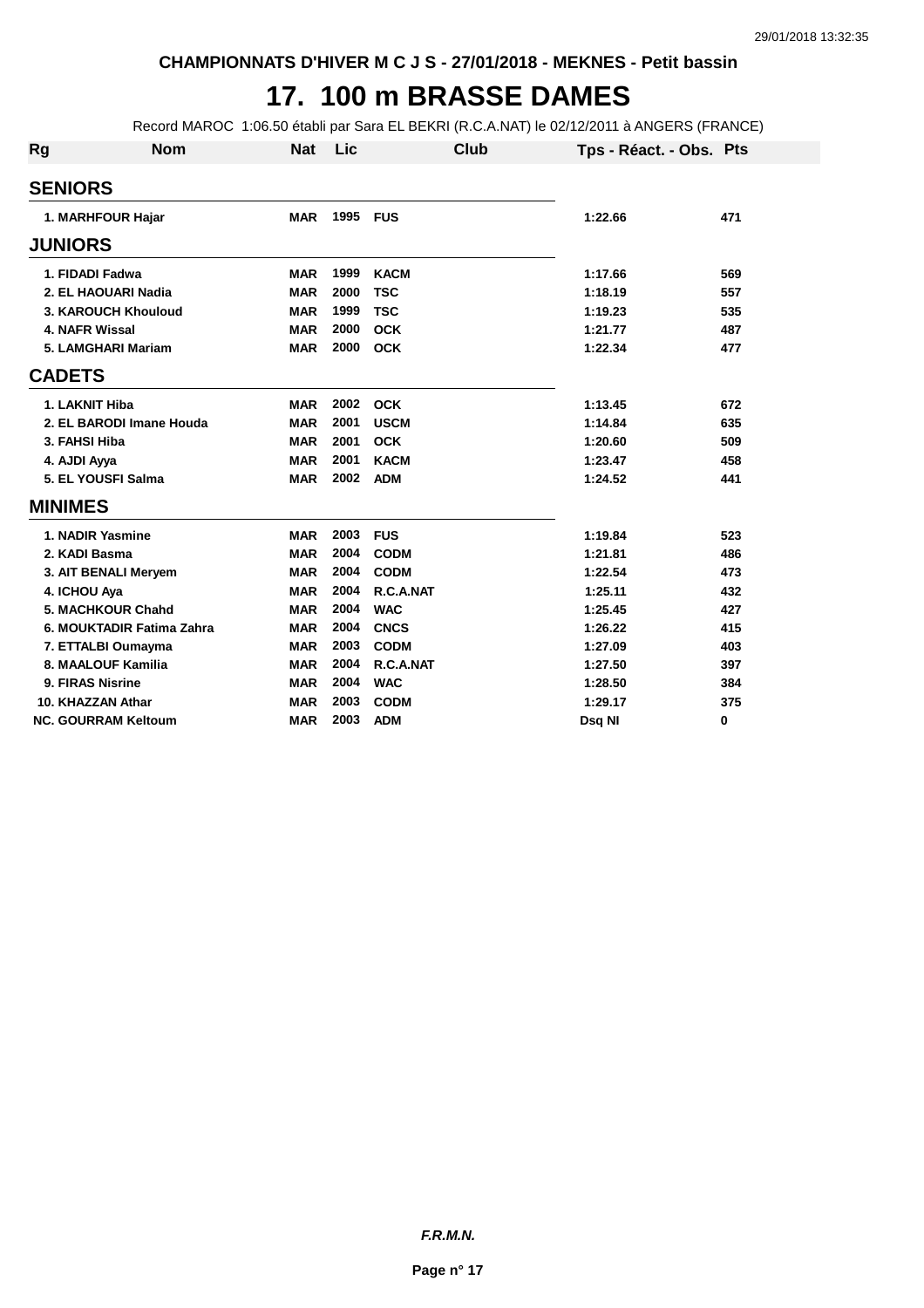## **18. 100 m BRASSE MESSIEURS**

Record MAROC 1:03.41 établi par Amine FAWZI (USCM) le 20/04/2013 à MEKNES

| Rg            | Nom                            | <b>Nat</b> | Lic  |             | Club | Tps - Réact. - Obs. Pts |     |
|---------------|--------------------------------|------------|------|-------------|------|-------------------------|-----|
|               | <b>SENIORS</b>                 |            |      |             |      |                         |     |
|               | 1. ENNAIM Ahmed Reda           | <b>MAR</b> | 1996 | <b>CODM</b> |      | 1:05.23                 | 720 |
|               | 2. BATAHI Nouaâmane            | <b>MAR</b> | 1994 | <b>CODM</b> |      | 1:07.02                 | 663 |
|               | 3. AZIZ ALAOUI Ali             | <b>MAR</b> | 1994 | <b>CODM</b> |      | 1:09.85                 | 586 |
|               | 4. FAWZI Badreddine            | <b>MAR</b> | 1991 | <b>USCM</b> |      | 1:10.19                 | 577 |
|               | 5. ZEDDOUK Hassan              | <b>MAR</b> | 1997 | <b>FUS</b>  |      | 1:12.71                 | 519 |
|               | 5. HAOUATI Nouamane            | <b>MAR</b> | 1997 | R.C.A.NAT   |      | 1:12.71                 | 519 |
|               | <b>JUNIORS</b>                 |            |      |             |      |                         |     |
|               | 1. ESSABIHI EDDAFALI Abdelkrim | <b>MAR</b> | 1999 | <b>ADM</b>  |      | 1:07.06                 | 662 |
|               | 2. EL HADI Med Saad            | <b>MAR</b> | 2000 | <b>USCM</b> |      | 1:11.70                 | 542 |
|               | 3. BENNOUNA Hamza              | <b>MAR</b> | 2000 | <b>USF</b>  |      | 1:12.12                 | 532 |
|               | 4. RAJI Marouane               | <b>MAR</b> | 2000 | <b>CODM</b> |      | 1:13.83                 | 496 |
|               | 5. BOUFEDENE Mehdi             | <b>MAR</b> | 2000 | <b>ASS</b>  |      | 1:15.00                 | 473 |
| <b>CADETS</b> |                                |            |      |             |      |                         |     |
|               | 1. FLIYOU Ahmed Yassine        | <b>MAR</b> | 2001 | R.C.A.NAT   |      | 1:07.00                 | 664 |
|               | 2. REGRAGUI Abdeljabbar        | <b>MAR</b> | 2001 | <b>CODM</b> |      | 1:08.84                 | 612 |
|               | 3. OUGOUIS Anas                | <b>MAR</b> | 2001 | <b>OCK</b>  |      | 1:09.27                 | 601 |
|               | <b>4. BENNANI Ahmed</b>        | <b>MAR</b> | 2001 | <b>FUS</b>  |      | 1:09.78                 | 588 |
|               | 5. BENYAHYA Anas               | <b>MAR</b> | 2001 | <b>FUS</b>  |      | 1:11.66                 | 543 |
|               | 6. EL HAOUARI Omar             | <b>MAR</b> | 2001 | <b>TSC</b>  |      | 1:13.72                 | 498 |
|               | 7. BOUDENE Ilyas               | <b>MAR</b> | 2001 | <b>MAS</b>  |      | 1:14.14                 | 490 |
|               | 8. CHAGH Yassine               | <b>MAR</b> | 2001 | <b>ACK</b>  |      | 1:14.64                 | 480 |
|               | 9. EL MECHRAFI Ayman           | <b>MAR</b> | 2002 | <b>USCM</b> |      | 1:15.15                 | 470 |
|               | 10. QAISSOUNI Mehdi            | <b>MAR</b> | 2001 | <b>OCS</b>  |      | 1:15.16                 | 470 |
|               | 11. FILALI Omar                | <b>MAR</b> | 2001 | <b>USF</b>  |      | 1:15.89                 | 457 |
|               | <b>MINIMES</b>                 |            |      |             |      |                         |     |
|               | 1. AYOUBI Mahmoud              | <b>MAR</b> | 2004 | <b>CODM</b> |      | 1:12.30                 | 528 |
|               | 2. MALKI Mohamed Taha          | <b>MAR</b> | 2003 | <b>FUS</b>  |      | 1:13.24                 | 508 |
|               | 3. EL BADRE Azzedine           | <b>MAR</b> | 2003 | <b>CSE</b>  |      | 1:13.36                 | 506 |
|               | 4. AZHAR Idriss                | <b>MAR</b> | 2003 | R.C.A.NAT   |      | 1:14.48                 | 483 |
|               | 5. SAMRAH Sami                 | <b>MAR</b> | 2003 | <b>CODM</b> |      | 1:15.28                 | 468 |
|               | <b>6. JENNANE Karim</b>        | <b>MAR</b> | 2004 | <b>CODM</b> |      | 1:16.13                 | 452 |
|               | 7. DEQQAOUI Walid              | <b>MAR</b> | 2003 | <b>USF</b>  |      | 1:18.07                 | 419 |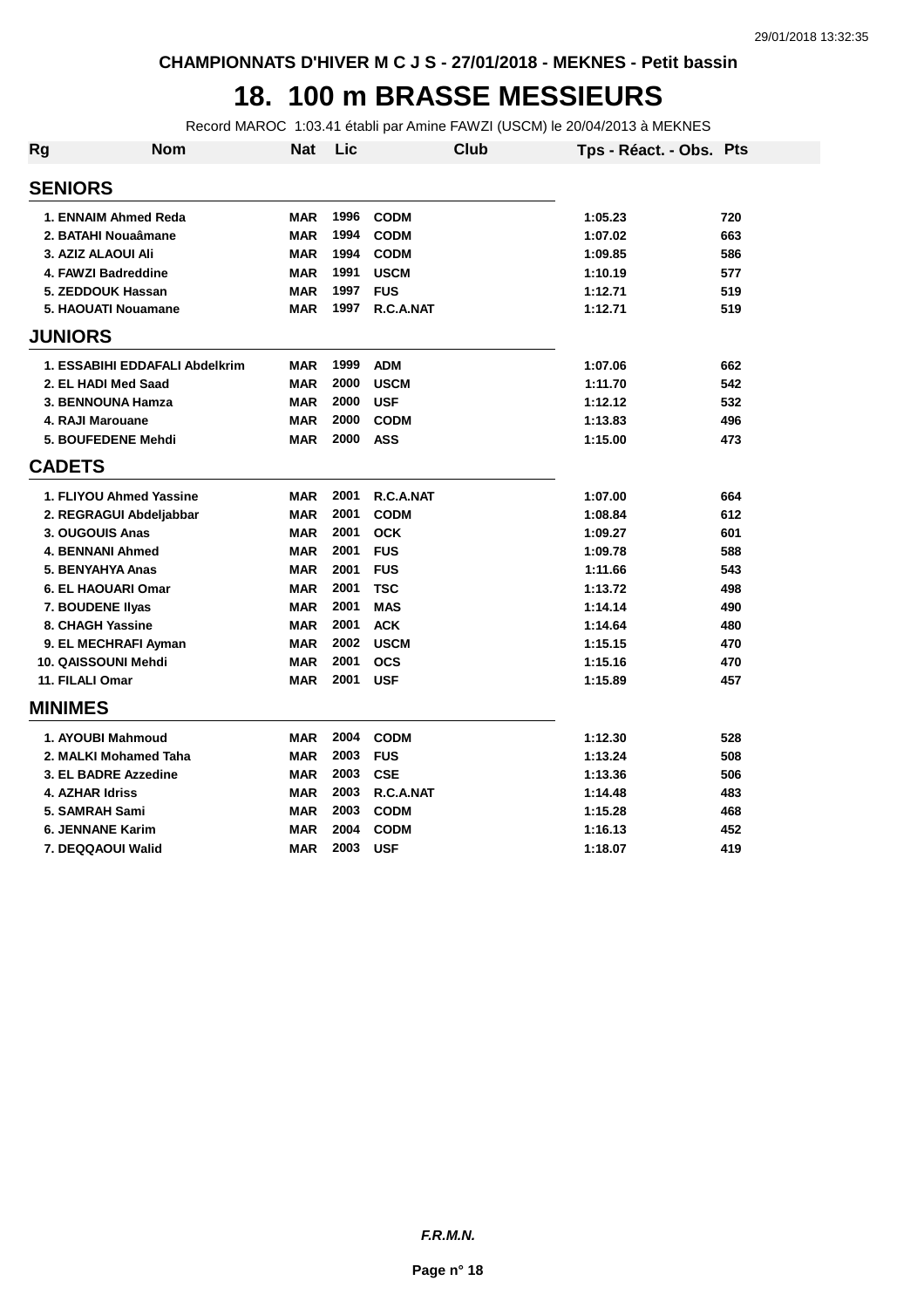**CHAMPIONNATS D'HIVER M C J S - 27/01/2018 - MEKNES - Petit bassin**

## **19. 4 x 100 m NAGE LIBRE DAMES**

Record MAROC 4:06.64 établi par TSC le 02/07/2017 à RABAT

NRN = Nouveau record National

| <b>JUNIORS</b><br>1. EL HAOUARI Nadia<br><b>MAR</b><br>2000<br><b>TSC</b><br>4:33.91<br>457<br><b>MAR</b><br>2000<br><b>TSC</b><br><b>MSELLEK Kenza</b><br>457<br>2000<br><b>TSC</b><br><b>RACHDI Hajar</b><br><b>MAR</b><br>457<br>2000<br><b>ELMACHRAFI Khaoula</b><br><b>MAR</b><br><b>TSC</b><br>457<br><b>CADETS</b><br>2001<br>1. FAHSI Doha<br><b>MAR</b><br><b>OCK</b><br>4:05.50<br><b>NRN</b><br>634<br>2002<br><b>OCK</b><br><b>SELLAFI Mariam</b><br><b>MAR</b><br>634<br>2002<br><b>OCK</b><br><b>LAKNIT Hiba</b><br><b>MAR</b><br>634<br>2001<br><b>FAHSI Hiba</b><br><b>MAR</b><br><b>OCK</b><br>634<br>2001<br><b>FUS</b><br>2. BOURBOUH Narjiss<br><b>MAR</b><br>4:39.39<br>430<br><b>MAR</b><br>2002<br><b>FUS</b><br><b>EL ANOUAR Ayat Allah</b><br>430<br>2001<br><b>MAR</b><br><b>FUS</b><br><b>BOURBOUH Nissrine</b><br>430<br><b>RHNANE Kholoud</b><br>2001<br><b>FUS</b><br><b>MAR</b><br>430<br><b>MINIMES</b><br>2004<br><b>USCM</b><br>1. RACHIDI Oumaima<br><b>MAR</b><br>4:23.25<br>514<br>2003<br><b>BASKACH Imane</b><br><b>MAR</b><br><b>USCM</b><br>514<br>2004<br><b>CHOUAIBI Hiba</b><br><b>MAR</b><br><b>USCM</b><br>514<br>2004<br><b>BOURZINE Hiba</b><br><b>MAR</b><br><b>USCM</b><br>514<br>2004<br>2. KADI Basma<br><b>MAR</b><br><b>CODM</b><br>4:26.28<br>497<br>2003<br><b>MAR</b><br><b>CODM</b><br>497<br><b>ETTALBI Oumayma</b><br>2004<br><b>MAR</b><br><b>CODM</b><br>497<br><b>AIT BENALI Meryem</b><br><b>MAR</b><br>2004<br><b>LAISSAOUI Maroua</b><br><b>CODM</b><br>497<br>3. NADIR Yasmine<br><b>MAR</b><br>2003<br><b>FUS</b><br>4:32.72<br>463<br>2004<br><b>MAR</b><br><b>FUS</b><br><b>RIAD Yasmine</b><br>463<br>2003<br><b>BERRADA Rime</b><br><b>MAR</b><br><b>FUS</b><br>463<br><b>EL RHOUBARI Rime Ines</b><br>2004<br><b>FUS</b><br><b>MAR</b><br>463<br><b>MAR</b><br>2004<br>R.C.A.NAT<br>456<br>4. ICHOU Aya<br>4:34.10<br>2004<br>456<br>JALAL Nada<br><b>MAR</b><br>R.C.A.NAT<br>2004<br><b>MAALOUF Kamilia</b><br>R.C.A.NAT<br>456<br><b>MAR</b><br>2004<br>R.C.A.NAT<br><b>RACHID Ibtissam</b><br><b>MAR</b><br>456<br>2004<br><b>WAC</b><br>5. TABATI Ghita<br><b>MAR</b><br>4:35.56<br>448<br>2004<br><b>WAC</b><br><b>MACHKOUR Chahd</b><br><b>MAR</b><br>448<br>2004<br><b>WAC</b><br><b>FIRAS Nisrine</b><br><b>MAR</b><br>448<br>SOUIHEL Hiba<br>MAR<br>2003<br><b>WAC</b><br>448<br>2004<br><b>6. TABERKANT Doha</b><br><b>MAR</b><br><b>SNF</b><br>4:43.86<br>410<br>2004<br><b>MAR</b><br><b>SNF</b><br>410<br><b>BELRHITI Abrare</b><br>2004<br><b>LAMHITI Malak</b><br>MAR<br><b>SNF</b><br>410<br><b>EL MOUJARRADE Douae</b><br>MAR<br>2003<br><b>SNF</b><br>410<br>2003<br><b>NC. RGUIB Nora</b><br>MAR<br><b>ADM</b><br><b>Abandon</b><br>0<br>2003<br>MAR<br><b>ADM</b><br><b>ANOUAR EL ALAMI Manal</b><br>0<br>2003<br><b>ADM</b><br><b>GOURRAM Keltoum</b><br><b>MAR</b><br>0<br>2003<br><b>MAHASSINE Samia</b><br>MAR<br><b>ADM</b><br>0 | <b>Rg</b> | <b>Nom</b> | Nat | Lic | Club | Tps - Réact. - Obs. Pts |  |
|------------------------------------------------------------------------------------------------------------------------------------------------------------------------------------------------------------------------------------------------------------------------------------------------------------------------------------------------------------------------------------------------------------------------------------------------------------------------------------------------------------------------------------------------------------------------------------------------------------------------------------------------------------------------------------------------------------------------------------------------------------------------------------------------------------------------------------------------------------------------------------------------------------------------------------------------------------------------------------------------------------------------------------------------------------------------------------------------------------------------------------------------------------------------------------------------------------------------------------------------------------------------------------------------------------------------------------------------------------------------------------------------------------------------------------------------------------------------------------------------------------------------------------------------------------------------------------------------------------------------------------------------------------------------------------------------------------------------------------------------------------------------------------------------------------------------------------------------------------------------------------------------------------------------------------------------------------------------------------------------------------------------------------------------------------------------------------------------------------------------------------------------------------------------------------------------------------------------------------------------------------------------------------------------------------------------------------------------------------------------------------------------------------------------------------------------------------------------------------------------------------------------------------------------------------------------------------------------------------------------------------------------------------------------------------------------------------------------------------------------------------------------------------------------------------------------------------------------------------------------------------------------------------------------------------|-----------|------------|-----|-----|------|-------------------------|--|
|                                                                                                                                                                                                                                                                                                                                                                                                                                                                                                                                                                                                                                                                                                                                                                                                                                                                                                                                                                                                                                                                                                                                                                                                                                                                                                                                                                                                                                                                                                                                                                                                                                                                                                                                                                                                                                                                                                                                                                                                                                                                                                                                                                                                                                                                                                                                                                                                                                                                                                                                                                                                                                                                                                                                                                                                                                                                                                                                    |           |            |     |     |      |                         |  |
|                                                                                                                                                                                                                                                                                                                                                                                                                                                                                                                                                                                                                                                                                                                                                                                                                                                                                                                                                                                                                                                                                                                                                                                                                                                                                                                                                                                                                                                                                                                                                                                                                                                                                                                                                                                                                                                                                                                                                                                                                                                                                                                                                                                                                                                                                                                                                                                                                                                                                                                                                                                                                                                                                                                                                                                                                                                                                                                                    |           |            |     |     |      |                         |  |
|                                                                                                                                                                                                                                                                                                                                                                                                                                                                                                                                                                                                                                                                                                                                                                                                                                                                                                                                                                                                                                                                                                                                                                                                                                                                                                                                                                                                                                                                                                                                                                                                                                                                                                                                                                                                                                                                                                                                                                                                                                                                                                                                                                                                                                                                                                                                                                                                                                                                                                                                                                                                                                                                                                                                                                                                                                                                                                                                    |           |            |     |     |      |                         |  |
|                                                                                                                                                                                                                                                                                                                                                                                                                                                                                                                                                                                                                                                                                                                                                                                                                                                                                                                                                                                                                                                                                                                                                                                                                                                                                                                                                                                                                                                                                                                                                                                                                                                                                                                                                                                                                                                                                                                                                                                                                                                                                                                                                                                                                                                                                                                                                                                                                                                                                                                                                                                                                                                                                                                                                                                                                                                                                                                                    |           |            |     |     |      |                         |  |
|                                                                                                                                                                                                                                                                                                                                                                                                                                                                                                                                                                                                                                                                                                                                                                                                                                                                                                                                                                                                                                                                                                                                                                                                                                                                                                                                                                                                                                                                                                                                                                                                                                                                                                                                                                                                                                                                                                                                                                                                                                                                                                                                                                                                                                                                                                                                                                                                                                                                                                                                                                                                                                                                                                                                                                                                                                                                                                                                    |           |            |     |     |      |                         |  |
|                                                                                                                                                                                                                                                                                                                                                                                                                                                                                                                                                                                                                                                                                                                                                                                                                                                                                                                                                                                                                                                                                                                                                                                                                                                                                                                                                                                                                                                                                                                                                                                                                                                                                                                                                                                                                                                                                                                                                                                                                                                                                                                                                                                                                                                                                                                                                                                                                                                                                                                                                                                                                                                                                                                                                                                                                                                                                                                                    |           |            |     |     |      |                         |  |
|                                                                                                                                                                                                                                                                                                                                                                                                                                                                                                                                                                                                                                                                                                                                                                                                                                                                                                                                                                                                                                                                                                                                                                                                                                                                                                                                                                                                                                                                                                                                                                                                                                                                                                                                                                                                                                                                                                                                                                                                                                                                                                                                                                                                                                                                                                                                                                                                                                                                                                                                                                                                                                                                                                                                                                                                                                                                                                                                    |           |            |     |     |      |                         |  |
|                                                                                                                                                                                                                                                                                                                                                                                                                                                                                                                                                                                                                                                                                                                                                                                                                                                                                                                                                                                                                                                                                                                                                                                                                                                                                                                                                                                                                                                                                                                                                                                                                                                                                                                                                                                                                                                                                                                                                                                                                                                                                                                                                                                                                                                                                                                                                                                                                                                                                                                                                                                                                                                                                                                                                                                                                                                                                                                                    |           |            |     |     |      |                         |  |
|                                                                                                                                                                                                                                                                                                                                                                                                                                                                                                                                                                                                                                                                                                                                                                                                                                                                                                                                                                                                                                                                                                                                                                                                                                                                                                                                                                                                                                                                                                                                                                                                                                                                                                                                                                                                                                                                                                                                                                                                                                                                                                                                                                                                                                                                                                                                                                                                                                                                                                                                                                                                                                                                                                                                                                                                                                                                                                                                    |           |            |     |     |      |                         |  |
|                                                                                                                                                                                                                                                                                                                                                                                                                                                                                                                                                                                                                                                                                                                                                                                                                                                                                                                                                                                                                                                                                                                                                                                                                                                                                                                                                                                                                                                                                                                                                                                                                                                                                                                                                                                                                                                                                                                                                                                                                                                                                                                                                                                                                                                                                                                                                                                                                                                                                                                                                                                                                                                                                                                                                                                                                                                                                                                                    |           |            |     |     |      |                         |  |
|                                                                                                                                                                                                                                                                                                                                                                                                                                                                                                                                                                                                                                                                                                                                                                                                                                                                                                                                                                                                                                                                                                                                                                                                                                                                                                                                                                                                                                                                                                                                                                                                                                                                                                                                                                                                                                                                                                                                                                                                                                                                                                                                                                                                                                                                                                                                                                                                                                                                                                                                                                                                                                                                                                                                                                                                                                                                                                                                    |           |            |     |     |      |                         |  |
|                                                                                                                                                                                                                                                                                                                                                                                                                                                                                                                                                                                                                                                                                                                                                                                                                                                                                                                                                                                                                                                                                                                                                                                                                                                                                                                                                                                                                                                                                                                                                                                                                                                                                                                                                                                                                                                                                                                                                                                                                                                                                                                                                                                                                                                                                                                                                                                                                                                                                                                                                                                                                                                                                                                                                                                                                                                                                                                                    |           |            |     |     |      |                         |  |
|                                                                                                                                                                                                                                                                                                                                                                                                                                                                                                                                                                                                                                                                                                                                                                                                                                                                                                                                                                                                                                                                                                                                                                                                                                                                                                                                                                                                                                                                                                                                                                                                                                                                                                                                                                                                                                                                                                                                                                                                                                                                                                                                                                                                                                                                                                                                                                                                                                                                                                                                                                                                                                                                                                                                                                                                                                                                                                                                    |           |            |     |     |      |                         |  |
|                                                                                                                                                                                                                                                                                                                                                                                                                                                                                                                                                                                                                                                                                                                                                                                                                                                                                                                                                                                                                                                                                                                                                                                                                                                                                                                                                                                                                                                                                                                                                                                                                                                                                                                                                                                                                                                                                                                                                                                                                                                                                                                                                                                                                                                                                                                                                                                                                                                                                                                                                                                                                                                                                                                                                                                                                                                                                                                                    |           |            |     |     |      |                         |  |
|                                                                                                                                                                                                                                                                                                                                                                                                                                                                                                                                                                                                                                                                                                                                                                                                                                                                                                                                                                                                                                                                                                                                                                                                                                                                                                                                                                                                                                                                                                                                                                                                                                                                                                                                                                                                                                                                                                                                                                                                                                                                                                                                                                                                                                                                                                                                                                                                                                                                                                                                                                                                                                                                                                                                                                                                                                                                                                                                    |           |            |     |     |      |                         |  |
|                                                                                                                                                                                                                                                                                                                                                                                                                                                                                                                                                                                                                                                                                                                                                                                                                                                                                                                                                                                                                                                                                                                                                                                                                                                                                                                                                                                                                                                                                                                                                                                                                                                                                                                                                                                                                                                                                                                                                                                                                                                                                                                                                                                                                                                                                                                                                                                                                                                                                                                                                                                                                                                                                                                                                                                                                                                                                                                                    |           |            |     |     |      |                         |  |
|                                                                                                                                                                                                                                                                                                                                                                                                                                                                                                                                                                                                                                                                                                                                                                                                                                                                                                                                                                                                                                                                                                                                                                                                                                                                                                                                                                                                                                                                                                                                                                                                                                                                                                                                                                                                                                                                                                                                                                                                                                                                                                                                                                                                                                                                                                                                                                                                                                                                                                                                                                                                                                                                                                                                                                                                                                                                                                                                    |           |            |     |     |      |                         |  |
|                                                                                                                                                                                                                                                                                                                                                                                                                                                                                                                                                                                                                                                                                                                                                                                                                                                                                                                                                                                                                                                                                                                                                                                                                                                                                                                                                                                                                                                                                                                                                                                                                                                                                                                                                                                                                                                                                                                                                                                                                                                                                                                                                                                                                                                                                                                                                                                                                                                                                                                                                                                                                                                                                                                                                                                                                                                                                                                                    |           |            |     |     |      |                         |  |
|                                                                                                                                                                                                                                                                                                                                                                                                                                                                                                                                                                                                                                                                                                                                                                                                                                                                                                                                                                                                                                                                                                                                                                                                                                                                                                                                                                                                                                                                                                                                                                                                                                                                                                                                                                                                                                                                                                                                                                                                                                                                                                                                                                                                                                                                                                                                                                                                                                                                                                                                                                                                                                                                                                                                                                                                                                                                                                                                    |           |            |     |     |      |                         |  |
|                                                                                                                                                                                                                                                                                                                                                                                                                                                                                                                                                                                                                                                                                                                                                                                                                                                                                                                                                                                                                                                                                                                                                                                                                                                                                                                                                                                                                                                                                                                                                                                                                                                                                                                                                                                                                                                                                                                                                                                                                                                                                                                                                                                                                                                                                                                                                                                                                                                                                                                                                                                                                                                                                                                                                                                                                                                                                                                                    |           |            |     |     |      |                         |  |
|                                                                                                                                                                                                                                                                                                                                                                                                                                                                                                                                                                                                                                                                                                                                                                                                                                                                                                                                                                                                                                                                                                                                                                                                                                                                                                                                                                                                                                                                                                                                                                                                                                                                                                                                                                                                                                                                                                                                                                                                                                                                                                                                                                                                                                                                                                                                                                                                                                                                                                                                                                                                                                                                                                                                                                                                                                                                                                                                    |           |            |     |     |      |                         |  |
|                                                                                                                                                                                                                                                                                                                                                                                                                                                                                                                                                                                                                                                                                                                                                                                                                                                                                                                                                                                                                                                                                                                                                                                                                                                                                                                                                                                                                                                                                                                                                                                                                                                                                                                                                                                                                                                                                                                                                                                                                                                                                                                                                                                                                                                                                                                                                                                                                                                                                                                                                                                                                                                                                                                                                                                                                                                                                                                                    |           |            |     |     |      |                         |  |
|                                                                                                                                                                                                                                                                                                                                                                                                                                                                                                                                                                                                                                                                                                                                                                                                                                                                                                                                                                                                                                                                                                                                                                                                                                                                                                                                                                                                                                                                                                                                                                                                                                                                                                                                                                                                                                                                                                                                                                                                                                                                                                                                                                                                                                                                                                                                                                                                                                                                                                                                                                                                                                                                                                                                                                                                                                                                                                                                    |           |            |     |     |      |                         |  |
|                                                                                                                                                                                                                                                                                                                                                                                                                                                                                                                                                                                                                                                                                                                                                                                                                                                                                                                                                                                                                                                                                                                                                                                                                                                                                                                                                                                                                                                                                                                                                                                                                                                                                                                                                                                                                                                                                                                                                                                                                                                                                                                                                                                                                                                                                                                                                                                                                                                                                                                                                                                                                                                                                                                                                                                                                                                                                                                                    |           |            |     |     |      |                         |  |
|                                                                                                                                                                                                                                                                                                                                                                                                                                                                                                                                                                                                                                                                                                                                                                                                                                                                                                                                                                                                                                                                                                                                                                                                                                                                                                                                                                                                                                                                                                                                                                                                                                                                                                                                                                                                                                                                                                                                                                                                                                                                                                                                                                                                                                                                                                                                                                                                                                                                                                                                                                                                                                                                                                                                                                                                                                                                                                                                    |           |            |     |     |      |                         |  |
|                                                                                                                                                                                                                                                                                                                                                                                                                                                                                                                                                                                                                                                                                                                                                                                                                                                                                                                                                                                                                                                                                                                                                                                                                                                                                                                                                                                                                                                                                                                                                                                                                                                                                                                                                                                                                                                                                                                                                                                                                                                                                                                                                                                                                                                                                                                                                                                                                                                                                                                                                                                                                                                                                                                                                                                                                                                                                                                                    |           |            |     |     |      |                         |  |
|                                                                                                                                                                                                                                                                                                                                                                                                                                                                                                                                                                                                                                                                                                                                                                                                                                                                                                                                                                                                                                                                                                                                                                                                                                                                                                                                                                                                                                                                                                                                                                                                                                                                                                                                                                                                                                                                                                                                                                                                                                                                                                                                                                                                                                                                                                                                                                                                                                                                                                                                                                                                                                                                                                                                                                                                                                                                                                                                    |           |            |     |     |      |                         |  |
|                                                                                                                                                                                                                                                                                                                                                                                                                                                                                                                                                                                                                                                                                                                                                                                                                                                                                                                                                                                                                                                                                                                                                                                                                                                                                                                                                                                                                                                                                                                                                                                                                                                                                                                                                                                                                                                                                                                                                                                                                                                                                                                                                                                                                                                                                                                                                                                                                                                                                                                                                                                                                                                                                                                                                                                                                                                                                                                                    |           |            |     |     |      |                         |  |
|                                                                                                                                                                                                                                                                                                                                                                                                                                                                                                                                                                                                                                                                                                                                                                                                                                                                                                                                                                                                                                                                                                                                                                                                                                                                                                                                                                                                                                                                                                                                                                                                                                                                                                                                                                                                                                                                                                                                                                                                                                                                                                                                                                                                                                                                                                                                                                                                                                                                                                                                                                                                                                                                                                                                                                                                                                                                                                                                    |           |            |     |     |      |                         |  |
|                                                                                                                                                                                                                                                                                                                                                                                                                                                                                                                                                                                                                                                                                                                                                                                                                                                                                                                                                                                                                                                                                                                                                                                                                                                                                                                                                                                                                                                                                                                                                                                                                                                                                                                                                                                                                                                                                                                                                                                                                                                                                                                                                                                                                                                                                                                                                                                                                                                                                                                                                                                                                                                                                                                                                                                                                                                                                                                                    |           |            |     |     |      |                         |  |
|                                                                                                                                                                                                                                                                                                                                                                                                                                                                                                                                                                                                                                                                                                                                                                                                                                                                                                                                                                                                                                                                                                                                                                                                                                                                                                                                                                                                                                                                                                                                                                                                                                                                                                                                                                                                                                                                                                                                                                                                                                                                                                                                                                                                                                                                                                                                                                                                                                                                                                                                                                                                                                                                                                                                                                                                                                                                                                                                    |           |            |     |     |      |                         |  |
|                                                                                                                                                                                                                                                                                                                                                                                                                                                                                                                                                                                                                                                                                                                                                                                                                                                                                                                                                                                                                                                                                                                                                                                                                                                                                                                                                                                                                                                                                                                                                                                                                                                                                                                                                                                                                                                                                                                                                                                                                                                                                                                                                                                                                                                                                                                                                                                                                                                                                                                                                                                                                                                                                                                                                                                                                                                                                                                                    |           |            |     |     |      |                         |  |
|                                                                                                                                                                                                                                                                                                                                                                                                                                                                                                                                                                                                                                                                                                                                                                                                                                                                                                                                                                                                                                                                                                                                                                                                                                                                                                                                                                                                                                                                                                                                                                                                                                                                                                                                                                                                                                                                                                                                                                                                                                                                                                                                                                                                                                                                                                                                                                                                                                                                                                                                                                                                                                                                                                                                                                                                                                                                                                                                    |           |            |     |     |      |                         |  |
|                                                                                                                                                                                                                                                                                                                                                                                                                                                                                                                                                                                                                                                                                                                                                                                                                                                                                                                                                                                                                                                                                                                                                                                                                                                                                                                                                                                                                                                                                                                                                                                                                                                                                                                                                                                                                                                                                                                                                                                                                                                                                                                                                                                                                                                                                                                                                                                                                                                                                                                                                                                                                                                                                                                                                                                                                                                                                                                                    |           |            |     |     |      |                         |  |
|                                                                                                                                                                                                                                                                                                                                                                                                                                                                                                                                                                                                                                                                                                                                                                                                                                                                                                                                                                                                                                                                                                                                                                                                                                                                                                                                                                                                                                                                                                                                                                                                                                                                                                                                                                                                                                                                                                                                                                                                                                                                                                                                                                                                                                                                                                                                                                                                                                                                                                                                                                                                                                                                                                                                                                                                                                                                                                                                    |           |            |     |     |      |                         |  |
|                                                                                                                                                                                                                                                                                                                                                                                                                                                                                                                                                                                                                                                                                                                                                                                                                                                                                                                                                                                                                                                                                                                                                                                                                                                                                                                                                                                                                                                                                                                                                                                                                                                                                                                                                                                                                                                                                                                                                                                                                                                                                                                                                                                                                                                                                                                                                                                                                                                                                                                                                                                                                                                                                                                                                                                                                                                                                                                                    |           |            |     |     |      |                         |  |
|                                                                                                                                                                                                                                                                                                                                                                                                                                                                                                                                                                                                                                                                                                                                                                                                                                                                                                                                                                                                                                                                                                                                                                                                                                                                                                                                                                                                                                                                                                                                                                                                                                                                                                                                                                                                                                                                                                                                                                                                                                                                                                                                                                                                                                                                                                                                                                                                                                                                                                                                                                                                                                                                                                                                                                                                                                                                                                                                    |           |            |     |     |      |                         |  |
|                                                                                                                                                                                                                                                                                                                                                                                                                                                                                                                                                                                                                                                                                                                                                                                                                                                                                                                                                                                                                                                                                                                                                                                                                                                                                                                                                                                                                                                                                                                                                                                                                                                                                                                                                                                                                                                                                                                                                                                                                                                                                                                                                                                                                                                                                                                                                                                                                                                                                                                                                                                                                                                                                                                                                                                                                                                                                                                                    |           |            |     |     |      |                         |  |
|                                                                                                                                                                                                                                                                                                                                                                                                                                                                                                                                                                                                                                                                                                                                                                                                                                                                                                                                                                                                                                                                                                                                                                                                                                                                                                                                                                                                                                                                                                                                                                                                                                                                                                                                                                                                                                                                                                                                                                                                                                                                                                                                                                                                                                                                                                                                                                                                                                                                                                                                                                                                                                                                                                                                                                                                                                                                                                                                    |           |            |     |     |      |                         |  |
|                                                                                                                                                                                                                                                                                                                                                                                                                                                                                                                                                                                                                                                                                                                                                                                                                                                                                                                                                                                                                                                                                                                                                                                                                                                                                                                                                                                                                                                                                                                                                                                                                                                                                                                                                                                                                                                                                                                                                                                                                                                                                                                                                                                                                                                                                                                                                                                                                                                                                                                                                                                                                                                                                                                                                                                                                                                                                                                                    |           |            |     |     |      |                         |  |
|                                                                                                                                                                                                                                                                                                                                                                                                                                                                                                                                                                                                                                                                                                                                                                                                                                                                                                                                                                                                                                                                                                                                                                                                                                                                                                                                                                                                                                                                                                                                                                                                                                                                                                                                                                                                                                                                                                                                                                                                                                                                                                                                                                                                                                                                                                                                                                                                                                                                                                                                                                                                                                                                                                                                                                                                                                                                                                                                    |           |            |     |     |      |                         |  |
|                                                                                                                                                                                                                                                                                                                                                                                                                                                                                                                                                                                                                                                                                                                                                                                                                                                                                                                                                                                                                                                                                                                                                                                                                                                                                                                                                                                                                                                                                                                                                                                                                                                                                                                                                                                                                                                                                                                                                                                                                                                                                                                                                                                                                                                                                                                                                                                                                                                                                                                                                                                                                                                                                                                                                                                                                                                                                                                                    |           |            |     |     |      |                         |  |
|                                                                                                                                                                                                                                                                                                                                                                                                                                                                                                                                                                                                                                                                                                                                                                                                                                                                                                                                                                                                                                                                                                                                                                                                                                                                                                                                                                                                                                                                                                                                                                                                                                                                                                                                                                                                                                                                                                                                                                                                                                                                                                                                                                                                                                                                                                                                                                                                                                                                                                                                                                                                                                                                                                                                                                                                                                                                                                                                    |           |            |     |     |      |                         |  |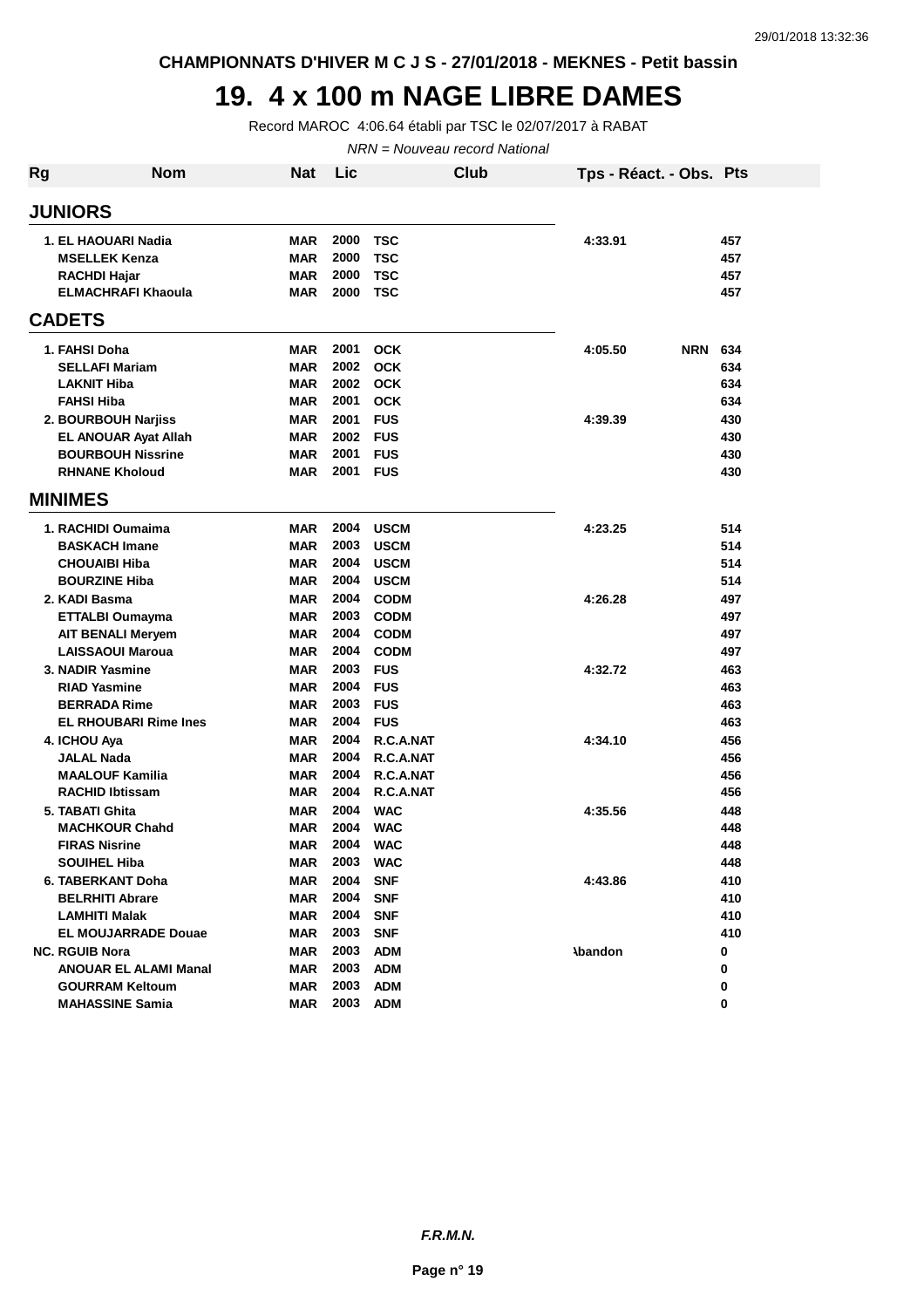#### **20. 4 x 100 m NAGE LIBRE MESSIEURS**

Record MAROC 3:29.84 établi par CODM le 10/04/2015 à MEKNES

NRN = Nouveau record National

| <b>Rg</b> | <b>Nom</b>                                              | <b>Nat</b>               | Lic          |                                      | Club | Tps - Réact. - Obs. Pts |            |            |
|-----------|---------------------------------------------------------|--------------------------|--------------|--------------------------------------|------|-------------------------|------------|------------|
|           | <b>SENIORS</b>                                          |                          |              |                                      |      |                         |            |            |
|           | <b>1. HAMOUCHANE Souhail</b>                            | <b>MAR</b>               | 1997         | <b>CODM</b>                          |      | 3:24.52                 | <b>NRN</b> | 779        |
|           | <b>ASSOUAB Adil</b>                                     | <b>MAR</b>               | 1992         | <b>CODM</b>                          |      |                         |            | 779        |
|           | <b>LAHRICHI Driss</b>                                   | <b>MAR</b>               | 1997         | <b>CODM</b>                          |      |                         |            | 779        |
|           | <b>AYOUBI Mehdi</b>                                     | <b>MAR</b>               | 1998         | <b>CODM</b>                          |      |                         |            | 779        |
|           | 2. HARRATH Ayman                                        | <b>MAR</b>               | 1997         | R.C.A.NAT                            |      | 3:54.13                 |            | 519        |
|           | <b>HAOUATI Nouamane</b><br><b>ZEHNOUNI Oussama</b>      | <b>MAR</b><br><b>MAR</b> | 1997<br>1998 | R.C.A.NAT                            |      |                         |            | 519<br>519 |
|           | <b>FARIH Amine</b>                                      | <b>MAR</b>               | 1998         | R.C.A.NAT<br>R.C.A.NAT               |      |                         |            | 519        |
|           | 3. OUAHMID Mohamed                                      | <b>MAR</b>               | 1998         | <b>ADM</b>                           |      | 3:56.60                 |            | 503        |
|           | <b>EZZAHER Hamza</b>                                    | <b>MAR</b>               | 1998         | <b>ADM</b>                           |      |                         |            | 503        |
|           | <b>SOULHI Yahya</b>                                     | <b>MAR</b>               | 1998         | <b>ADM</b>                           |      |                         |            | 503        |
|           | <b>HASSOUNI Badr</b>                                    | <b>MAR</b>               | 1998         | <b>ADM</b>                           |      |                         |            | 503        |
|           | <b>NC. ABBOUGUI M'hamed</b>                             | <b>MAR</b>               | 1992         | <b>OUM RABII</b>                     |      | Dsq NI                  |            | 0          |
|           | <b>BOUAROUA Imad</b>                                    | <b>MAR</b>               | 1991         | <b>OUM RABII</b>                     |      |                         |            | 0          |
|           | <b>EL KASBI Amine</b>                                   | <b>MAR</b>               | 1991         | <b>OUM RABII</b>                     |      |                         |            | 0          |
|           | <b>EZZARHOUNY Bouchaib</b>                              | <b>MAR</b>               | 1998         | <b>OUM RABII</b>                     |      |                         |            | 0          |
|           | <b>JUNIORS</b>                                          |                          |              |                                      |      |                         |            |            |
|           | 1. SMOUNI EI Mehdi                                      | <b>MAR</b>               | 2000         | <b>CODM</b>                          |      | 3:58.16                 |            | 493        |
|           | <b>ARROUD Akram Oussama</b>                             | <b>MAR</b>               | 2000         | <b>CODM</b>                          |      |                         |            | 493        |
|           | <b>RAJI Marouane</b>                                    | <b>MAR</b>               | 2000         | <b>CODM</b>                          |      |                         |            | 493        |
|           | <b>HAMOUCHANE Sami</b>                                  | <b>MAR</b>               | 2000         | <b>CODM</b>                          |      |                         |            | 493        |
|           | 2. ENNAIMI Hamza                                        | <b>MAR</b>               | 2000         | <b>OUM RABII</b>                     |      | 5:32.40                 |            | 181        |
|           | <b>ADDI Houssam</b>                                     | <b>MAR</b>               | 2000         | <b>OUM RABII</b>                     |      |                         |            | 181        |
|           | <b>MOURHAT Aissa</b><br><b>ELOUKKAIL Mohamed</b>        | <b>MAR</b><br><b>MAR</b> | 2000<br>2000 | <b>OUM RABII</b><br><b>OUM RABII</b> |      |                         |            | 181<br>181 |
|           | <b>CADETS</b>                                           |                          |              |                                      |      |                         |            |            |
|           |                                                         |                          |              |                                      |      |                         |            |            |
|           | <b>1. MSOUGAR Ali</b>                                   | <b>MAR</b>               | 2001         | <b>FUS</b>                           |      | 3:37.47                 |            | 648        |
|           | <b>HEMRI Youssef</b><br><b>BENYAHYA Anas</b>            | <b>MAR</b><br><b>MAR</b> | 2001<br>2001 | <b>FUS</b><br><b>FUS</b>             |      |                         |            | 648<br>648 |
|           | <b>HEMRI Ali</b>                                        | <b>MAR</b>               | 2001         | <b>FUS</b>                           |      |                         |            | 648        |
|           | 2. ELMAHBOUBI Oussama                                   | <b>MAR</b>               | 2002         | <b>ADM</b>                           |      | 3:56.60                 |            | 503        |
|           | <b>MESLOUH Aymane</b>                                   | <b>MAR</b>               | 2002         | <b>ADM</b>                           |      |                         |            | 503        |
|           | <b>MAMDOUH Abdelmoughit</b>                             | MAR                      | 2002         | <b>ADM</b>                           |      |                         |            | 503        |
|           | <b>HASSOUNI Omar</b>                                    | MAR                      | 2001         | <b>ADM</b>                           |      |                         |            | 503        |
|           | 3. BACHIR Benabdeljalil                                 | <b>MAR</b>               | 2002         | <b>USCM</b>                          |      | 3:59.53                 |            | 485        |
|           | <b>BELAFIA Adam</b>                                     | <b>MAR</b>               | 2002         | <b>USCM</b>                          |      |                         |            | 485        |
|           | <b>EL MECHRAFI Ayman</b>                                | <b>MAR</b>               | 2002         | <b>USCM</b>                          |      |                         |            | 485        |
|           | <b>MOKHTARI Ali</b>                                     | <b>MAR</b>               | 2001         | <b>USCM</b>                          |      |                         |            | 485        |
|           | 4. FILALI Omar                                          | <b>MAR</b>               | 2001         | <b>USF</b>                           |      | 4:01.13                 |            | 475        |
|           | <b>EL YAZAMI ADLI Youssef</b><br><b>BENCHEIKH Driss</b> | <b>MAR</b><br><b>MAR</b> | 2002<br>2001 | <b>USF</b><br><b>USF</b>             |      |                         |            | 475<br>475 |
|           | <b>KHARKHACH Abdellah</b>                               | MAR                      | 2001         | <b>USF</b>                           |      |                         |            | 475        |
|           | 5. MIFTAH Taha                                          | <b>MAR</b>               | 2001         | <b>CNN</b>                           |      | 4:15.96                 |            | 397        |
|           | <b>BENSALAH Mehdi</b>                                   | <b>MAR</b>               | 2002         | <b>CNN</b>                           |      |                         |            | 397        |
|           | <b>NIHOU Yassine</b>                                    | <b>MAR</b>               | 2001         | <b>CNN</b>                           |      |                         |            | 397        |
|           | <b>ACHIBANE Mohamed Amine</b>                           | <b>MAR</b>               | 2002 CNN     |                                      |      |                         |            | 397        |
|           | <b>NC. ES SAMLALI Ismail</b>                            | <b>MAR</b>               | 2002 OCK     |                                      |      | Dsq NI                  |            | 0          |
|           | <b>BOUGANDOULA Ayoub</b>                                | <b>MAR</b>               |              | 2002 OCK                             |      |                         |            | 0          |
|           | <b>MOUHIB Yahya</b>                                     | <b>MAR</b>               | 2002         | <b>OCK</b>                           |      |                         |            | 0          |
|           | <b>OUGOUIS Anas</b>                                     | <b>MAR</b>               | 2001         | <b>OCK</b>                           |      |                         |            | 0          |
|           | <b>MINIMES</b>                                          |                          |              |                                      |      |                         |            |            |
|           | 1. SEDDOUK Adam                                         | <b>MAR</b>               | 2003         | <b>CODM</b>                          |      | 3:55.59                 |            | 510        |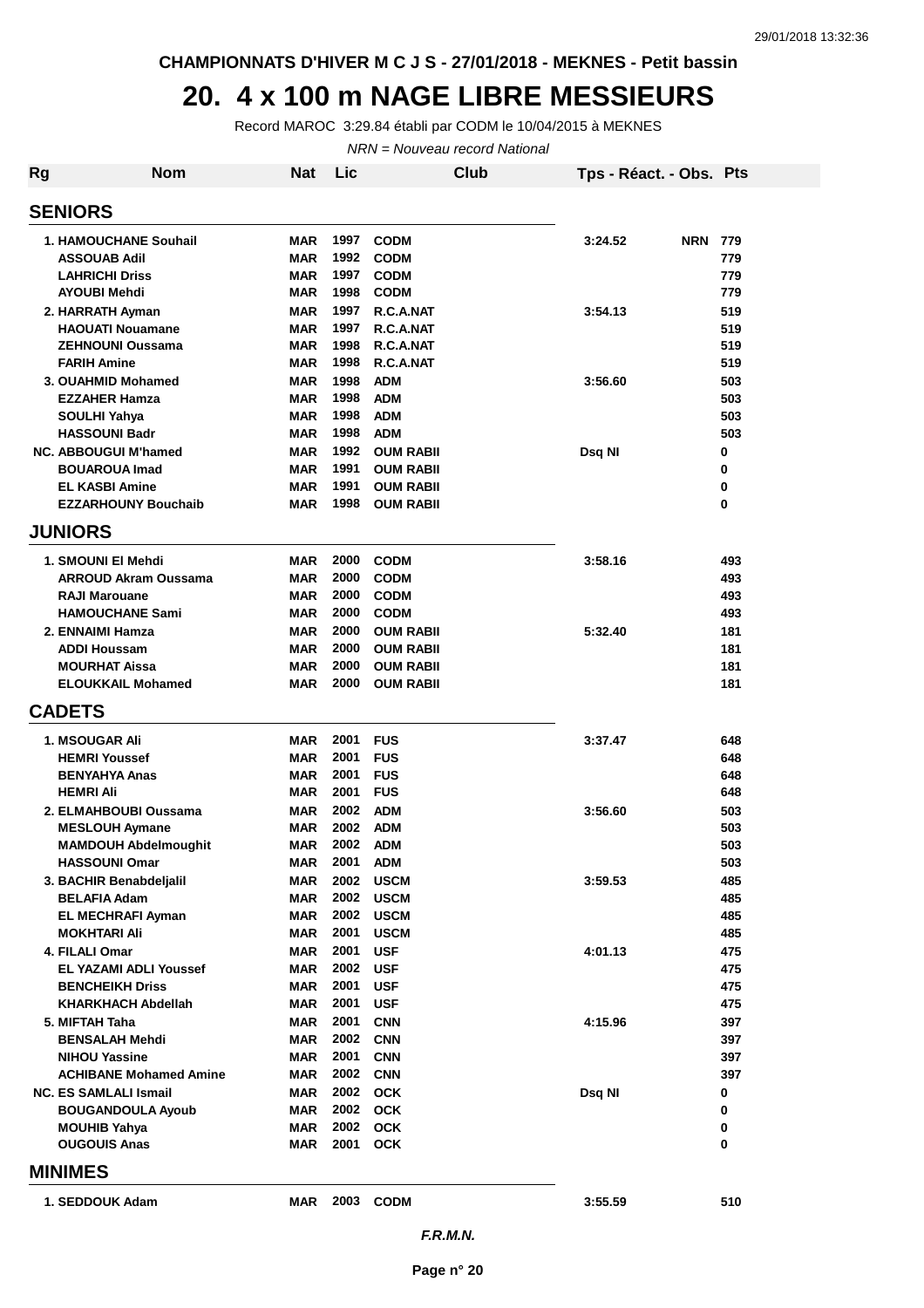#### **20. 4 x 100 m NAGE LIBRE MESSIEURS**

Record MAROC 3:29.84 établi par CODM le 10/04/2015 à MEKNES

NRN = Nouveau record National

| Rg | Nom                          | Nat        | <b>Lic</b> | Club          | Tps - Réact. - Obs. Pts |     |
|----|------------------------------|------------|------------|---------------|-------------------------|-----|
|    | <b>MINIMES</b>               |            |            |               |                         |     |
|    | <b>ELMAMOUN Yasser</b>       | <b>MAR</b> | 2003       | <b>CODM</b>   |                         | 510 |
|    | <b>JENNANE Karim</b>         | <b>MAR</b> | 2004       | <b>CODM</b>   |                         | 510 |
|    | <b>FRIKECH Salim</b>         | <b>MAR</b> | 2004       | <b>CODM</b>   |                         | 510 |
|    | 2. KARADA Youssef            | <b>MAR</b> | 2003       | <b>ASAMIN</b> | 4:10.47                 | 424 |
|    | <b>MAHJOUBI Mohamed Imam</b> | <b>MAR</b> | 2003       | <b>ASAMIN</b> |                         | 424 |
|    | <b>DIDOUCH Mohamed Amine</b> | <b>MAR</b> | 2003       | <b>ASAMIN</b> |                         | 424 |
|    | <b>HMAITTANE Achraf</b>      | <b>MAR</b> | 2003       | <b>ASAMIN</b> |                         | 424 |
|    | 3. KADIRI HASSANI Youssef    | <b>MAR</b> | 2003       | <b>SNF</b>    | 4:16.00                 | 397 |
|    | <b>MEFETTAR Ayman</b>        | <b>MAR</b> | 2003       | <b>SNF</b>    |                         | 397 |
|    | <b>BENADADA Adnane</b>       | <b>MAR</b> | 2003       | <b>SNF</b>    |                         | 397 |
|    | <b>KEMMOUNE Anass</b>        | <b>MAR</b> | 2003       | <b>SNF</b>    |                         | 397 |
|    | 4. RAFILI Mohamed            | <b>MAR</b> | 2004       | R.C.A.NAT     | 4:17.40                 | 391 |
|    | <b>LAGSSAIBI Ilyas</b>       | <b>MAR</b> | 2004       | R.C.A.NAT     |                         | 391 |
|    | <b>EDDARI Ilias</b>          | <b>MAR</b> | 2004       | R.C.A.NAT     |                         | 391 |
|    | <b>EL YOUSFI Ismail</b>      | <b>MAR</b> | 2004       | R.C.A.NAT     |                         | 391 |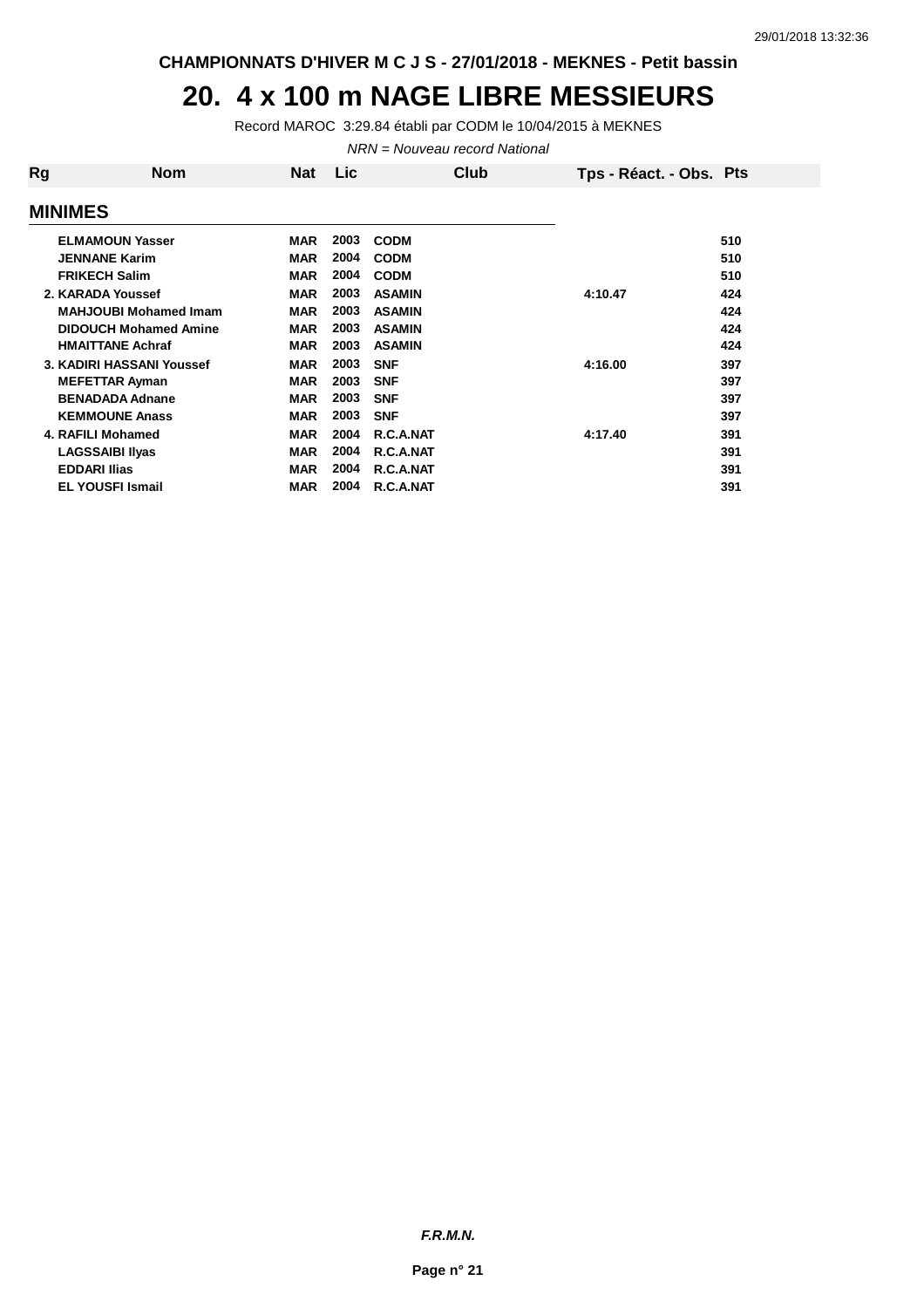**CHAMPIONNATS D'HIVER M C J S - 27/01/2018 - MEKNES - Petit bassin**

## **21. 50 m PAPILLON MESSIEURS**

Record MAROC 24.57 établi par Mehdi AYOUBI (CODM) le 11/02/2017 à MEKNES

NRN = Nouveau record National

| Rg             | <b>Nom</b>                     | <b>Nat</b> | Lic  | Club        | Tps - Réact. - Obs. Pts |            |     |
|----------------|--------------------------------|------------|------|-------------|-------------------------|------------|-----|
| <b>SENIORS</b> |                                |            |      |             |                         |            |     |
|                | 1. AYOUBI Mehdi                | <b>MAR</b> | 1998 | <b>CODM</b> | 24.26                   | <b>NRN</b> | 790 |
|                | 2. BATAHI Nouaâmane            | <b>MAR</b> | 1994 | <b>CODM</b> | 25.15                   |            | 709 |
|                | 3. HAMOUCHANE Souhail          | <b>MAR</b> | 1997 | <b>CODM</b> | 25.34                   |            | 693 |
|                | 4. OUAHMID Mohamed             | <b>MAR</b> | 1998 | <b>ADM</b>  | 27.63                   |            | 535 |
|                | <b>NC. HARRATH Ayman</b>       | <b>MAR</b> | 1997 | R.C.A.NAT   | Dsq FD                  |            | 0   |
| <b>JUNIORS</b> |                                |            |      |             |                         |            |     |
|                | <b>1. HAMOUCHANE Sami</b>      | <b>MAR</b> | 2000 | <b>CODM</b> | 26.20                   |            | 627 |
|                | 2. ESSABIHI EDDAFALI Abdelkrim | <b>MAR</b> | 1999 | <b>ADM</b>  | 26.81                   |            | 585 |
|                | 3. SMOUNI EI Mehdi             | <b>MAR</b> | 2000 | <b>CODM</b> | 27.38                   |            | 550 |
|                | 4. CHAARI Soufiane             | <b>MAR</b> | 1999 | <b>CNN</b>  | 28.02                   |            | 513 |
| <b>CADETS</b>  |                                |            |      |             |                         |            |     |
|                | 1. BOUKHARI Med Yassine        | <b>MAR</b> | 2001 | <b>CODM</b> | 25.80                   |            | 657 |
|                | 2. AYANE Yasser                | <b>MAR</b> | 2001 | <b>CSE</b>  | 28.30                   |            | 498 |
|                | 3. ELMAHBOUBI Oussama          | <b>MAR</b> | 2002 | <b>ADM</b>  | 28.58                   |            | 483 |
|                | 4. ZIANE Adam                  | <b>MAR</b> | 2002 | <b>CNCS</b> | 28.98                   |            | 463 |
| <b>MINIMES</b> |                                |            |      |             |                         |            |     |
|                | 1. MALKI Mohamed Taha          | <b>MAR</b> | 2003 | <b>FUS</b>  | 28.19                   |            | 504 |
|                | 2. BENADADA Adnane             | <b>MAR</b> | 2003 | <b>SNF</b>  | 28.44                   |            | 490 |
|                | 3. JENNANE Karim               | <b>MAR</b> | 2004 | <b>CODM</b> | 29.12                   |            | 457 |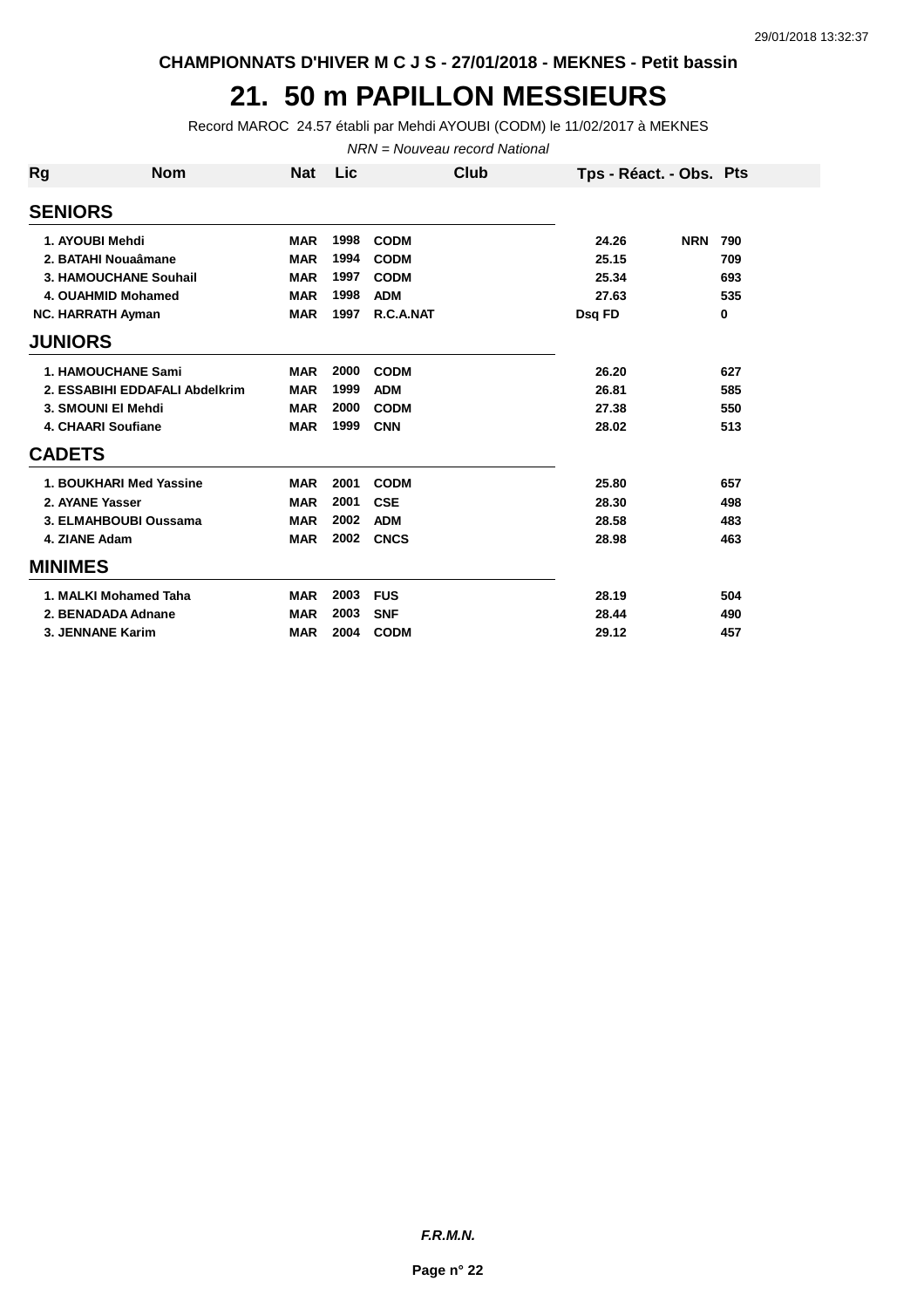#### **22. 50 m PAPILLON DAMES**

Record MAROC 28.97 établi par Sara EL BEKRI (R.C.A.NAT) le 10/04/2011 à MEKNES

| Rg             | <b>Nom</b>               | <b>Nat</b> | Lic  | Club        | Tps - Réact. - Obs. Pts |     |
|----------------|--------------------------|------------|------|-------------|-------------------------|-----|
| <b>JUNIORS</b> |                          |            |      |             |                         |     |
|                | 1. RMILI Hiba            | <b>MAR</b> | 2000 | <b>OCK</b>  | 30.34                   | 522 |
|                | 2. KAROUCH Khouloud      | <b>MAR</b> | 1999 | <b>TSC</b>  | 31.55                   | 464 |
|                | 3. CHAARI Soukaina       | <b>MAR</b> | 2000 | <b>CNN</b>  | 31.69                   | 458 |
|                | 4. FIDADI Fadwa          | <b>MAR</b> | 1999 | <b>KACM</b> | 32.05                   | 443 |
| <b>CADETS</b>  |                          |            |      |             |                         |     |
|                | 1. EL BARODI Imane Houda | <b>MAR</b> | 2001 | <b>USCM</b> | 29.35                   | 576 |
|                | 2. FAHSI Doha            | <b>MAR</b> | 2001 | <b>OCK</b>  | 29.70                   | 556 |
|                | 3. LAKNIT Hiba           | <b>MAR</b> | 2002 | <b>OCK</b>  | 30.19                   | 530 |
|                | 4. BOURBOUH Narjiss      | <b>MAR</b> | 2001 | <b>FUS</b>  | 30.88                   | 495 |
|                | 5. EL ABBARI Hafsa       | <b>MAR</b> | 2002 | <b>OCK</b>  | 31.23                   | 478 |
|                | 6. EL ANOUAR Ayat Allah  | <b>MAR</b> | 2002 | <b>FUS</b>  | 33.25                   | 396 |
| <b>MINIMES</b> |                          |            |      |             |                         |     |
|                | 1. ETTALBI Oumayma       | <b>MAR</b> | 2003 | <b>CODM</b> | 32.38                   | 429 |
|                | 2. CHOUAIBI Hiba         | <b>MAR</b> | 2004 | <b>USCM</b> | 32.59                   | 421 |
|                | 3. EL BEKALI Aicha       | <b>MAR</b> | 2004 | A.S.F.A.R   | 33.07                   | 403 |
|                | 4. MAALOUF Kamilia       | <b>MAR</b> | 2004 | R.C.A.NAT   | 33.76                   | 379 |
|                | <b>4. SOUIHEL Hiba</b>   | <b>MAR</b> | 2003 | <b>WAC</b>  | 33.76                   | 379 |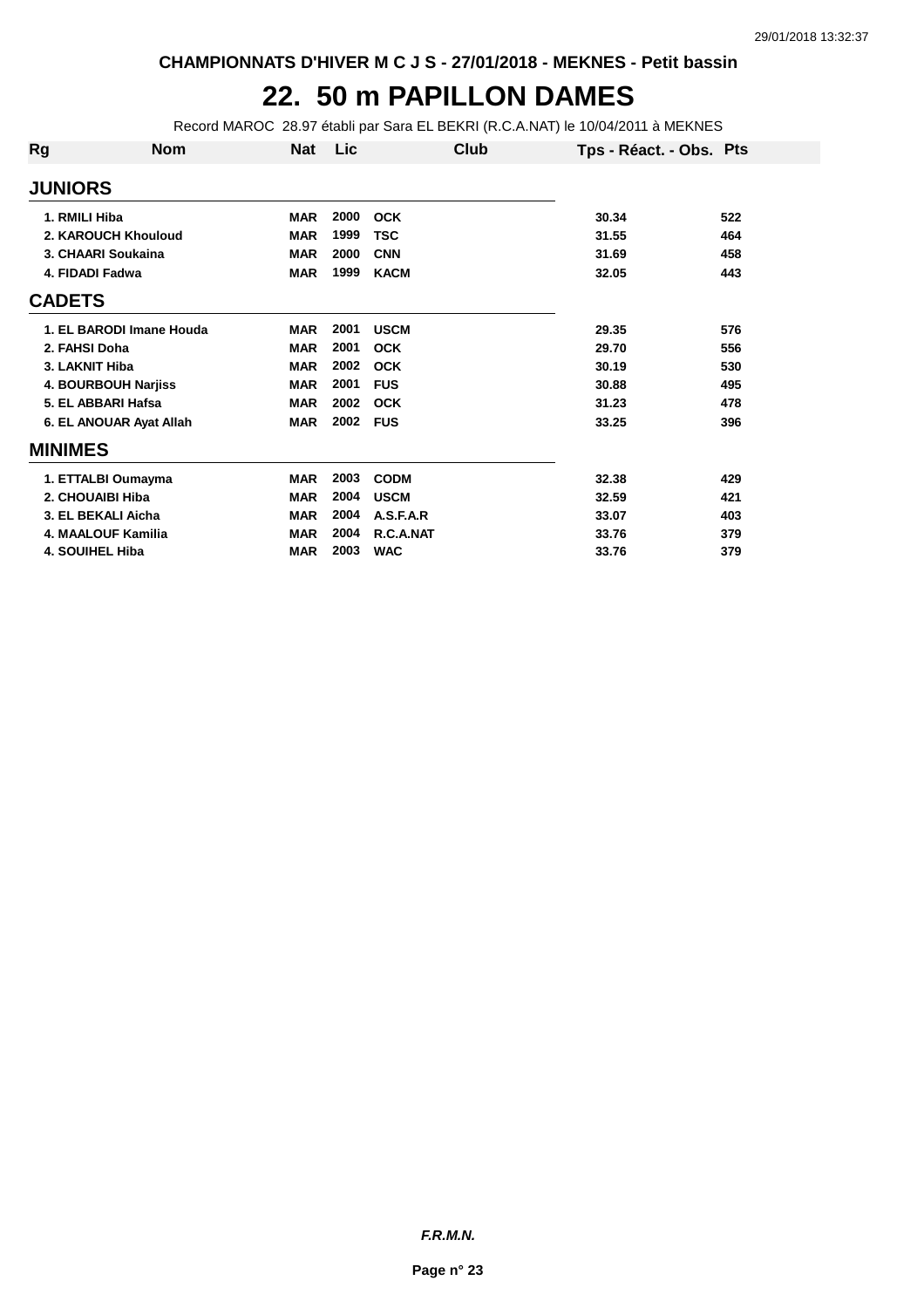## **23. 400 m 4 NAGES MESSIEURS**

Record MAROC 4:18.78 établi par Morad BERRADA (WAC) le 03/12/2011 à ANGERS (FRANCE)

| <b>Rg</b>               | <b>Nom</b>                       | <b>Nat</b> | Lic  | <b>Club</b>   | Tps - Réact. - Obs. Pts |     |
|-------------------------|----------------------------------|------------|------|---------------|-------------------------|-----|
| <b>SENIORS</b>          |                                  |            |      |               |                         |     |
| 1. TIJARI Hicham        |                                  | <b>MAR</b> | 1998 | <b>CODM</b>   | 5:09.81                 | 487 |
|                         | 2. HAOUATI Nouamane              | <b>MAR</b> | 1997 | R.C.A.NAT     | 5:16.74                 | 456 |
| <b>JUNIORS</b>          |                                  |            |      |               |                         |     |
| 1. RAJI Marouane        |                                  | <b>MAR</b> | 2000 | <b>CODM</b>   | 5:05.44                 | 508 |
|                         | 2. SEYAR Mohamed Aymane          | <b>MAR</b> | 2000 | <b>ASS</b>    | 5:25.13                 | 421 |
|                         | 3. MAHASSINE Yasser              | <b>MAR</b> | 2000 | <b>ADM</b>    | 5:29.41                 | 405 |
| <b>CADETS</b>           |                                  |            |      |               |                         |     |
| 1. HEMRI Youssef        |                                  | <b>MAR</b> | 2001 | <b>FUS</b>    | 4:41.09                 | 652 |
|                         | 2. REGRAGUI Abdeljabbar          | <b>MAR</b> | 2001 | <b>CODM</b>   | 4:54.13                 | 569 |
|                         | 3. BENSALEH Mohamed Yassine      | <b>MAR</b> | 2002 | <b>FUS</b>    | 4:59.67                 | 538 |
|                         | 4. EL MECHRAFI Ayman             | <b>MAR</b> | 2002 | <b>USCM</b>   | 5:08.92                 | 491 |
|                         | 5. OUKHOUYA Youssef              | <b>MAR</b> | 2002 | <b>FUS</b>    | 5:17.33                 | 453 |
|                         | 6. ES SAMLALI Ismail             | <b>MAR</b> | 2002 | <b>OCK</b>    | 5:19.53                 | 444 |
|                         | <b>7. CHANNANI Mohamed Amine</b> | <b>MAR</b> | 2002 | <b>CSE</b>    | 5:25.12                 | 421 |
| 8. BELAFIA Adam         |                                  | <b>MAR</b> | 2002 | <b>USCM</b>   | 5:28.48                 | 409 |
| 8. FILALI Omar          |                                  | MAR        | 2001 | <b>USF</b>    | 5:28.48                 | 409 |
|                         | <b>NC. ELMAHBOUBI Oussama</b>    | <b>MAR</b> | 2002 | <b>ADM</b>    | Dsq FD                  | 0   |
|                         | <b>NC. TIJARI Monssif Hamza</b>  | <b>MAR</b> | 2002 | <b>CODM</b>   | Dsq VI                  | 0   |
| <b>NC. MOKHTARI AII</b> |                                  | <b>MAR</b> | 2001 | <b>USCM</b>   | Dsg Nl                  | 0   |
| <b>MINIMES</b>          |                                  |            |      |               |                         |     |
|                         | 1. EL MANSAR Mehdi               | <b>MAR</b> | 2004 | R.C.A.NAT     | 5:03.80                 | 517 |
|                         | 2. SEDDOUK Adam                  | <b>MAR</b> | 2003 | <b>CODM</b>   | 5:05.98                 | 506 |
| 3. AMALI Zakariae       |                                  | <b>MAR</b> | 2003 | <b>CODM</b>   | 5:15.76                 | 460 |
|                         | 4. EL MOUSSAMI Oussama           | <b>MAR</b> | 2003 | <b>CODM</b>   | 5:26.38                 | 417 |
|                         | 5. ESSONNI Abdellah              | MAR        | 2004 | <b>CODM</b>   | 5:34.81                 | 386 |
|                         | 6. MEFETTAR Ayman                | MAR        | 2003 | <b>SNF</b>    | 5:36.79                 | 379 |
|                         | 7. MOUISSE Mohammed              | <b>MAR</b> | 2004 | <b>USF</b>    | 5:38.44                 | 374 |
|                         | 8. BOUKHDIMI Yassir              | <b>MAR</b> | 2003 | <b>CODM</b>   | 5:46.45                 | 348 |
|                         | 9. MAHJOUBI Mohamed Imam         | MAR        | 2003 | <b>ASAMIN</b> | 5:54.84                 | 324 |
| <b>NC. AZHAR Idriss</b> |                                  | <b>MAR</b> | 2003 | R.C.A.NAT     | Dsq NI                  | 0   |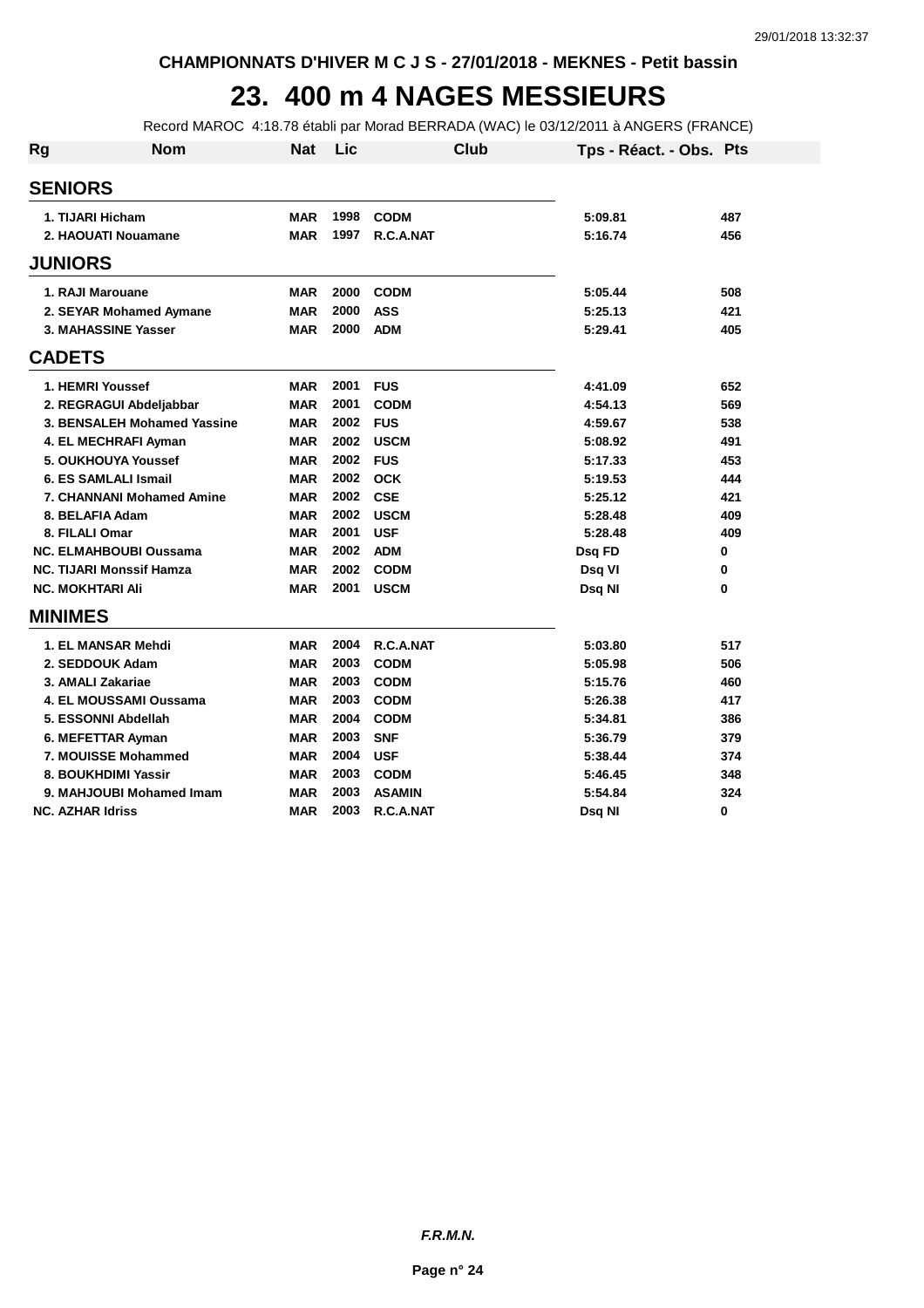## **24. 400 m 4 NAGES DAMES**

Record MAROC 4:48.22 établi par Sara EL BEKRI (R.C.A.NAT) le 15/12/2010 à DUBAI (EAU)

| Rg             | <b>Nom</b>                      | <b>Nat</b> | Lic  | Club        | Tps - Réact. - Obs. Pts |     |
|----------------|---------------------------------|------------|------|-------------|-------------------------|-----|
| <b>CADETS</b>  |                                 |            |      |             |                         |     |
|                | <b>1. BOURBOUH Narjiss</b>      | MAR        | 2001 | <b>FUS</b>  | 5:27.66                 | 549 |
|                | 2. EL ABBARI Hafsa              | <b>MAR</b> | 2002 | <b>OCK</b>  | 5:29.54                 | 540 |
|                | 3. BOURBOUH Nissrine            | <b>MAR</b> | 2001 | <b>FUS</b>  | 5:49.20                 | 454 |
|                | 4. BELRHITI Ayat Errahmane      | <b>MAR</b> | 2002 | <b>MAS</b>  | 6:01.58                 | 409 |
| <b>MINIMES</b> |                                 |            |      |             |                         |     |
|                | 1. BOUSSOUF Malak               | <b>MAR</b> | 2004 | <b>ACK</b>  | 5:29.91                 | 538 |
| 2. JALAL Nada  |                                 | <b>MAR</b> | 2004 | R.C.A.NAT   | 5:40.30                 | 490 |
| 3. SABER Hajar |                                 | <b>MAR</b> | 2003 | <b>CODM</b> | 5:42.96                 | 479 |
|                | 4. BASKACH Imane                | <b>MAR</b> | 2003 | <b>USCM</b> | 5:57.44                 | 423 |
|                | 5. AIT BENALI Meryem            | <b>MAR</b> | 2004 | <b>CODM</b> | 6:10.73                 | 379 |
|                | <b>6. EL RHOUBARI Rime Ines</b> | <b>MAR</b> | 2004 | <b>FUS</b>  | 6:10.84                 | 379 |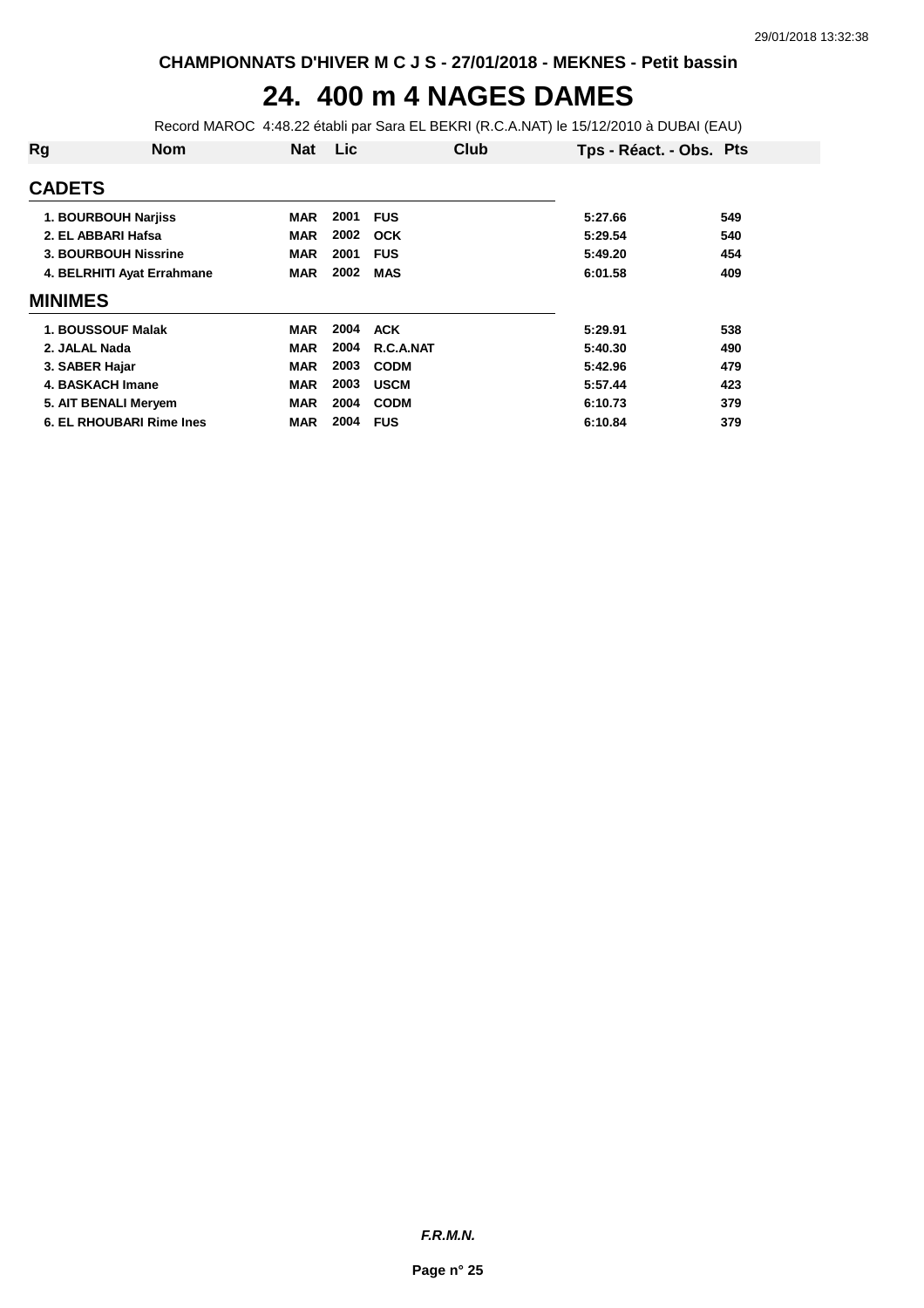## **25. 50 m BRASSE MESSIEURS**

Record MAROC 28.83 établi par Amine FAWZI (USCM) le 18/04/2013 à MEKNES

| Rg             | Nom                            | <b>Nat</b> | Lic  | <b>Club</b> |        | Tps - Réact. - Obs. Pts |     |
|----------------|--------------------------------|------------|------|-------------|--------|-------------------------|-----|
| <b>SENIORS</b> |                                |            |      |             |        |                         |     |
|                | 1. ENNAIM Ahmed Reda           | <b>MAR</b> | 1996 | <b>CODM</b> |        | 29.34                   | 751 |
|                | 2. BATAHI Nouaâmane            | <b>MAR</b> | 1994 | <b>CODM</b> |        | 29.94                   | 707 |
|                | 3. HAMOUCHANE Souhail          | <b>MAR</b> | 1997 | <b>CODM</b> |        | 30.54                   | 666 |
|                | 4. AZIZ ALAOUI Ali             | <b>MAR</b> | 1994 | <b>CODM</b> |        | 31.15                   | 627 |
|                | 5. ZEDDOUK Hassan              | <b>MAR</b> | 1997 | <b>FUS</b>  |        | 31.80                   | 590 |
|                | 6. FAWZI Badreddine            | <b>MAR</b> | 1991 | <b>USCM</b> |        | 35.30                   | 431 |
|                | 7. GZALI Alae Eddine           | <b>MAR</b> | 1997 | <b>KAC</b>  |        | 35.55                   | 422 |
| <b>JUNIORS</b> |                                |            |      |             |        |                         |     |
|                | 1. ESSABIHI EDDAFALI Abdelkrim | <b>MAR</b> | 1999 | <b>ADM</b>  |        | 30.59                   | 663 |
|                | 2. EL HADI Med Saad            | <b>MAR</b> | 2000 | <b>USCM</b> |        | 32.02                   | 578 |
|                | 3. BENNOUNA Hamza              | <b>MAR</b> | 2000 | <b>USF</b>  |        | 32.41                   | 557 |
| <b>CADETS</b>  |                                |            |      |             |        |                         |     |
|                | 1. FLIYOU Ahmed Yassine        | <b>MAR</b> | 2001 | R.C.A.NAT   |        | 29.59                   | 732 |
|                | 2. BOUKHARI Med Yassine        | <b>MAR</b> | 2001 | <b>CODM</b> |        | 30.63                   | 660 |
|                | 3. OUGOUIS Anas                | <b>MAR</b> | 2001 | <b>OCK</b>  |        | 31.88                   | 585 |
|                | 4. BENNANI Ahmed               | <b>MAR</b> | 2001 | <b>FUS</b>  |        | 32.77                   | 539 |
|                | 4. BENYAHYA Anas               | <b>MAR</b> | 2001 | <b>FUS</b>  |        | 32.77                   | 539 |
|                | <b>6. BOUDENE Ilyas</b>        | <b>MAR</b> | 2001 | <b>MAS</b>  |        | 33.11                   | 522 |
|                | 7. MARGHANI Ilyasse            | <b>MAR</b> | 2001 | A.S.F.A.R   |        | 33.22                   | 517 |
|                | 8. EL OMARI Yassine            | <b>MAR</b> | 2002 | <b>MAS</b>  |        | 33.26                   | 515 |
|                | 9. COURDI Mohammed             | <b>MAR</b> | 2001 | <b>OCS</b>  |        | 33.89                   | 487 |
|                | 10. CHAGH Yassine              | <b>MAR</b> | 2001 | <b>ACK</b>  |        | 34.10                   | 478 |
|                | 11. DAIBOUN Wail               | <b>MAR</b> | 2002 | <b>ACK</b>  |        | 34.52                   | 461 |
|                | <b>NC. QAISSOUNI Mehdi</b>     | <b>MAR</b> | 2001 | <b>OCS</b>  | Dsq FD |                         | 0   |
| <b>MINIMES</b> |                                |            |      |             |        |                         |     |
|                | 1. MALKI Mohamed Taha          | <b>MAR</b> | 2003 | <b>FUS</b>  |        | 32.66                   | 544 |
|                | 2. AYOUBI Mahmoud              | <b>MAR</b> | 2004 | <b>CODM</b> |        | 32.83                   | 536 |
|                | 3. EL BADRE Azzedine           | <b>MAR</b> | 2003 | <b>CSE</b>  |        | 33.28                   | 514 |
|                | <b>4. JENNANE Karim</b>        | <b>MAR</b> | 2004 | <b>CODM</b> |        | 33.48                   | 505 |
|                | 4. SAMRAH Sami                 | <b>MAR</b> | 2003 | <b>CODM</b> |        | 33.48                   | 505 |
|                | 6. DEQQAOUI Walid              | <b>MAR</b> | 2003 | <b>USF</b>  |        | 34.11                   | 478 |
|                | 7. MEFETTAR Ayman              | <b>MAR</b> | 2003 | <b>SNF</b>  |        | 34.66                   | 455 |
|                | 8. OUAMMOU Mohamed Badr        | <b>MAR</b> | 2004 | <b>WAC</b>  |        | 34.97                   | 443 |
|                | 9. ELMAMOUN Yasser             | <b>MAR</b> | 2003 | <b>CODM</b> |        | 36.02                   | 406 |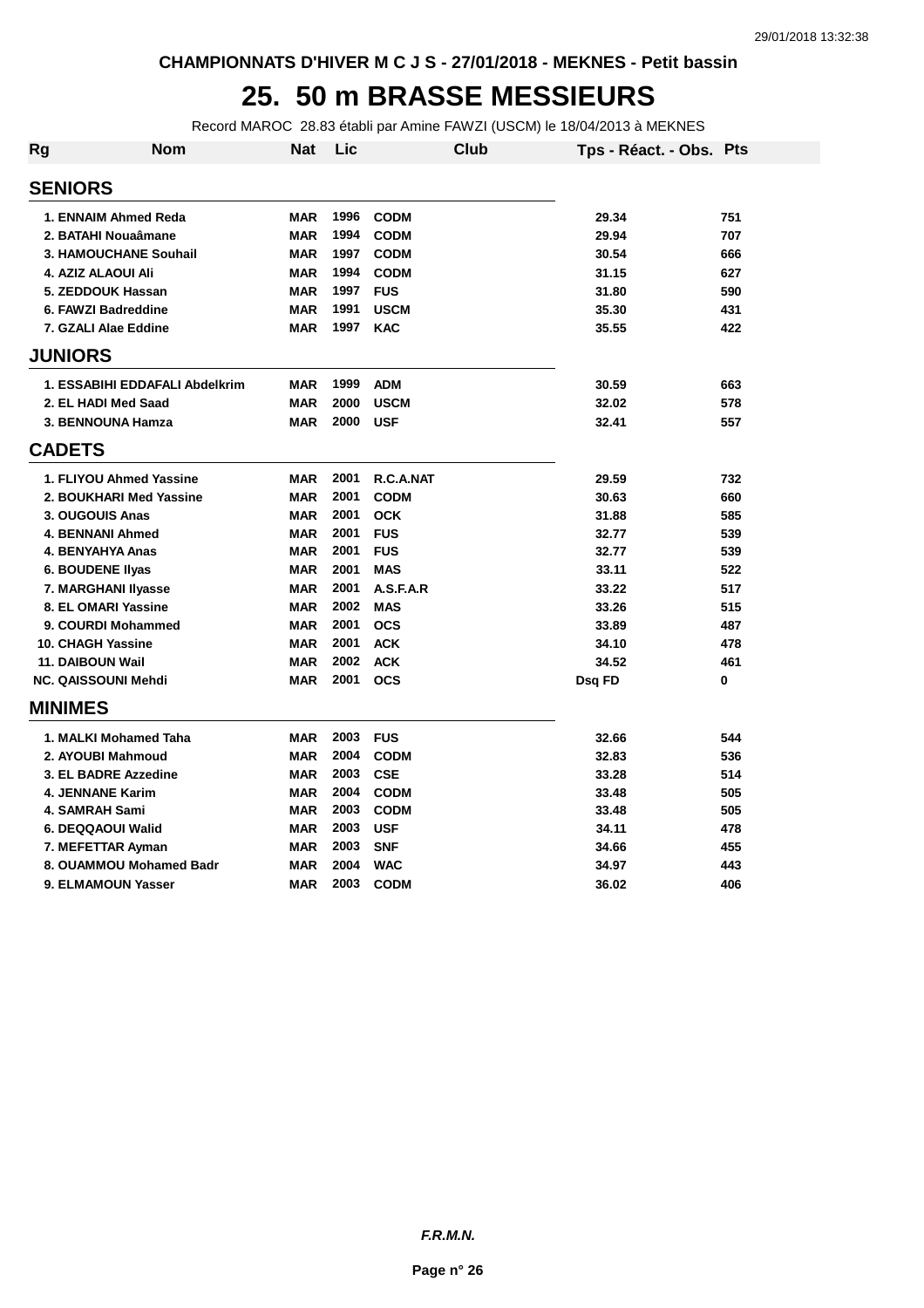#### **26. 50 m BRASSE DAMES**

Record MAROC 31.38 établi par Sara EL BEKRI (R.C.A.NAT) le 04/12/2011 à ANGERS (FRANCE)

| <b>Rg</b> | <b>Nom</b>                 | <b>Nat</b> | Lic  | Club        | Tps - Réact. - Obs. Pts |     |
|-----------|----------------------------|------------|------|-------------|-------------------------|-----|
|           | <b>SENIORS</b>             |            |      |             |                         |     |
|           | 1. MARHFOUR Hajar          | <b>MAR</b> | 1995 | <b>FUS</b>  | 36.91                   | 528 |
|           | 2. ZOUHAIRI Zineb          | <b>MAR</b> | 1997 | R.C.A.NAT   | 38.14                   | 479 |
|           | <b>JUNIORS</b>             |            |      |             |                         |     |
|           | 1. EL HAOUARI Nadia        | <b>MAR</b> | 2000 | <b>TSC</b>  | 35.79                   | 579 |
|           | 2. KAROUCH Khouloud        | <b>MAR</b> | 1999 | <b>TSC</b>  | 35.91                   | 574 |
|           | 3. FIDADI Fadwa            | <b>MAR</b> | 1999 | <b>KACM</b> | 36.13                   | 563 |
|           | 4. LAMGHARI Mariam         | <b>MAR</b> | 2000 | <b>OCK</b>  | 38.64                   | 460 |
|           | 5. BENBOUZIANE Hiba        | <b>MAR</b> | 2000 | <b>TSC</b>  | 38.77                   | 456 |
|           | 6. NAFR Wissal             | <b>MAR</b> | 2000 | <b>OCK</b>  | 38.92                   | 450 |
|           | <b>CADETS</b>              |            |      |             |                         |     |
|           | 1. EL BARODI Imane Houda   | <b>MAR</b> | 2001 | <b>USCM</b> | 33.94                   | 679 |
|           | 2. LAKNIT Hiba             | <b>MAR</b> | 2002 | <b>OCK</b>  | 34.44                   | 650 |
|           | 3. AJDI Ayya               | <b>MAR</b> | 2001 | <b>KACM</b> | 37.87                   | 489 |
|           | 4. EL YOUSFI Salma         | <b>MAR</b> | 2002 | <b>ADM</b>  | 38.41                   | 469 |
|           | 5. TAHRI Aya               | <b>MAR</b> | 2002 | <b>ACK</b>  | 40.81                   | 391 |
|           | <b>MINIMES</b>             |            |      |             |                         |     |
|           | 1. NADIR Yasmine           | <b>MAR</b> | 2003 | <b>FUS</b>  | 36.76                   | 535 |
|           | 2. KADI Basma              | <b>MAR</b> | 2004 | <b>CODM</b> | 37.29                   | 512 |
|           | 3. ICHOU Aya               | <b>MAR</b> | 2004 | R.C.A.NAT   | 38.30                   | 473 |
|           | 4. MOUKTADIR Fatima Zahra  | <b>MAR</b> | 2004 | <b>CNCS</b> | 38.42                   | 468 |
|           | 5. AIT BENALI Meryem       | <b>MAR</b> | 2004 | <b>CODM</b> | 38.53                   | 464 |
|           | 6. ETTALBI Oumayma         | <b>MAR</b> | 2003 | <b>CODM</b> | 38.88                   | 452 |
|           | <b>7. FIRAS Nisrine</b>    | <b>MAR</b> | 2004 | <b>WAC</b>  | 38.98                   | 448 |
|           | 8. LAISSAOUI Maroua        | <b>MAR</b> | 2004 | <b>CODM</b> | 39.05                   | 446 |
|           | 9. MACHKOUR Chahd          | <b>MAR</b> | 2004 | <b>WAC</b>  | 39.33                   | 436 |
|           | 10. KHAZZAN Athar          | <b>MAR</b> | 2003 | <b>CODM</b> | 39.76                   | 422 |
|           | <b>10. BOUJNANE Rim</b>    | <b>MAR</b> | 2003 | <b>CSE</b>  | 39.76                   | 422 |
|           | <b>12. MIMOUNI Zineb</b>   | <b>MAR</b> | 2004 | <b>UNO</b>  | 40.88                   | 389 |
|           | 13. GOURRAM Keltoum        | <b>MAR</b> | 2003 | <b>ADM</b>  | 41.00                   | 385 |
|           | 14. ZEKRITI Sara           | <b>MAR</b> | 2004 | <b>JIHA</b> | 41.44                   | 373 |
|           | <b>15. MAHASSINE Samia</b> | <b>MAR</b> | 2003 | <b>ADM</b>  | 42.60                   | 343 |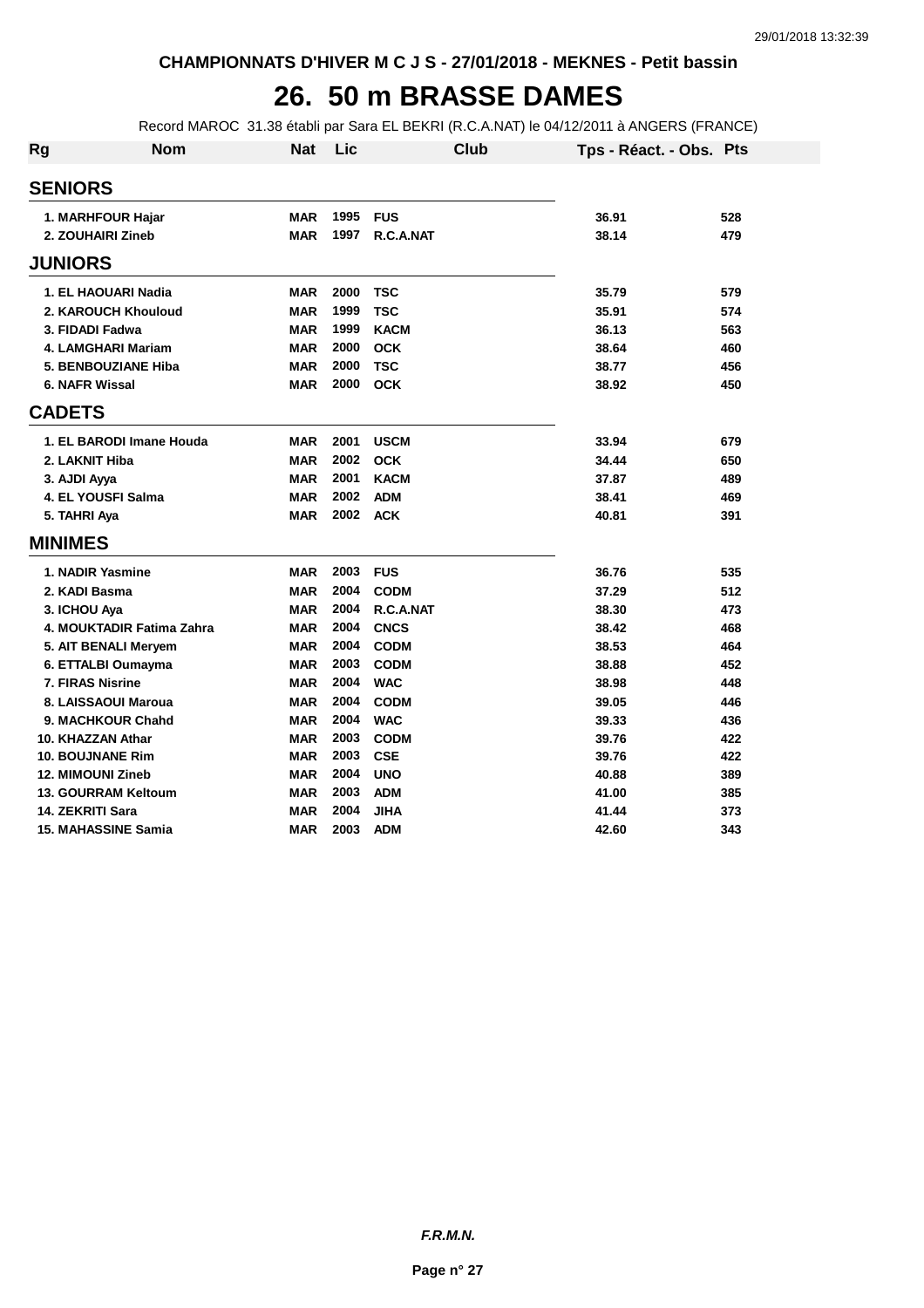#### **27. 200 m NAGE LIBRE MESSIEURS**

Record MAROC 1:50.62 établi par Adil BELLAZ (USCM) le 29/12/2003 à ILE DE LA REUNION

| <b>Rg</b> | <b>Nom</b>                 | <b>Nat</b> | Lic  |               | Club | Tps - Réact. - Obs. Pts |     |
|-----------|----------------------------|------------|------|---------------|------|-------------------------|-----|
|           | <b>SENIORS</b>             |            |      |               |      |                         |     |
|           | 1. LAHRICHI Driss          | <b>MAR</b> | 1997 | <b>CODM</b>   |      | 1:52.09                 | 753 |
|           | 2. SABER Said              | <b>MAR</b> | 1995 | <b>CNN</b>    |      | 1:53.48                 | 726 |
|           | 3. ASSOUAB Adil            | <b>MAR</b> | 1992 | <b>CODM</b>   |      | 1:54.41                 | 708 |
|           | 4. LAFKIHI Hatim           | <b>MAR</b> | 1995 | <b>TSC</b>    |      | 2:02.54                 | 576 |
|           | <b>NC. AYOUBI Mehdi</b>    | <b>MAR</b> | 1998 | <b>CODM</b>   |      | Frf exc.                |     |
|           | <b>JUNIORS</b>             |            |      |               |      |                         |     |
|           | 1. DABBAR Saad Amine       | <b>MAR</b> | 2000 | <b>OCK</b>    |      | 2:02.54                 | 576 |
|           | 2. HARRABIDA Mohamed Amine | <b>MAR</b> | 2000 | R.C.A.NAT     |      | 2:06.13                 | 528 |
|           | <b>CADETS</b>              |            |      |               |      |                         |     |
|           | 1. HEMRI Ali               | <b>MAR</b> | 2001 | <b>FUS</b>    |      | 1:55.28                 | 692 |
|           | 2. HEMRI Youssef           | <b>MAR</b> | 2001 | <b>FUS</b>    |      | 1:56.57                 | 670 |
|           | 3. MSOUGAR Ali             | <b>MAR</b> | 2001 | <b>FUS</b>    |      | 1:57.50                 | 654 |
|           | <b>4. EL HAOUARI Omar</b>  | <b>MAR</b> | 2001 | <b>TSC</b>    |      | 2:02.81                 | 572 |
|           | 5. TIJARI Monssif Hamza    | <b>MAR</b> | 2002 | <b>CODM</b>   |      | 2:05.53                 | 536 |
|           | 6. OUKHOUYA Youssef        | <b>MAR</b> | 2002 | <b>FUS</b>    |      | 2:07.11                 | 516 |
|           | 7. EL OMARI Yassine        | <b>MAR</b> | 2002 | <b>MAS</b>    |      | 2:07.22                 | 515 |
|           | 8. SAFIR Yassine           | <b>MAR</b> | 2001 | <b>ASAMIN</b> |      | 2:08.41                 | 501 |
|           | 9. AYANE Yasser            | <b>MAR</b> | 2001 | <b>CSE</b>    |      | 2:08.53                 | 499 |
|           | 10. MAMDOUH Abdelmoughit   | <b>MAR</b> | 2002 | <b>ADM</b>    |      | 2:15.06                 | 430 |
|           | <b>NC. NAJIH Ouissam</b>   | <b>MAR</b> | 2002 | <b>KACM</b>   |      | Dsq FD                  | 0   |
|           | <b>NC. ZIANE Adam</b>      | <b>MAR</b> | 2002 | <b>CNCS</b>   |      | Dsq FD                  | 0   |
|           | <b>MINIMES</b>             |            |      |               |      |                         |     |
|           | 1. BENCHEBBA Yasser        | <b>MAR</b> | 2004 | <b>FUS</b>    |      | 2:02.80                 | 573 |
|           | 2. FRIKECH Salim           | <b>MAR</b> | 2004 | <b>CODM</b>   |      | 2:07.76                 | 508 |
|           | 3. KARADA Youssef          | <b>MAR</b> | 2003 | <b>ASAMIN</b> |      | 2:09.38                 | 490 |
|           | 4. SADIQUI Anir            | <b>MAR</b> | 2003 | <b>USCM</b>   |      | 2:10.46                 | 477 |
|           | 5. EDDARI Ilias            | <b>MAR</b> | 2004 | R.C.A.NAT     |      | 2:14.11                 | 440 |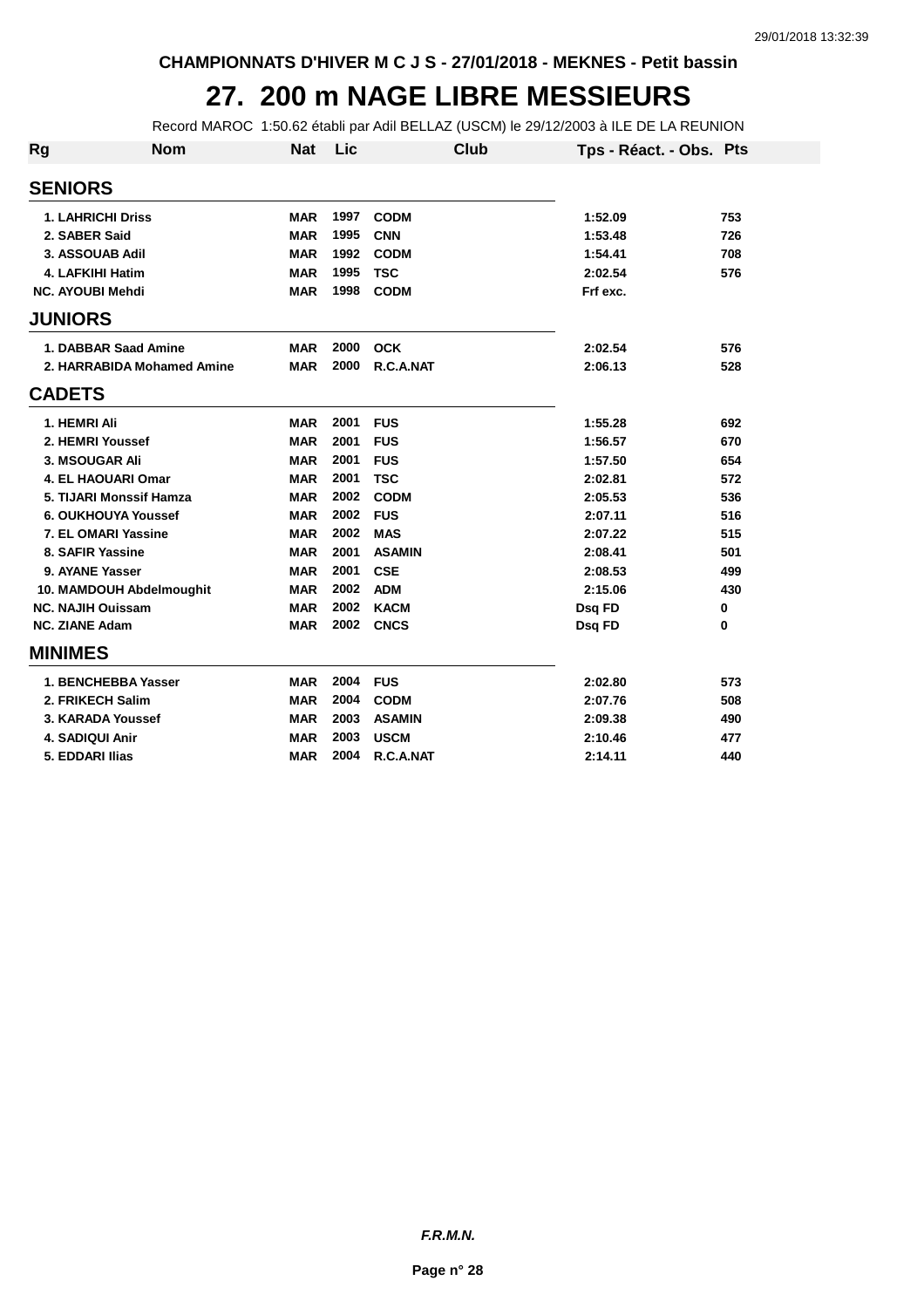## **28. 200 m NAGE LIBRE DAMES**

Record MAROC 2:03.45 établi par Sara EL BEKRI (R.C.A.NAT) le 09/04/2011 à MEKNES

| Rg | <b>Nom</b>                 | <b>Nat</b> | Lic  | Club        | Tps - Réact. - Obs. Pts |     |
|----|----------------------------|------------|------|-------------|-------------------------|-----|
|    | <b>SENIORS</b>             |            |      |             |                         |     |
|    | 1. MANA Noura              | <b>MAR</b> | 1997 | <b>CODM</b> | 2:11.16                 | 639 |
|    | <b>JUNIORS</b>             |            |      |             |                         |     |
|    | 1. NAFR Wissal             | <b>MAR</b> | 2000 | <b>OCK</b>  | 2:19.16                 | 535 |
|    | 2. MSELLEK Kenza           | <b>MAR</b> | 2000 | <b>TSC</b>  | 2:21.34                 | 510 |
|    | 3. LAMGHARI Mariam         | <b>MAR</b> | 2000 | <b>OCK</b>  | 2:21.49                 | 509 |
|    | 4. RACHDI Hajar            | <b>MAR</b> | 2000 | <b>TSC</b>  | 2:24.56                 | 477 |
|    | <b>CADETS</b>              |            |      |             |                         |     |
|    | 1. FAHSI Hiba              | <b>MAR</b> | 2001 | <b>OCK</b>  | 2:10.05                 | 655 |
|    | 2. IDRISSI Atar            | <b>MAR</b> | 2001 | <b>USCM</b> | 2:15.53                 | 579 |
|    | 3. ZERAIDI Kenza           | <b>MAR</b> | 2002 | <b>CODM</b> | 2:16.23                 | 570 |
|    | 4. FAHSI Doha              | <b>MAR</b> | 2001 | <b>OCK</b>  | 2:17.73                 | 552 |
|    | 5. SELLAFI Mariam          | <b>MAR</b> | 2002 | <b>OCK</b>  | 2:18.76                 | 539 |
|    | <b>6. RHNANE Kholoud</b>   | <b>MAR</b> | 2001 | <b>FUS</b>  | 2:22.38                 | 499 |
|    | 7. BELRHITI Ayat Errahmane | <b>MAR</b> | 2002 | <b>MAS</b>  | 2:30.00                 | 427 |
|    | 8. OUFRID Oumnia           | <b>MAR</b> | 2001 | <b>CODM</b> | 2:31.65                 | 413 |
|    | <b>MINIMES</b>             |            |      |             |                         |     |
|    | 1. BOURZINE Hiba           | <b>MAR</b> | 2004 | <b>USCM</b> | 2:17.30                 | 557 |
|    | 2. BASKACH Imane           | <b>MAR</b> | 2003 | <b>USCM</b> | 2:22.36                 | 499 |
|    | 3. RACHID Ibtissam         | <b>MAR</b> | 2004 | R.C.A.NAT   | 2:23.06                 | 492 |
|    | 4. EL BEKALI Aicha         | <b>MAR</b> | 2004 | A.S.F.A.R   | 2:23.35                 | 489 |
|    | 5. BELRHITI Abrare         | <b>MAR</b> | 2004 | <b>SNF</b>  | 2:24.65                 | 476 |
|    | 6. CHOUAIBI Hiba           | <b>MAR</b> | 2004 | <b>USCM</b> | 2:24.81                 | 474 |
|    | 7. MAALOUF Kamilia         | <b>MAR</b> | 2004 | R.C.A.NAT   | 2:25.58                 | 467 |
|    | 8. SOUIHEL Hiba            | <b>MAR</b> | 2003 | <b>WAC</b>  | 2:26.06                 | 462 |
|    | 9. GOURRAM Keltoum         | <b>MAR</b> | 2003 | <b>ADM</b>  | 2:29.94                 | 427 |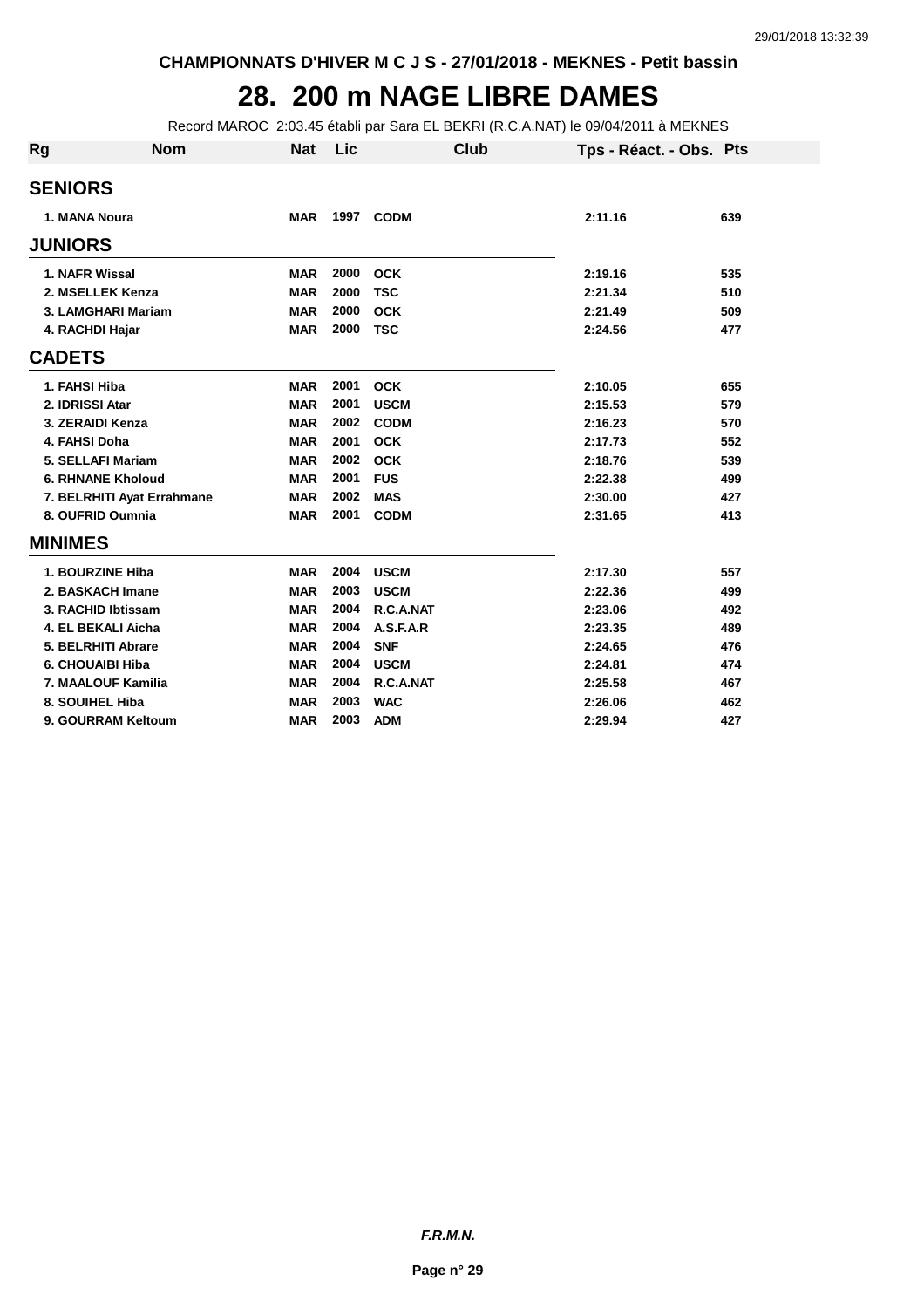#### **29. 100 m NAGE LIBRE MESSIEURS**

Record MAROC 48.95 établi par Mehdi AYOUBI (CODM) le 10/12/2016 à MONTREAL

| Rg                       | <b>Nom</b>                     | <b>Nat</b> | Lic  | <b>Club</b>      | Tps - Réact. - Obs. Pts |     |
|--------------------------|--------------------------------|------------|------|------------------|-------------------------|-----|
| <b>SENIORS</b>           |                                |            |      |                  |                         |     |
| 1. AYOUBI Mehdi          |                                | <b>MAR</b> | 1998 | <b>CODM</b>      | 49.05                   | 875 |
|                          | 2. HAMOUCHANE Souhail          | <b>MAR</b> | 1997 | <b>CODM</b>      | 50.06                   | 823 |
| 3. ASSOUAB Adil          |                                | <b>MAR</b> | 1992 | <b>CODM</b>      | 52.58                   | 710 |
|                          | 4. DAHBI SKALI Hamza           | <b>MAR</b> | 1998 | <b>CSN</b>       | 55.05                   | 618 |
| 5. LAFKIHI Hatim         |                                | <b>MAR</b> | 1995 | <b>TSC</b>       | 55.81                   | 593 |
|                          | 6. OUAHMID Mohamed             | <b>MAR</b> | 1998 | <b>ADM</b>       | 55.82                   | 593 |
|                          | 7. ZEDDOUK Hassan              | <b>MAR</b> | 1997 | <b>FUS</b>       | 55.97                   | 588 |
|                          | 8. HAOUATI Nouamane            | <b>MAR</b> | 1997 | R.C.A.NAT        | 56.16                   | 582 |
|                          | 9. HARRATH Ayman               | <b>MAR</b> | 1997 | R.C.A.NAT        | 56.42                   | 574 |
| 10. SOULHI Yahya         |                                | <b>MAR</b> | 1998 | <b>ADM</b>       | 57.27                   | 549 |
| 11. HASSOUNI Badr        |                                | <b>MAR</b> | 1998 | <b>ADM</b>       | 58.28                   | 521 |
|                          | <b>NC. EZZARHOUNY Bouchaib</b> | <b>MAR</b> | 1998 | <b>OUM RABII</b> | Frf n.d.                |     |
| <b>JUNIORS</b>           |                                |            |      |                  |                         |     |
|                          | <b>1. HAMOUCHANE Sami</b>      | <b>MAR</b> | 2000 | <b>CODM</b>      | 53.91                   | 659 |
|                          | 2. CHAARI Soufiane             | <b>MAR</b> | 1999 | <b>CNN</b>       | 1:01.16                 | 451 |
| <b>CADETS</b>            |                                |            |      |                  |                         |     |
| 1. HEMRI Ali             |                                | <b>MAR</b> | 2001 | <b>FUS</b>       | 52.33                   | 720 |
|                          | 2. BOUKHARI Med Yassine        | <b>MAR</b> | 2001 | <b>CODM</b>      | 53.33                   | 680 |
| 3. MSOUGAR Ali           |                                | <b>MAR</b> | 2001 | <b>FUS</b>       | 54.65                   | 632 |
|                          | <b>4. EL HAOUARI Omar</b>      | <b>MAR</b> | 2001 | <b>TSC</b>       | 56.85                   | 561 |
|                          | 5. EL OMARI Yassine            | <b>MAR</b> | 2002 | <b>MAS</b>       | 56.95                   | 559 |
|                          | <b>6. BOUDENE Ilyas</b>        | <b>MAR</b> | 2001 | <b>MAS</b>       | 57.23                   | 550 |
|                          | 7. ELMAHBOUBI Oussama          | <b>MAR</b> | 2002 | <b>ADM</b>       | 1:00.03                 | 477 |
| 8. BANSAR Nizar          |                                | <b>MAR</b> | 2001 | R.C.A.NAT        | 1:02.06                 | 431 |
|                          | <b>NC. MYESSER Anas Badr</b>   | <b>MAR</b> | 2001 | <b>USCM</b>      | Frf n.d.                |     |
| <b>NC. NAJIH Ouissam</b> |                                | <b>MAR</b> | 2002 | <b>KACM</b>      | Dsq FD                  | 0   |
| <b>MINIMES</b>           |                                |            |      |                  |                         |     |
|                          | 1. BENCHEBBA Yasser            | <b>MAR</b> | 2004 | <b>FUS</b>       | 56.40                   | 575 |
|                          | 2. FRIKECH Salim               | <b>MAR</b> | 2004 | <b>CODM</b>      | 56.98                   | 558 |
|                          | 3. MALKI Mohamed Taha          | <b>MAR</b> | 2003 | <b>FUS</b>       | 57.42                   | 545 |
|                          | 4. KARADA Youssef              | <b>MAR</b> | 2003 | <b>ASAMIN</b>    | 58.45                   | 517 |
| 5. SADIQUI Anir          |                                | <b>MAR</b> | 2003 | <b>USCM</b>      | 58.57                   | 513 |
|                          | 6. DEQQAOUI Walid              | <b>MAR</b> | 2003 | <b>USF</b>       | 1:02.88                 | 415 |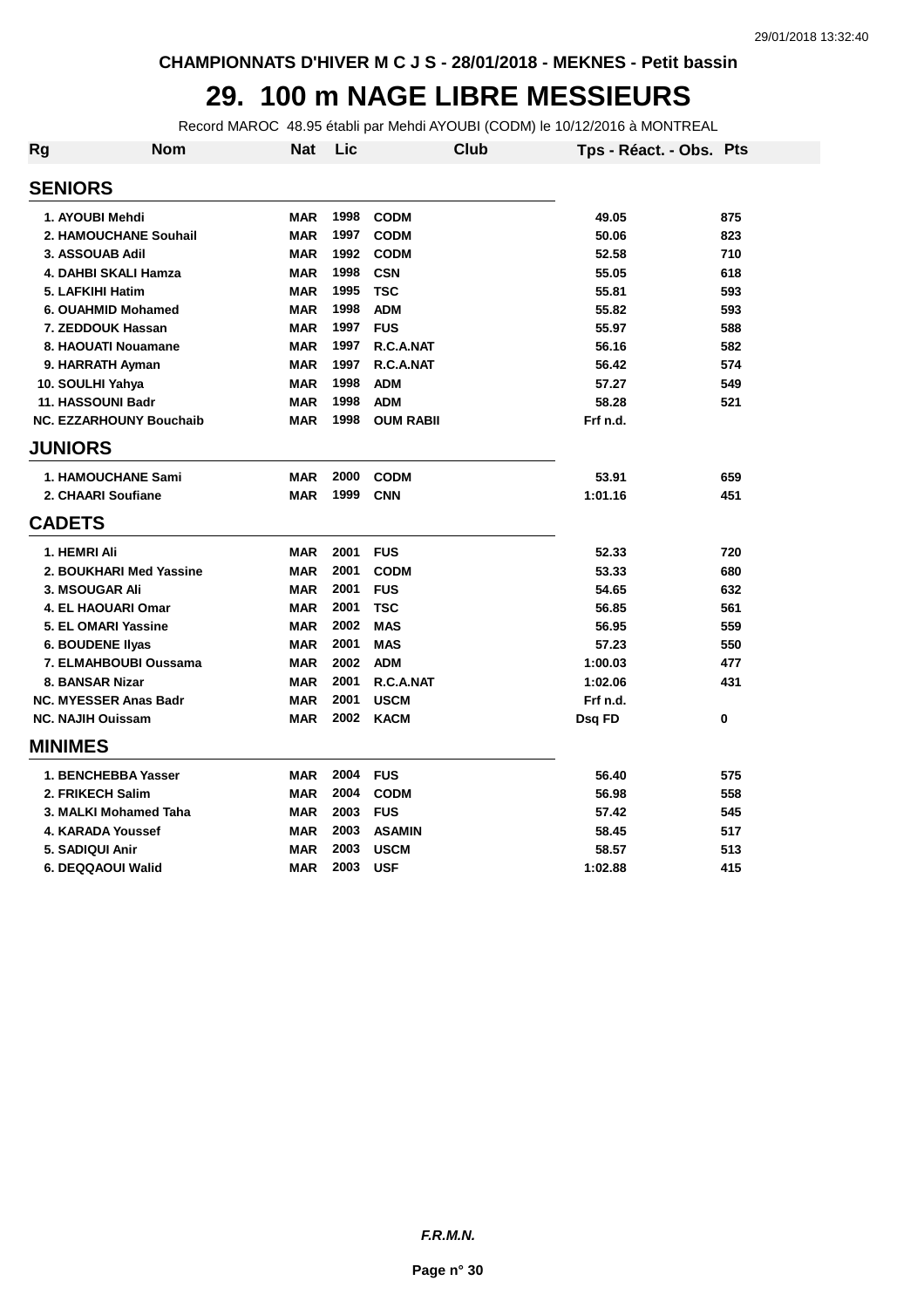## **30. 100 m NAGE LIBRE DAMES**

Record MAROC 57.62 établi par Yasmeen BOUTOUIL (USCM) le 21/12/2014 à CHEVREUSE (FRANCE)

| Rg             | <b>Nom</b>               | <b>Nat</b> | Lic  | Club        | Tps - Réact. - Obs. Pts |     |
|----------------|--------------------------|------------|------|-------------|-------------------------|-----|
| <b>SENIORS</b> |                          |            |      |             |                         |     |
|                | 1. MANA Noura            | <b>MAR</b> | 1997 | <b>CODM</b> | 58.52                   | 704 |
|                | 2. DRISSI HASSANI Nour   | <b>MAR</b> | 1998 | <b>FUS</b>  | 1:01.85                 | 596 |
| <b>JUNIORS</b> |                          |            |      |             |                         |     |
|                | 1. EL HAOUARI Nadia      | <b>MAR</b> | 2000 | <b>TSC</b>  | 1:01.69                 | 601 |
|                | 2. CHAARI Soukaina       | <b>MAR</b> | 2000 | <b>CNN</b>  | 1:03.44                 | 553 |
|                | 3. FIDADI Fadwa          | <b>MAR</b> | 1999 | <b>KACM</b> | 1:03.88                 | 541 |
|                | 4. RMILI Hiba            | <b>MAR</b> | 2000 | <b>OCK</b>  | 1:04.01                 | 538 |
|                | 5. NAFR Wissal           | <b>MAR</b> | 2000 | <b>OCK</b>  | 1:04.29                 | 531 |
|                | 6. MSELLEK Kenza         | <b>MAR</b> | 2000 | <b>TSC</b>  | 1:05.00                 | 514 |
|                | 7. ELMACHRAFI Khaoula    | <b>MAR</b> | 2000 | <b>TSC</b>  | 1:05.04                 | 513 |
| <b>CADETS</b>  |                          |            |      |             |                         |     |
|                | 1. EL BARODI Imane Houda | <b>MAR</b> | 2001 | <b>USCM</b> | 59.51                   | 670 |
|                | 2. FAHSI Doha            | <b>MAR</b> | 2001 | <b>OCK</b>  | 59.81                   | 660 |
|                | 3. SELLAFI Mariam        | <b>MAR</b> | 2002 | <b>OCK</b>  | 1:02.38                 | 581 |
|                | 4. IDRISSI Atar          | <b>MAR</b> | 2001 | <b>USCM</b> | 1:02.58                 | 576 |
|                | 5. OUFRID Oumnia         | <b>MAR</b> | 2001 | <b>CODM</b> | 1:06.41                 | 482 |
| <b>MINIMES</b> |                          |            |      |             |                         |     |
|                | 1. KADI Basma            | <b>MAR</b> | 2004 | <b>CODM</b> | 1:04.49                 | 526 |
|                | 2. BOURZINE Hiba         | <b>MAR</b> | 2004 | <b>USCM</b> | 1:05.02                 | 513 |
|                | 3. RACHID Ibtissam       | <b>MAR</b> | 2004 | R.C.A.NAT   | 1:05.04                 | 513 |
|                | 4. LAISSAOUI Maroua      | <b>MAR</b> | 2004 | <b>CODM</b> | 1:05.30                 | 507 |
|                | 5. EL BEKALI Aicha       | <b>MAR</b> | 2004 | A.S.F.A.R   | 1:05.73                 | 497 |
|                | 6. BASKACH Imane         | <b>MAR</b> | 2003 | <b>USCM</b> | 1:06.72                 | 475 |
|                | 7. ETTALBI Oumayma       | <b>MAR</b> | 2003 | <b>CODM</b> | 1:07.92                 | 450 |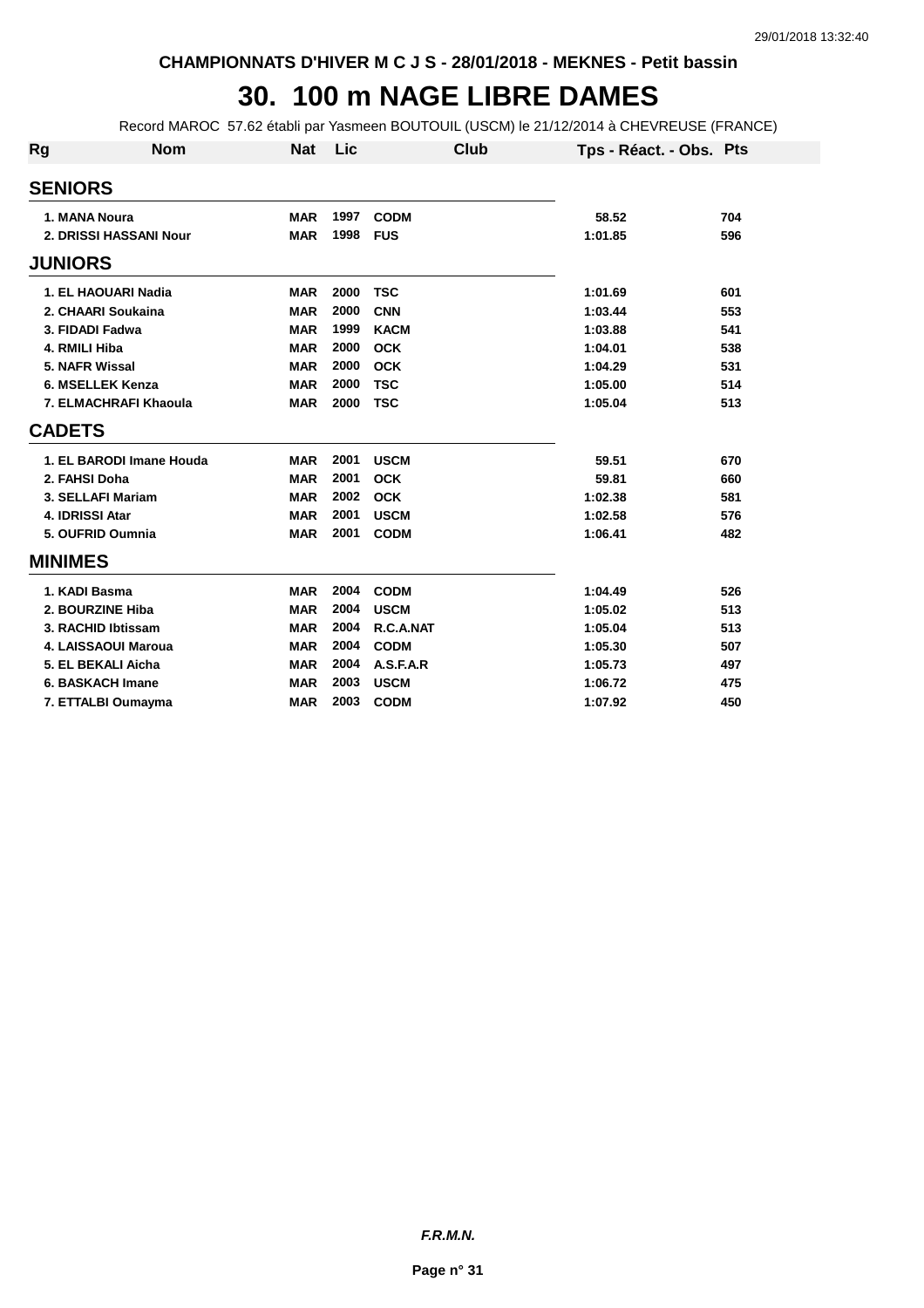## **31. 200 m BRASSE MESSIEURS**

Record MAROC 2:19.67 établi par Ahmed Reda ENNAIM (CODM) le 09/04/2015 à MEKNES

| Rg | <b>Nom</b>                          | <b>Nat</b> | Lic  |               | Club | Tps - Réact. - Obs. Pts |     |
|----|-------------------------------------|------------|------|---------------|------|-------------------------|-----|
|    | <b>SENIORS</b>                      |            |      |               |      |                         |     |
|    | 1. SABER Said                       | <b>MAR</b> | 1995 | <b>CNN</b>    |      | 2:23.16                 | 698 |
|    | 2. ENNAIM Ahmed Reda                | <b>MAR</b> | 1996 | <b>CODM</b>   |      | 2:27.78                 | 634 |
|    | 3. AZIZ ALAOUI Ali                  | <b>MAR</b> | 1994 | <b>CODM</b>   |      | 2:35.21                 | 548 |
|    | 4. HAOUATI Nouamane                 | <b>MAR</b> | 1997 | R.C.A.NAT     |      | 2:46.24                 | 446 |
|    | <b>NC. FAWZI Badreddine</b>         | <b>MAR</b> | 1991 | <b>USCM</b>   |      | Frf n.d.                |     |
|    | <b>NC. BATAHI Nouaâmane</b>         | <b>MAR</b> | 1994 | <b>CODM</b>   |      | Dsg VI                  | 0   |
|    | <b>JUNIORS</b>                      |            |      |               |      |                         |     |
|    | 1. ESSABIHI EDDAFALI Abdelkrim      | <b>MAR</b> | 1999 | <b>ADM</b>    |      | 2:33.95                 | 561 |
|    | 2. RAJI Marouane                    | <b>MAR</b> | 2000 | <b>CODM</b>   |      | 2:42.08                 | 481 |
|    | 3. BENNOUNA Hamza                   | <b>MAR</b> | 2000 | <b>USF</b>    |      | 2:42.43                 | 478 |
|    | 4. BOUFEDENE Mehdi                  | <b>MAR</b> | 2000 | <b>ASS</b>    |      | 2:45.66                 | 450 |
|    | <b>CADETS</b>                       |            |      |               |      |                         |     |
|    | 1. OUGOUIS Anas                     | <b>MAR</b> | 2001 | <b>OCK</b>    |      | 2:32.28                 | 580 |
|    | 2. FLIYOU Ahmed Yassine             | <b>MAR</b> | 2001 | R.C.A.NAT     |      | 2:33.95                 | 561 |
|    | 3. BENNANI Ahmed                    | <b>MAR</b> | 2001 | <b>FUS</b>    |      | 2:34.10                 | 559 |
|    | 4. BENYAHYA Anas                    | <b>MAR</b> | 2001 | <b>FUS</b>    |      | 2:39.13                 | 508 |
|    | 5. SAFIR Yassine                    | <b>MAR</b> | 2001 | <b>ASAMIN</b> |      | 2:42.06                 | 481 |
|    | 6. EL MECHRAFI Ayman                | <b>MAR</b> | 2002 | <b>USCM</b>   |      | 2:42.48                 | 477 |
|    | 7. CHAGH Yassine                    | <b>MAR</b> | 2001 | <b>ACK</b>    |      | 2:43.36                 | 470 |
|    | 8. BACHIR Benabdeljalil             | <b>MAR</b> | 2002 | <b>USCM</b>   |      | 2:47.64                 | 434 |
|    | <b>NC. BENSALEH Mohamed Yassine</b> | <b>MAR</b> | 2002 | <b>FUS</b>    |      | Dsg VI                  | 0   |
|    | <b>NC. BOUGANDOULA Ayoub</b>        | <b>MAR</b> | 2002 | <b>OCK</b>    |      | Dsq VI                  | 0   |
|    | <b>NC. EL HAOUARI Omar</b>          | <b>MAR</b> | 2001 | <b>TSC</b>    |      | Dsq VI                  | 0   |
|    | <b>MINIMES</b>                      |            |      |               |      |                         |     |
|    | 1. EL MANSAR Mehdi                  | <b>MAR</b> | 2004 | R.C.A.NAT     |      | 2:38.61                 | 513 |
|    | 2. AYOUBI Mahmoud                   | <b>MAR</b> | 2004 | <b>CODM</b>   |      | 2:43.30                 | 470 |
|    | 3. EL BADRE Azzedine                | <b>MAR</b> | 2003 | <b>CSE</b>    |      | 2:48.10                 | 431 |
|    | 4. MEFETTAR Ayman                   | <b>MAR</b> | 2003 | <b>SNF</b>    |      | 2:49.97                 | 417 |
|    | <b>5. ELMAMOUN Yasser</b>           | <b>MAR</b> | 2003 | <b>CODM</b>   |      | 2:53.38                 | 393 |
|    | 6. AMALI Zakariae                   | <b>MAR</b> | 2003 | <b>CODM</b>   |      | 2:53.78                 | 390 |
|    | 7. JENNANE Karim                    | <b>MAR</b> | 2004 | <b>CODM</b>   |      | 2:54.03                 | 388 |
|    | 8. DEQQAOUI Walid                   | <b>MAR</b> | 2003 | <b>USF</b>    |      | 2:54.85                 | 383 |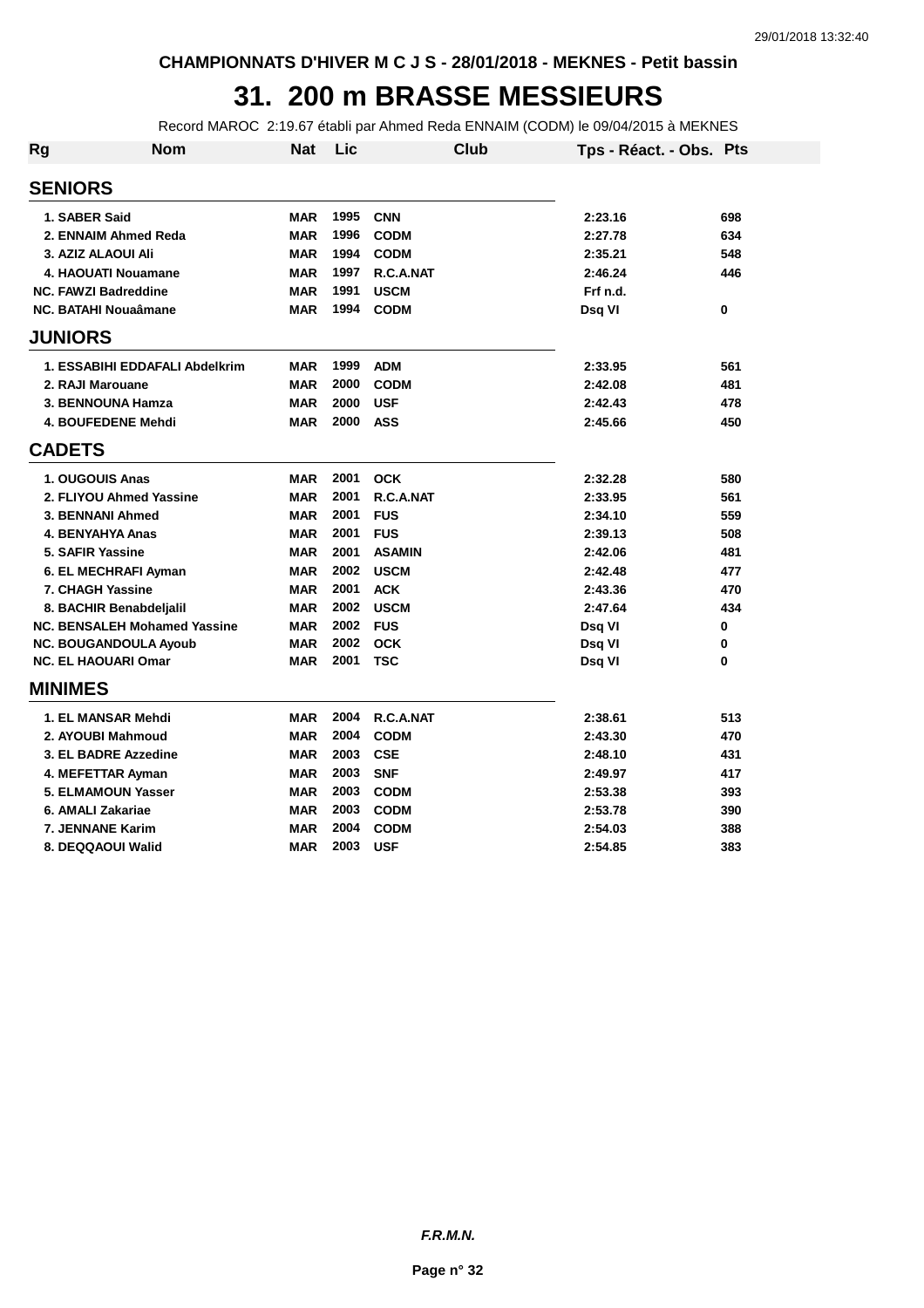## **32. 200 m BRASSE DAMES**

Record MAROC 2:23.54 établi par Sara EL BEKRI (R.C.A.NAT) le 03/12/2011 à ANGERS (FRANCE)

| Rg             | <b>Nom</b>                 | <b>Nat</b> | Lic      | Club        | Tps - Réact. - Obs. Pts |     |
|----------------|----------------------------|------------|----------|-------------|-------------------------|-----|
| <b>SENIORS</b> |                            |            |          |             |                         |     |
|                | 1. MARHFOUR Hajar          | <b>MAR</b> | 1995     | <b>FUS</b>  | 3:03.77                 | 433 |
| <b>JUNIORS</b> |                            |            |          |             |                         |     |
|                | <b>1. KAROUCH Khouloud</b> | <b>MAR</b> | 1999     | <b>TSC</b>  | 2:52.26                 | 526 |
|                | 2. LAMGHARI Mariam         | <b>MAR</b> | 2000     | <b>OCK</b>  | 2:57.21                 | 483 |
|                | 3. EL HAOUARI Nadia        | <b>MAR</b> | 2000     | <b>TSC</b>  | 3:00.07                 | 461 |
| <b>CADETS</b>  |                            |            |          |             |                         |     |
|                | 1. LAKNIT Hiba             | <b>MAR</b> | 2002     | <b>OCK</b>  | 2:42.91                 | 622 |
| 2. AJDI Ayya   |                            | <b>MAR</b> | 2001     | <b>KACM</b> | 3:01.23                 | 452 |
|                | 3. EL YOUSFI Salma         | <b>MAR</b> | 2002     | <b>ADM</b>  | 3:05.40                 | 422 |
|                | 4. ADIANNA Aya             | <b>MAR</b> | 2002 SNF |             | 3:15.61                 | 359 |
| <b>MINIMES</b> |                            |            |          |             |                         |     |
|                | 1. NADIR Yasmine           | <b>MAR</b> | 2003     | <b>FUS</b>  | 2:54.09                 | 510 |
|                | 2. BOUSSOUF Malak          | <b>MAR</b> | 2004     | <b>ACK</b>  | 2:59.25                 | 467 |
|                | 3. JALAL Nada              | <b>MAR</b> | 2004     | R.C.A.NAT   | 3:00.98                 | 454 |
|                | 4. AIT BENALI Meryem       | <b>MAR</b> | 2004     | <b>CODM</b> | 3:01.37                 | 451 |
|                | 5. MACHKOUR Chahd          | <b>MAR</b> | 2004     | <b>WAC</b>  | 3:02.89                 | 440 |
|                | 6. KADI Basma              | <b>MAR</b> | 2004     | <b>CODM</b> | 3:04.59                 | 428 |
|                | 7. MAALOUF Kamilia         | <b>MAR</b> | 2004     | R.C.A.NAT   | 3:08.34                 | 402 |
| 8. ICHOU Aya   |                            | <b>MAR</b> | 2004     | R.C.A.NAT   | 3:08.82                 | 399 |
|                | 9. BOUJNANE Rim            | <b>MAR</b> | 2003     | <b>CSE</b>  | 3:11.34                 | 384 |
|                | <b>10. FIRAS Nisrine</b>   | <b>MAR</b> | 2004     | <b>WAC</b>  | 3:11.52                 | 383 |
|                | 11. MOUKTADIR Fatima Zahra | <b>MAR</b> | 2004     | <b>CNCS</b> | 3:13.91                 | 369 |
|                | <b>12. GOURRAM Keltoum</b> | <b>MAR</b> | 2003     | <b>ADM</b>  | 3:14.15                 | 367 |
|                | 13. AL FIGUIGUI Ines       | <b>MAR</b> | 2004     | <b>USCM</b> | 3:18.20                 | 345 |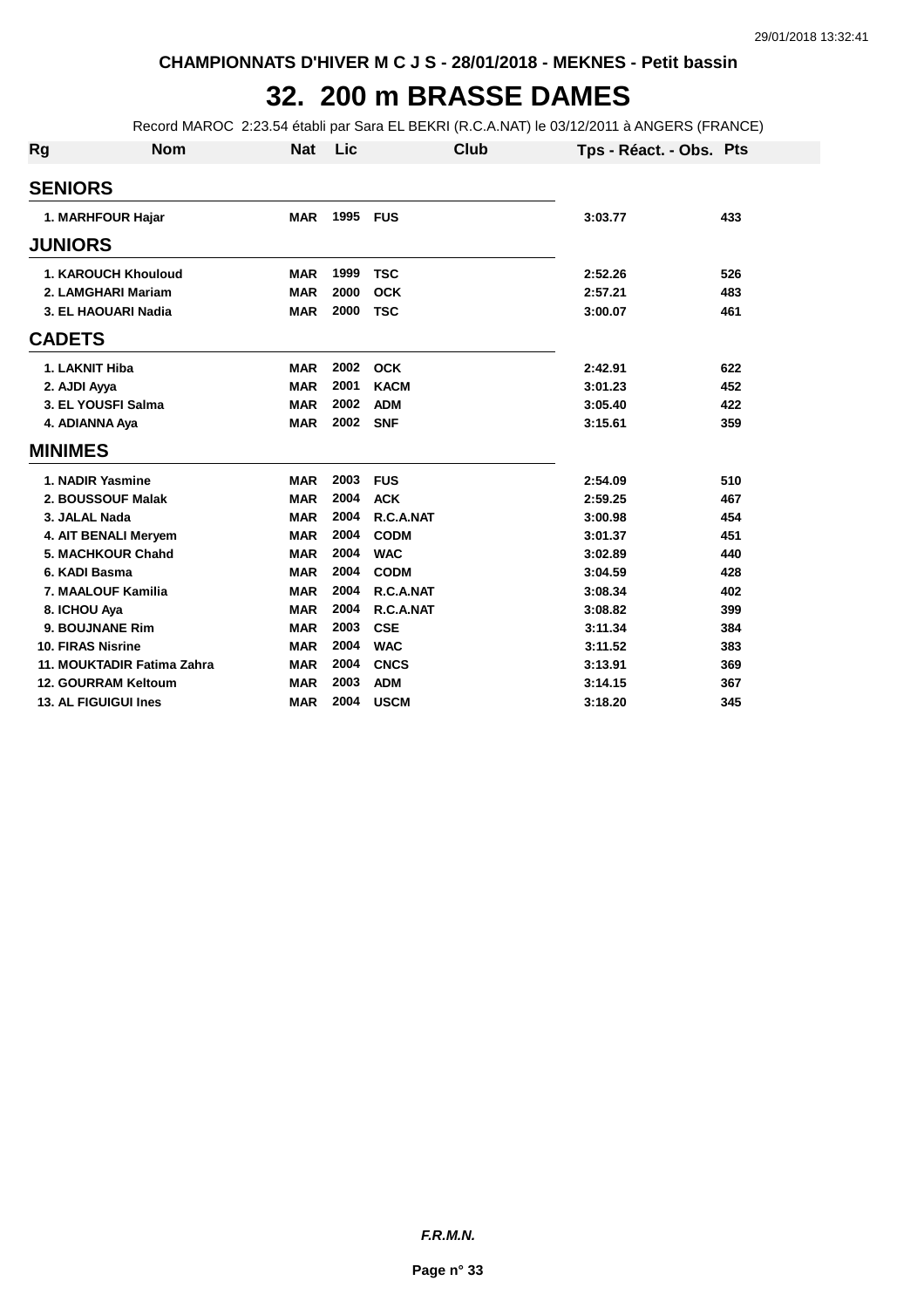### **33. 100 m DOS MESSIEURS**

Record MAROC 55.13 établi par Driss LAHRICHI (CODM) le 18/11/2016 à ANGERS (FRANCE)

| Rg                         | <b>Nom</b>                   | <b>Nat</b> | Lic  | <b>Club</b> | Tps - Réact. - Obs. Pts |     |
|----------------------------|------------------------------|------------|------|-------------|-------------------------|-----|
| <b>SENIORS</b>             |                              |            |      |             |                         |     |
| <b>1. LAHRICHI Driss</b>   |                              | <b>MAR</b> | 1997 | <b>CODM</b> | 55.38                   | 825 |
|                            | 2. HAMOUCHANE Souhail        | <b>MAR</b> | 1997 | <b>CODM</b> | 56.99                   | 757 |
| 3. ASSOUAB Adil            |                              | <b>MAR</b> | 1992 | <b>CODM</b> | 57.07                   | 754 |
| 4. AMARTI Karim            |                              | <b>MAR</b> | 1998 | <b>USF</b>  | 1:06.38                 | 479 |
| 5. TIJARI Hicham           |                              | <b>MAR</b> | 1998 | <b>CODM</b> | 1:08.59                 | 434 |
| <b>JUNIORS</b>             |                              |            |      |             |                         |     |
| 1. SMOUNI EI Mehdi         |                              | <b>MAR</b> | 2000 | <b>CODM</b> | 1:03.40                 | 549 |
| <b>CADETS</b>              |                              |            |      |             |                         |     |
|                            | 1. REGRAGUI Abdeljabbar      | <b>MAR</b> | 2001 | <b>CODM</b> | 59.18                   | 676 |
|                            | 2. BOUKHARI Med Yassine      | <b>MAR</b> | 2001 | <b>CODM</b> | 1:01.51                 | 602 |
| <b>3. MSOUGAR Ali</b>      |                              | <b>MAR</b> | 2001 | <b>FUS</b>  | 1:01.66                 | 597 |
|                            | 4. ES SAMLALI Ismail         | <b>MAR</b> | 2002 | <b>OCK</b>  | 1:04.25                 | 528 |
| 5. NAJIH Ouissam           |                              | <b>MAR</b> | 2002 | <b>KACM</b> | 1:04.75                 | 516 |
|                            | 6. ZOUITEN Omar Ahmed        | <b>MAR</b> | 2002 | <b>MAS</b>  | 1:05.44                 | 500 |
|                            | 7. MAMDOUH Abdelmoughit      | <b>MAR</b> | 2002 | <b>ADM</b>  | 1:06.13                 | 484 |
| 8. FILALI Omar             |                              | <b>MAR</b> | 2001 | <b>USF</b>  | 1:06.85                 | 469 |
| 9. ZIANE Adam              |                              | <b>MAR</b> | 2002 | <b>CNCS</b> | 1:07.47                 | 456 |
| 10. AYANE Yasser           |                              | <b>MAR</b> | 2001 | <b>CSE</b>  | 1:08.39                 | 438 |
| 10. LAHLOU Ziad            |                              | <b>MAR</b> | 2001 | <b>USCM</b> | 1:08.39                 | 438 |
| 12. BELAFIA Adam           |                              | <b>MAR</b> | 2002 | <b>USCM</b> | 1:09.14                 | 424 |
| <b>13. DAIBOUN Wail</b>    |                              | <b>MAR</b> | 2002 | <b>ACK</b>  | 1:09.78                 | 412 |
| <b>14. BENCHEIKH Driss</b> |                              | <b>MAR</b> | 2001 | <b>USF</b>  | 1:10.97                 | 392 |
|                            | 15. ELOUAZZANI Rayyane       | <b>MAR</b> | 2002 | <b>OCS</b>  | 1:16.39                 | 314 |
|                            | <b>NC. MYESSER Anas Badr</b> | <b>MAR</b> | 2001 | <b>USCM</b> | Frf n.d.                |     |
| <b>MINIMES</b>             |                              |            |      |             |                         |     |
| 1. FRIKECH Salim           |                              | <b>MAR</b> | 2004 | <b>CODM</b> | 1:04.15                 | 530 |
|                            | 2. EL MANSAR Mehdi           | <b>MAR</b> | 2004 | R.C.A.NAT   | 1:05.62                 | 496 |
| 3. AZHAR Idriss            |                              | <b>MAR</b> | 2003 | R.C.A.NAT   | 1:06.31                 | 480 |
| 4. SEDDOUK Adam            |                              | <b>MAR</b> | 2003 | <b>CODM</b> | 1:08.06                 | 444 |
|                            | 5. AYOUBI Mahmoud            | <b>MAR</b> | 2004 | <b>CODM</b> | 1:09.00                 | 426 |
| 6. AMALI Zakariae          |                              | <b>MAR</b> | 2003 | <b>CODM</b> | 1:10.55                 | 399 |
| 6. EL YOUSFI Ismail        |                              | <b>MAR</b> | 2004 | R.C.A.NAT   | 1:10.55                 | 399 |
|                            | 8. EL MOUSSAMI Oussama       | <b>MAR</b> | 2003 | <b>CODM</b> | 1:10.60                 | 398 |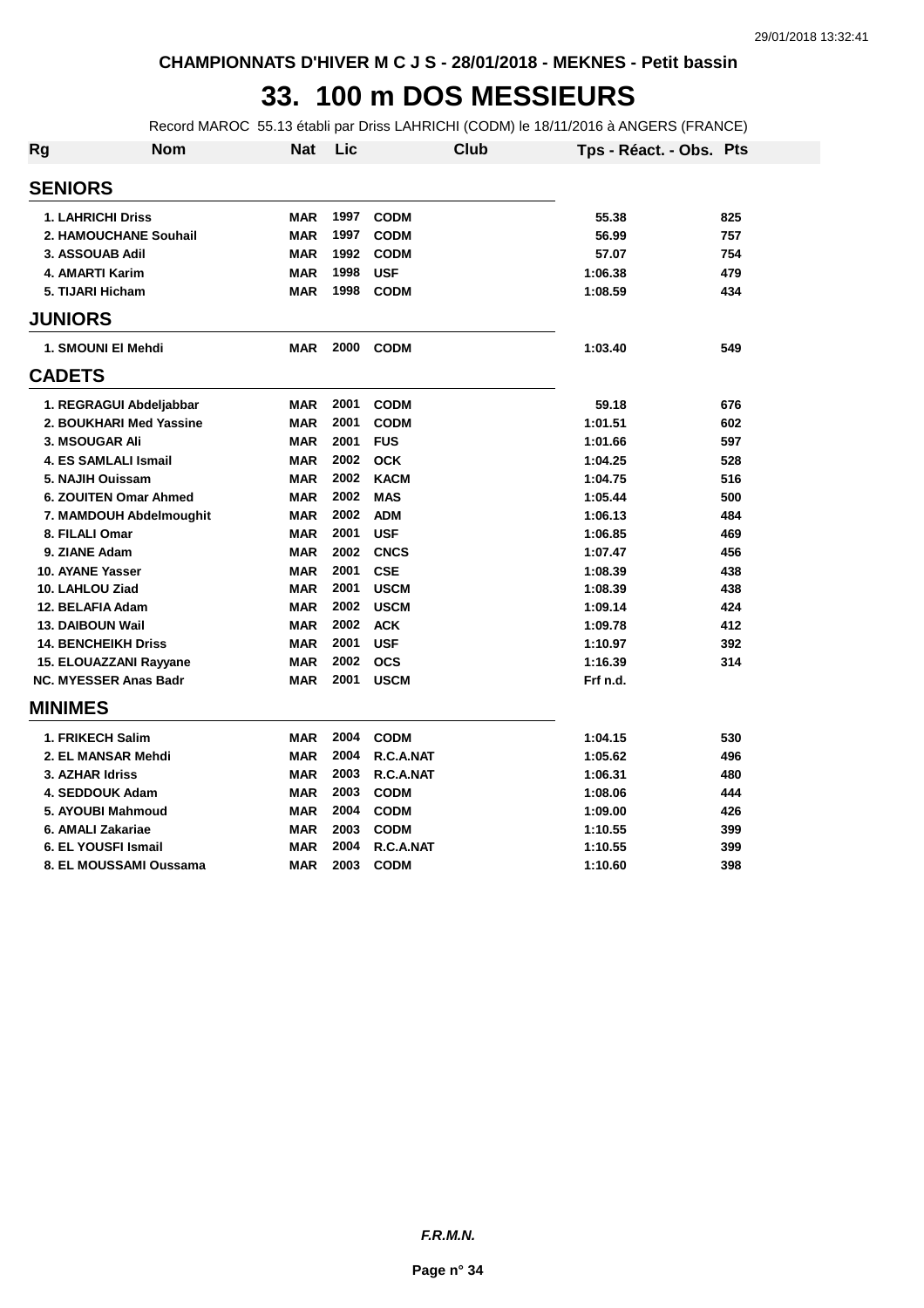#### **34. 100 m DOS DAMES**

Record MAROC 1:03.39 établi par Hiba FAHSI (OCK) le 26/11/2017 à MARRAKECH

| Rg             | <b>Nom</b>                  | <b>Nat</b> | Lic  | Club        | Tps - Réact. - Obs. Pts |     |
|----------------|-----------------------------|------------|------|-------------|-------------------------|-----|
| <b>SENIORS</b> |                             |            |      |             |                         |     |
|                | 1. MANA Noura               | <b>MAR</b> | 1997 | <b>CODM</b> | 1:07.51                 | 638 |
|                | 2. DRISSI HASSANI Nour      | <b>MAR</b> | 1998 | <b>FUS</b>  | 1:09.92                 | 574 |
| <b>JUNIORS</b> |                             |            |      |             |                         |     |
|                | 1. CHAARI Soukaina          | <b>MAR</b> | 2000 | <b>CNN</b>  | 1:13.40                 | 496 |
|                | 1. RMILI Hiba               | <b>MAR</b> | 2000 | <b>OCK</b>  | 1:13.40                 | 496 |
| <b>CADETS</b>  |                             |            |      |             |                         |     |
|                | 1. ZERAIDI Kenza            | <b>MAR</b> | 2002 | <b>CODM</b> | 1:09.41                 | 587 |
|                | 2. BOURBOUH Narjiss         | <b>MAR</b> | 2001 | <b>FUS</b>  | 1:11.02                 | 548 |
|                | 3. SELLAFI Mariam           | <b>MAR</b> | 2002 | <b>OCK</b>  | 1:11.08                 | 546 |
|                | <b>4. BOURBOUH Nissrine</b> | <b>MAR</b> | 2001 | <b>FUS</b>  | 1:11.38                 | 539 |
|                | 5. OUFRID Oumnia            | <b>MAR</b> | 2001 | <b>CODM</b> | 1:13.78                 | 488 |
|                | <b>NC. FAHSI Hiba</b>       | <b>MAR</b> | 2001 | <b>OCK</b>  | Frf n.d.                |     |
| <b>MINIMES</b> |                             |            |      |             |                         |     |
|                | 1. CHOUAIBI Hiba            | <b>MAR</b> | 2004 | <b>USCM</b> | 1:11.66                 | 533 |
|                | 2. SABER Hajar              | <b>MAR</b> | 2003 | <b>CODM</b> | 1:12.52                 | 514 |
|                | 3. RACHID Ibtissam          | <b>MAR</b> | 2004 | R.C.A.NAT   | 1:13.70                 | 490 |
|                | 4. RACHIDI Oumaima          | <b>MAR</b> | 2004 | <b>USCM</b> | 1:13.95                 | 485 |
|                | 5. EL BEKALI Aicha          | <b>MAR</b> | 2004 | A.S.F.A.R   | 1:14.63                 | 472 |
|                | 6. LAISSAOUI Maroua         | <b>MAR</b> | 2004 | <b>CODM</b> | 1:15.84                 | 450 |
|                | 7. RIAD Yasmine             | <b>MAR</b> | 2004 | <b>FUS</b>  | 1:17.44                 | 422 |
|                | 8. BOUDRAR Basma            | <b>MAR</b> | 2003 | <b>CODM</b> | 1:19.69                 | 388 |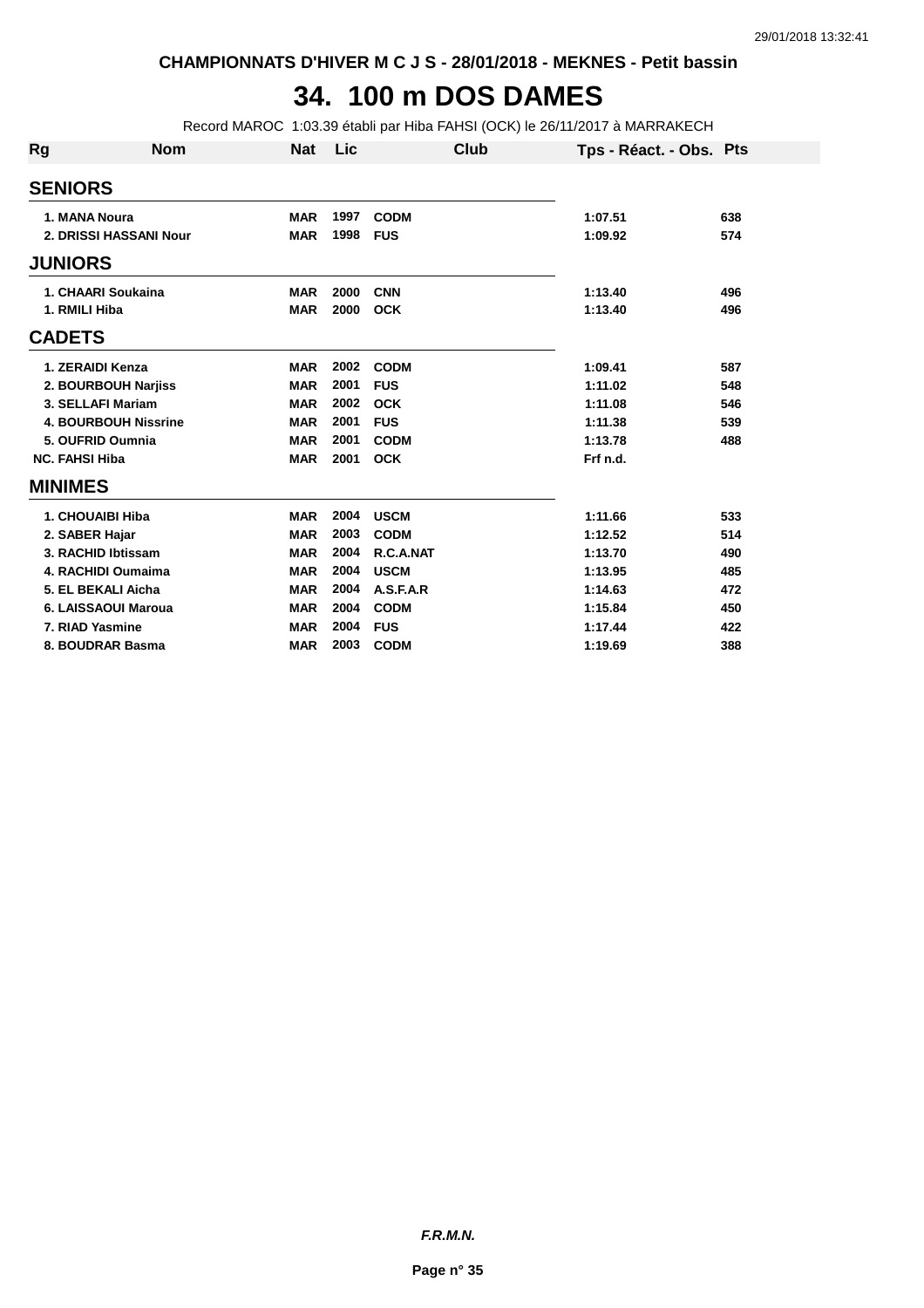#### **35. 800 m NAGE LIBRE MESSIEURS**

Record MAROC 8:17.80 établi par Said SABER (A.S.F.A.R) le 09/07/2015 à MEKNES

| Rg | <b>Nom</b>                        | <b>Nat</b> | Lic  | Club          | Tps - Réact. - Obs. Pts |     |
|----|-----------------------------------|------------|------|---------------|-------------------------|-----|
|    | <b>SENIORS</b>                    |            |      |               |                         |     |
|    | 1. LAFKIHI Hatim                  | <b>MAR</b> | 1995 | TSC           | 9:05.44                 | 569 |
|    | 2. FARIH Amine                    | <b>MAR</b> | 1998 | R.C.A.NAT     | 9:46.50                 | 458 |
|    | 3. TIJARI Hicham                  | <b>MAR</b> | 1998 | <b>CODM</b>   | 9:48.47                 | 453 |
|    | <b>JUNIORS</b>                    |            |      |               |                         |     |
|    | 1. DABBAR Saad Amine              | <b>MAR</b> | 2000 | <b>OCK</b>    | 9:19.09                 | 528 |
|    | 2. RAJI Marouane                  | <b>MAR</b> | 2000 | <b>CODM</b>   | 9:40.53                 | 472 |
|    | 3. MAKY Mouad                     | <b>MAR</b> | 2000 | <b>TSC</b>    | 9:44.03                 | 463 |
|    | 4. AZIZE Othmane                  | <b>MAR</b> | 2000 | <b>WAC</b>    | 10:04.06                | 419 |
|    | <b>5. MAHASSINE Yasser</b>        | <b>MAR</b> | 2000 | <b>ADM</b>    | 10:08.87                | 409 |
|    | <b>CADETS</b>                     |            |      |               |                         |     |
|    | 1. HEMRI Youssef                  | <b>MAR</b> | 2001 | <b>FUS</b>    | 8:35.17                 | 675 |
|    | 2. HEMRI Ali                      | <b>MAR</b> | 2001 | <b>FUS</b>    | 8:44.63                 | 640 |
|    | 3. EL MOUTAQUI Mohamed            | <b>MAR</b> | 2001 | <b>TSC</b>    | 9:08.40                 | 560 |
|    | 4. OUKHOUYA Youssef               | <b>MAR</b> | 2002 | <b>FUS</b>    | 9:14.91                 | 540 |
|    | 5. BENSALEH Mohamed Yassine       | <b>MAR</b> | 2002 | <b>FUS</b>    | 9:19.26                 | 528 |
|    | <b>6. BENNANI Ahmed</b>           | <b>MAR</b> | 2001 | <b>FUS</b>    | 9:30.84                 | 496 |
|    | 7. EL MECHRAFI Ayman              | <b>MAR</b> | 2002 | <b>USCM</b>   | 9:36.86                 | 481 |
|    | 8. SAFIR Yassine                  | <b>MAR</b> | 2001 | <b>ASAMIN</b> | 9:40.96                 | 471 |
|    | 9. MOUHIB Yahya                   | <b>MAR</b> | 2002 | <b>OCK</b>    | 9:41.47                 | 470 |
|    | 10. EL OMARI Yassine              | <b>MAR</b> | 2002 | <b>MAS</b>    | 9:43.31                 | 465 |
|    | 11. BELAFIA Adam                  | <b>MAR</b> | 2002 | <b>USCM</b>   | 9:47.20                 | 456 |
|    | 12. HASSOUNI Omar                 | <b>MAR</b> | 2001 | <b>ADM</b>    | 9:54.04                 | 440 |
|    | 13. KIBAL Sami                    | <b>MAR</b> | 2002 | <b>WAC</b>    | 9:56.45                 | 435 |
|    | <b>14. MOKHTARI Ali</b>           | <b>MAR</b> | 2001 | <b>USCM</b>   | 9:57.36                 | 433 |
|    | <b>15. CHANNANI Mohamed Amine</b> | <b>MAR</b> | 2002 | <b>CSE</b>    | 10:07.72                | 411 |
|    | 16. LAHLOU Ziad                   | <b>MAR</b> | 2001 | <b>USCM</b>   | 10:13.09                | 401 |
|    | 17. KAMIL Ali                     | <b>MAR</b> | 2002 | <b>WAC</b>    | 10:14.22                | 398 |
|    | <b>18. MOUHOUBI Lounes</b>        | <b>MAR</b> | 2002 | <b>ASAMIN</b> | 10:29.93                | 369 |
|    | <b>MINIMES</b>                    |            |      |               |                         |     |
|    | 1. BENCHEBBA Yasser               | <b>MAR</b> | 2004 | <b>FUS</b>    | 8:58.52                 | 591 |
|    | 2. EL YOUSFI Ismail               | <b>MAR</b> | 2004 | R.C.A.NAT     | 9:32.37                 | 492 |
|    | 3. KARADA Youssef                 | MAR        | 2003 | <b>ASAMIN</b> | 9:35.73                 | 484 |
|    | 4. SEDDOUK Adam                   | <b>MAR</b> | 2003 | <b>CODM</b>   | 9:40.01                 | 473 |
|    | 5. DIDOUCH Mohamed Amine          | <b>MAR</b> | 2003 | <b>ASAMIN</b> | 9:51.77                 | 445 |
|    | 6. LAANAYA EI Mehdi               | <b>MAR</b> | 2003 | <b>TSC</b>    | 10:02.36                | 422 |
|    | 7. MOUISSE Mohammed               | <b>MAR</b> | 2004 | <b>USF</b>    | 10:04.47                | 418 |
|    | 8. ESSONNI Abdellah               | <b>MAR</b> | 2004 | <b>CODM</b>   | 10:05.16                | 417 |
|    | 9. HMAITTANE Achraf               | <b>MAR</b> | 2003 | <b>ASAMIN</b> | 10:05.25                | 416 |
|    | 10. EL BADRE Azzedine             | <b>MAR</b> | 2003 | <b>CSE</b>    | 10:09.30                | 408 |
|    | 11. SADIQUI Anir                  | <b>MAR</b> | 2003 | <b>USCM</b>   | 10:28.18                | 372 |
|    | <b>12. BOUHMOUCH Youssef</b>      | <b>MAR</b> | 2004 | <b>USCM</b>   | 10:32.77                | 364 |
|    | 13. MEFETTAR Ayman                | <b>MAR</b> | 2003 | <b>SNF</b>    | 10:45.35                | 343 |
|    | 14. EL MOUSSAMI Oussama           | <b>MAR</b> | 2003 | <b>CODM</b>   | 11:51.94                | 256 |
|    | <b>NC. ELBRIDI Yahya</b>          | <b>MAR</b> | 2003 | <b>USCM</b>   | <b>Abandon</b>          | 0   |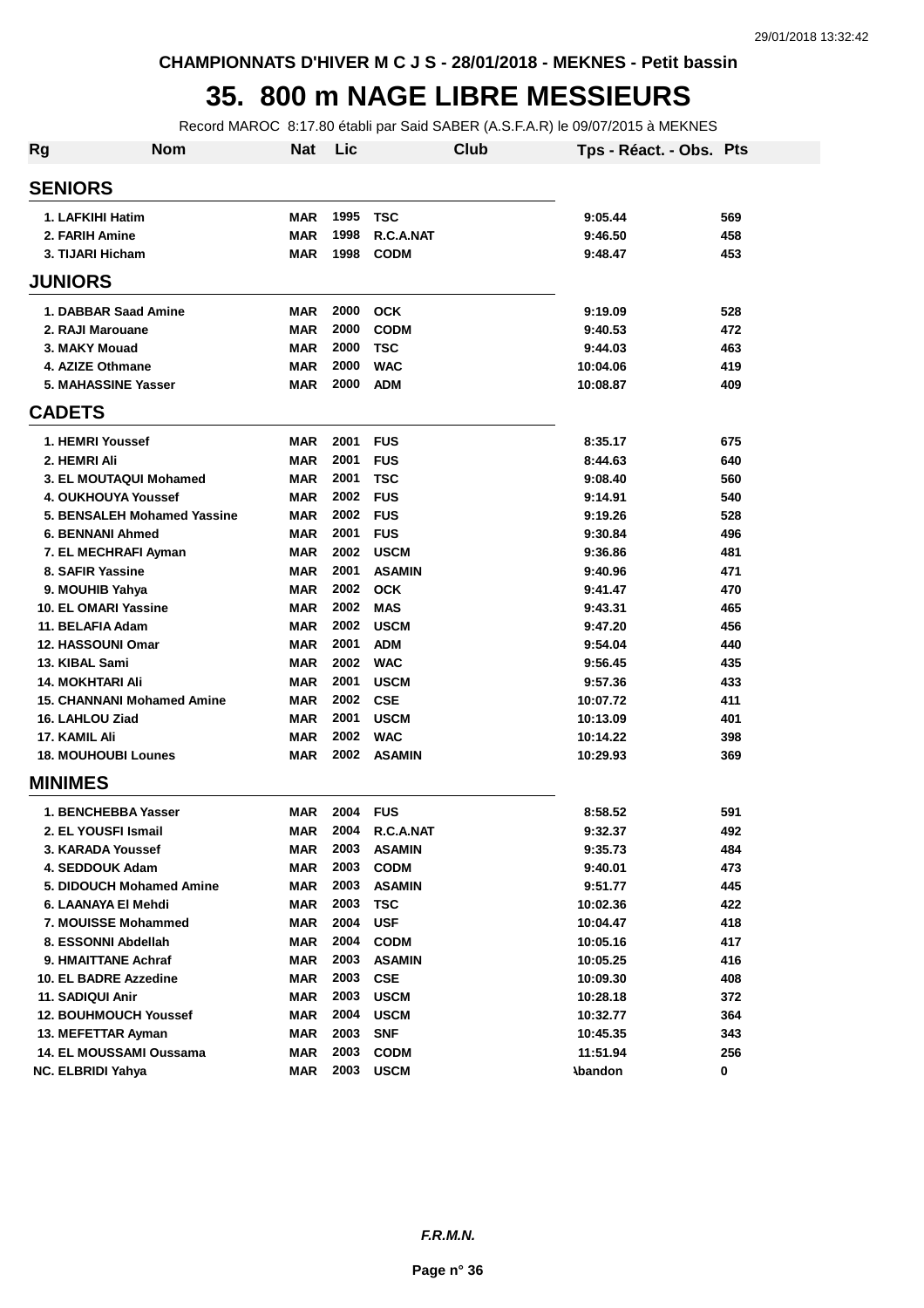## **36. 800 m NAGE LIBRE DAMES**

Record MAROC 8:46.14 établi par Sara EL BEKRI (R.C.A.NAT) le 18/11/2011 à SAINT-DIZIER (FRANCE)

| Rg               | <b>Nom</b>                 | Nat        | Lic  | Club        | Tps - Réact. - Obs. Pts |     |
|------------------|----------------------------|------------|------|-------------|-------------------------|-----|
| <b>CADETS</b>    |                            |            |      |             |                         |     |
|                  | 1. EL ANOUAR Ayat Allah    | <b>MAR</b> | 2002 | <b>FUS</b>  | 9:54.52                 | 563 |
| 2. ZERAIDI Kenza |                            | <b>MAR</b> | 2002 | <b>CODM</b> | 10:07.20                | 529 |
| 3. IDRISSI Atar  |                            | <b>MAR</b> | 2001 | <b>USCM</b> | 10:09.63                | 522 |
|                  | <b>4. RHNANE Kholoud</b>   | <b>MAR</b> | 2001 | <b>FUS</b>  | 10:16.49                | 505 |
| <b>MINIMES</b>   |                            |            |      |             |                         |     |
|                  | <b>1. BOURZINE Hiba</b>    | <b>MAR</b> | 2004 | <b>USCM</b> | 10:03.31                | 539 |
|                  | 2. BOUSSOUF Malak          | <b>MAR</b> | 2004 | <b>ACK</b>  | 10:12.50                | 515 |
| 3. JALAL Nada    |                            | <b>MAR</b> | 2004 | R.C.A.NAT   | 10:19.70                | 497 |
| 4. SABER Hajar   |                            | <b>MAR</b> | 2003 | <b>CODM</b> | 10:34.03                | 464 |
|                  | 5. SOUIHEL Hiba            | <b>MAR</b> | 2003 | <b>WAC</b>  | 10:39.90                | 452 |
|                  | 6. BASKACH Imane           | <b>MAR</b> | 2003 | <b>USCM</b> | 10:50.70                | 429 |
|                  | 7. AL FIGUIGUI Ines        | <b>MAR</b> | 2004 | <b>USCM</b> | 11:05.66                | 401 |
|                  | 8. BOUJNANE Rim            | <b>MAR</b> | 2003 | <b>CSE</b>  | 11:05.79                | 401 |
|                  | 9. RACHIDI Oumaima         | <b>MAR</b> | 2004 | <b>USCM</b> | 11:09.80                | 394 |
|                  | <b>NC. GOURRAM Keltoum</b> | <b>MAR</b> | 2003 | <b>ADM</b>  | <b>\bandon</b>          | 0   |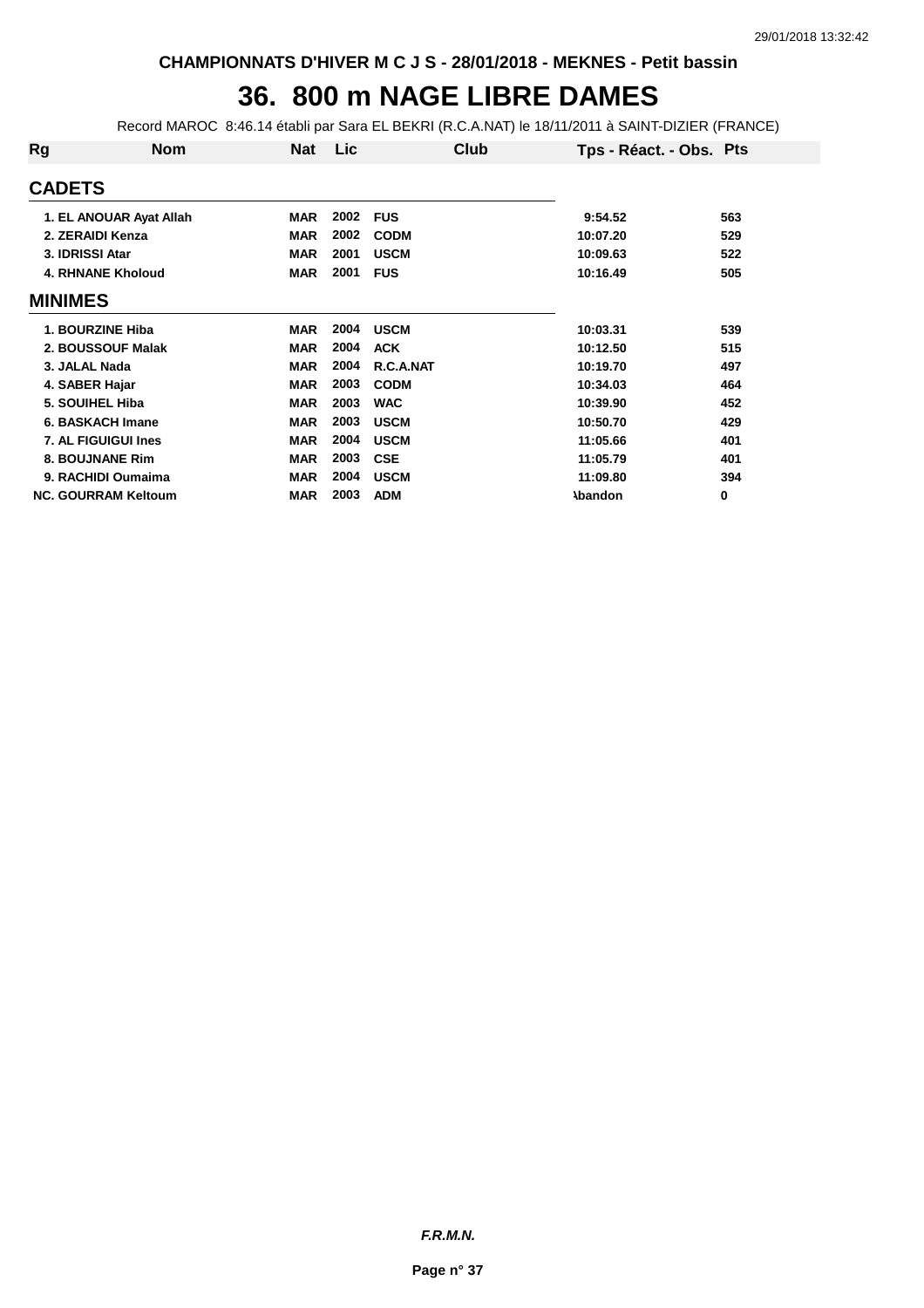### **37. 4 x 100 m 4 NAGES MESSIEURS**

Record MAROC 3:47.77 établi par CODM le 12/02/2017 à MEKNES

| Rg                      | <b>Nom</b>                                      | <b>Nat</b>               | Lic          | Club                     | Tps - Réact. - Obs. Pts |            |
|-------------------------|-------------------------------------------------|--------------------------|--------------|--------------------------|-------------------------|------------|
| <b>SENIORS</b>          |                                                 |                          |              |                          |                         |            |
|                         | <b>1. LAHRICHI Driss</b>                        | <b>MAR</b>               | 1997         | <b>CODM</b>              | 3:48.74                 | 744        |
|                         | <b>ENNAIM Ahmed Reda</b>                        | <b>MAR</b>               | 1996         | <b>CODM</b>              |                         | 744        |
| <b>BATAHI Nouaâmane</b> |                                                 | <b>MAR</b>               | 1994         | <b>CODM</b>              |                         | 744        |
| <b>AYOUBI Mehdi</b>     |                                                 | <b>MAR</b>               | 1998         | <b>CODM</b>              |                         | 744        |
| 2. HAOUATI Nouamane     |                                                 | MAR                      | 1997         | R.C.A.NAT                | 4:31.01                 | 447        |
|                         | <b>ZEHNOUNI Oussama</b>                         | <b>MAR</b>               | 1998         | R.C.A.NAT                |                         | 447        |
|                         | <b>HARRATH Ayman</b>                            | <b>MAR</b>               | 1997         | R.C.A.NAT                |                         | 447        |
|                         | <b>FARIH Amine</b>                              | <b>MAR</b>               | 1998         | R.C.A.NAT                |                         | 447        |
|                         | 3. SOULHI Yahya                                 | <b>MAR</b>               | 1998<br>1998 | <b>ADM</b><br><b>ADM</b> | 4:34.06                 | 432<br>432 |
|                         | <b>EZZAHER Hamza</b><br><b>OUAHMID Mohamed</b>  | <b>MAR</b><br><b>MAR</b> | 1998         | <b>ADM</b>               |                         | 432        |
|                         | <b>HASSOUNI Badr</b>                            | <b>MAR</b>               | 1998         | <b>ADM</b>               |                         | 432        |
|                         | <b>NC. ABBOUGUI M'hamed</b>                     | <b>MAR</b>               | 1992         | <b>OUM RABII</b>         | Frf n.d.                |            |
|                         | <b>BOUAROUA Imad</b>                            | <b>MAR</b>               | 1991         | <b>OUM RABII</b>         |                         |            |
|                         | <b>EL KASBI Amine</b>                           | <b>MAR</b>               | 1991         | <b>OUM RABII</b>         |                         |            |
|                         | <b>ET TOUATY Badreddine</b>                     | <b>MAR</b>               | 1992         | <b>OUM RABII</b>         |                         |            |
| <b>JUNIORS</b>          |                                                 |                          |              |                          |                         |            |
|                         | 1. SMOUNI EI Mehdi                              | <b>MAR</b>               | 2000         | <b>CODM</b>              | 4:23.87                 | 484        |
|                         | <b>RAJI Marouane</b>                            | <b>MAR</b>               | 2000         | <b>CODM</b>              |                         | 484        |
|                         | <b>ARROUD Akram Oussama</b>                     | <b>MAR</b>               | 2000         | <b>CODM</b>              |                         | 484        |
|                         | <b>HAMOUCHANE Sami</b>                          | <b>MAR</b>               | 2000         | <b>CODM</b>              |                         | 484        |
|                         | <b>NC. ADDI Houssam</b>                         | <b>MAR</b>               | 2000         | <b>OUM RABII</b>         | Frf n.d.                |            |
|                         | <b>ELOUKKAIL Mohamed</b>                        | <b>MAR</b>               | 2000         | <b>OUM RABII</b>         |                         |            |
|                         | <b>ENNAIMI Hamza</b>                            | <b>MAR</b>               | 2000         | <b>OUM RABII</b>         |                         |            |
|                         | <b>FARES Hamza</b>                              | <b>MAR</b>               | 1999         | <b>OUM RABII</b>         |                         |            |
| <b>CADETS</b>           |                                                 |                          |              |                          |                         |            |
|                         | <b>1. MSOUGAR Ali</b>                           | <b>MAR</b>               | 2001         | <b>FUS</b>               | 4:07.02                 | 590        |
|                         | <b>BENNANI Ahmed</b>                            | MAR                      | 2001         | <b>FUS</b>               |                         | 590        |
|                         | <b>HEMRI Youssef</b>                            | <b>MAR</b>               | 2001         | <b>FUS</b>               |                         | 590        |
|                         | <b>HEMRI Ali</b>                                | <b>MAR</b>               | 2001         | <b>FUS</b>               |                         | 590        |
|                         | 2. ES SAMLALI Ismail                            | <b>MAR</b>               | 2002         | <b>OCK</b>               | 4:27.88                 | 463        |
|                         | <b>BOUGANDOULA Ayoub</b><br><b>OUGOUIS Anas</b> | MAR<br><b>MAR</b>        | 2002<br>2001 | <b>OCK</b><br><b>OCK</b> |                         | 463<br>463 |
|                         | <b>MOUHIB Yahya</b>                             | MAR                      | 2002         | <b>OCK</b>               |                         | 463        |
|                         | 3. MAMDOUH Abdelmoughit                         | <b>MAR</b>               | 2002         | <b>ADM</b>               | 4:29.63                 | 454        |
|                         | <b>MESLOUH Aymane</b>                           | <b>MAR</b>               | 2002         | <b>ADM</b>               |                         | 454        |
|                         | <b>ELMAHBOUBI Oussama</b>                       | <b>MAR</b>               | 2002         | <b>ADM</b>               |                         | 454        |
|                         | <b>HASSOUNI Omar</b>                            | <b>MAR</b>               | 2001         | <b>ADM</b>               |                         | 454        |
|                         | 4. BELAFIA Adam                                 | <b>MAR</b>               | 2002         | <b>USCM</b>              | 4:31.21                 | 446        |
|                         | <b>EL MECHRAFI Ayman</b>                        | <b>MAR</b>               | 2002         | <b>USCM</b>              |                         | 446        |
|                         | <b>TRUQUEZ Dorian</b>                           | <b>MAR</b>               | 2002         | <b>USCM</b>              |                         | 446        |
|                         | <b>BACHIR Benabdeljalil</b>                     | <b>MAR</b>               | 2002         | <b>USCM</b>              |                         | 446        |
|                         | <b>5. BENCHEIKH Driss</b><br><b>FILALI Omar</b> | <b>MAR</b><br><b>MAR</b> | 2001<br>2001 | <b>USF</b><br><b>USF</b> | 4:35.98                 | 423<br>423 |
|                         | <b>KHARKHACH Abdellah</b>                       | <b>MAR</b>               | 2001         | <b>USF</b>               |                         | 423        |
|                         | <b>EL YAZAMI ADLI Youssef</b>                   | <b>MAR</b>               | 2002 USF     |                          |                         | 423        |
|                         | <b>NC. MIFTAH Taha</b>                          | <b>MAR</b>               | 2001         | <b>CNN</b>               | Dsq NI                  | 0          |
|                         | <b>ACHIBANE Mohamed Amine</b>                   | <b>MAR</b>               | 2002         | <b>CNN</b>               |                         | 0          |
|                         | <b>NIHOU Yassine</b>                            | <b>MAR</b>               | 2001         | <b>CNN</b>               |                         | 0          |
|                         | <b>BENSALAH Mehdi</b>                           | <b>MAR</b>               | 2002 CNN     |                          |                         | $\bf{0}$   |
| <b>MINIMES</b>          |                                                 |                          |              |                          |                         |            |
|                         | 1. FRIKECH Salim                                | <b>MAR</b>               | 2004         | <b>CODM</b>              | 4:28.49                 | 460        |
|                         | <b>AYOUBI Mahmoud</b>                           | <b>MAR</b>               | 2004         | <b>CODM</b>              |                         | 460        |
|                         | <b>SEDDOUK Adam</b>                             | <b>MAR</b>               | 2003         | <b>CODM</b>              |                         | 460        |
|                         |                                                 |                          |              | F.R.M.N.                 |                         |            |

**Page n° 38**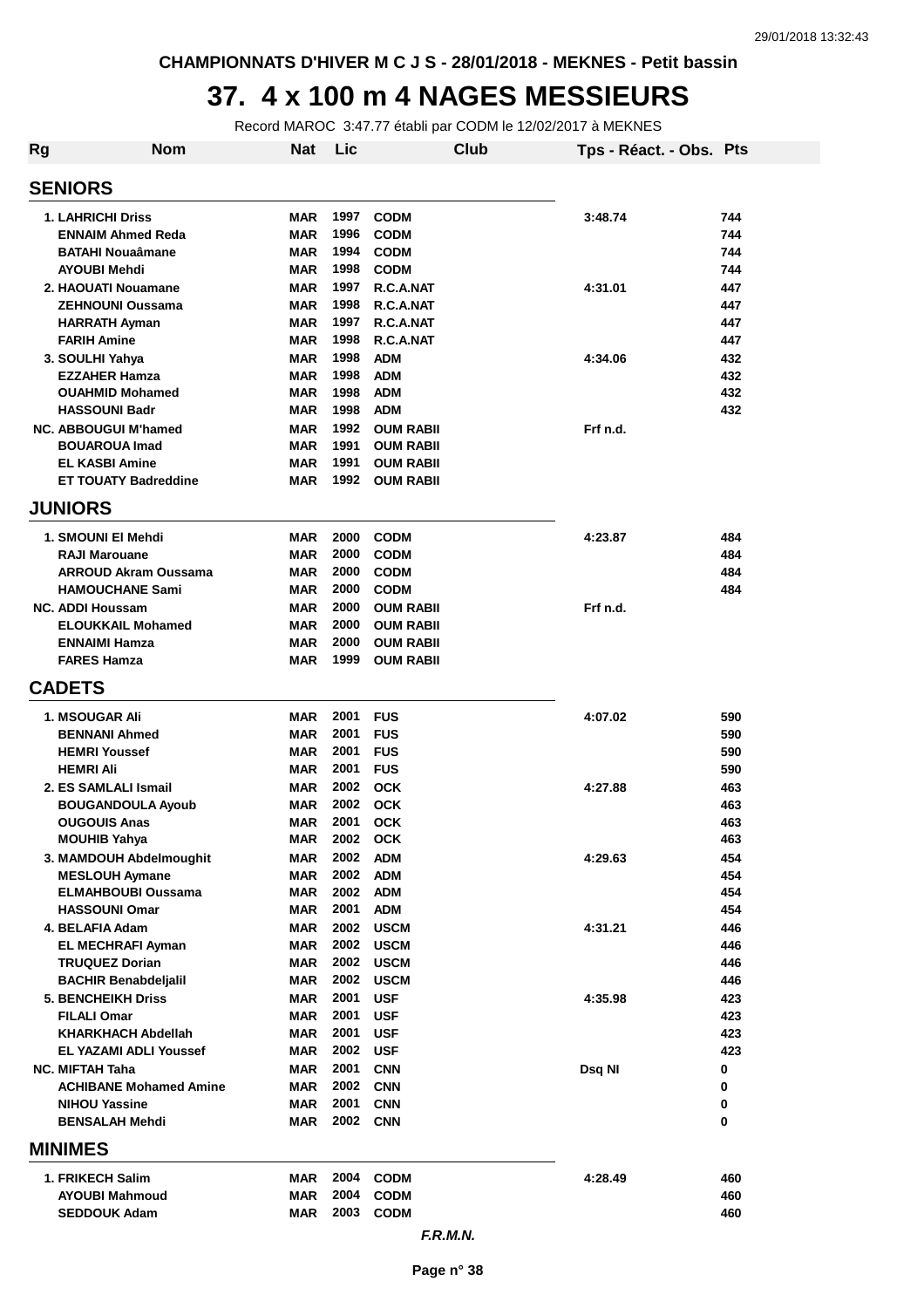#### **37. 4 x 100 m 4 NAGES MESSIEURS**

Record MAROC 3:47.77 établi par CODM le 12/02/2017 à MEKNES

| Rg                       | <b>Nom</b>                    | <b>Nat</b> | Lic  | Club          | Tps - Réact. - Obs. Pts |     |
|--------------------------|-------------------------------|------------|------|---------------|-------------------------|-----|
| <b>MINIMES</b>           |                               |            |      |               |                         |     |
|                          | <b>ELMAMOUN Yasser</b>        | <b>MAR</b> | 2003 | <b>CODM</b>   |                         | 460 |
| 2. EL YOUSFI Ismail      |                               | <b>MAR</b> | 2004 | R.C.A.NAT     | 4:34.65                 | 429 |
| <b>EDDARI Ilias</b>      |                               | <b>MAR</b> | 2004 | R.C.A.NAT     |                         | 429 |
| <b>AZHAR Idriss</b>      |                               | <b>MAR</b> | 2003 | R.C.A.NAT     |                         | 429 |
|                          | <b>EL MANSAR Mehdi</b>        | <b>MAR</b> | 2004 | R.C.A.NAT     |                         | 429 |
| 3. DIDOUCH Mohamed Amine |                               | <b>MAR</b> | 2003 | <b>ASAMIN</b> | 4:47.27                 | 375 |
|                          | <b>MAHJOUBI Mohamed Imam</b>  | <b>MAR</b> | 2003 | <b>ASAMIN</b> |                         | 375 |
|                          | <b>KARADA Youssef</b>         | <b>MAR</b> | 2003 | <b>ASAMIN</b> |                         | 375 |
|                          | <b>HMAITTANE Achraf</b>       | <b>MAR</b> | 2003 | <b>ASAMIN</b> |                         | 375 |
|                          | 4. MEFETTAR Ayman             | <b>MAR</b> | 2003 | <b>SNF</b>    | 4:47.92                 | 373 |
|                          | <b>KADIRI HASSANI Youssef</b> | <b>MAR</b> | 2003 | <b>SNF</b>    |                         | 373 |
|                          | <b>BENADADA Adnane</b>        | <b>MAR</b> | 2003 | <b>SNF</b>    |                         | 373 |
|                          | <b>KEMMOUNE Anass</b>         | <b>MAR</b> | 2003 | <b>SNF</b>    |                         | 373 |